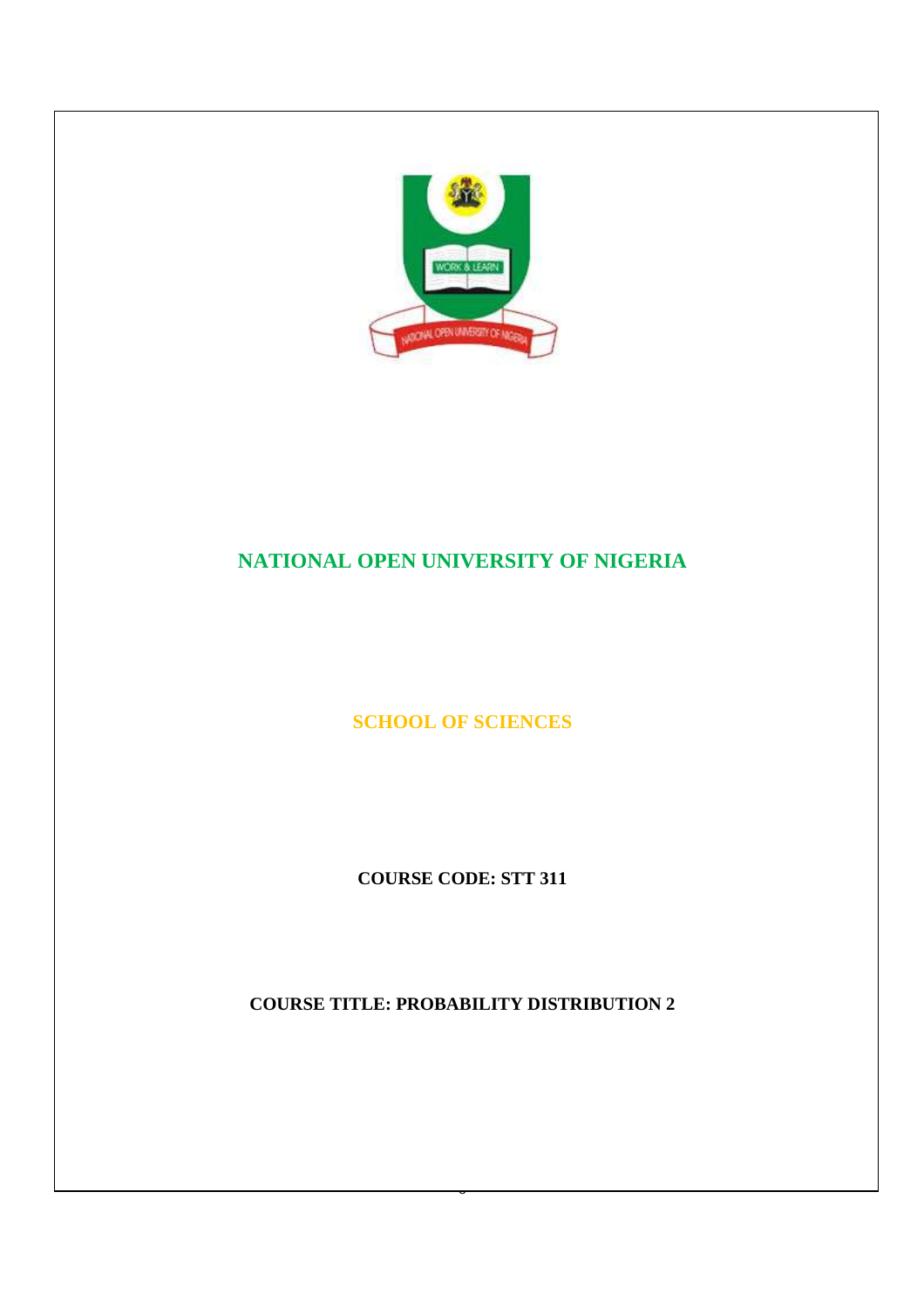# **STT 311 PROBABILITY DISTRIBUTION 2**

# **Course Developer: MR A. ADELEKE.**

**Osurl State College of Technology ESA- OKE** 

**(LAGOS CENTRE)**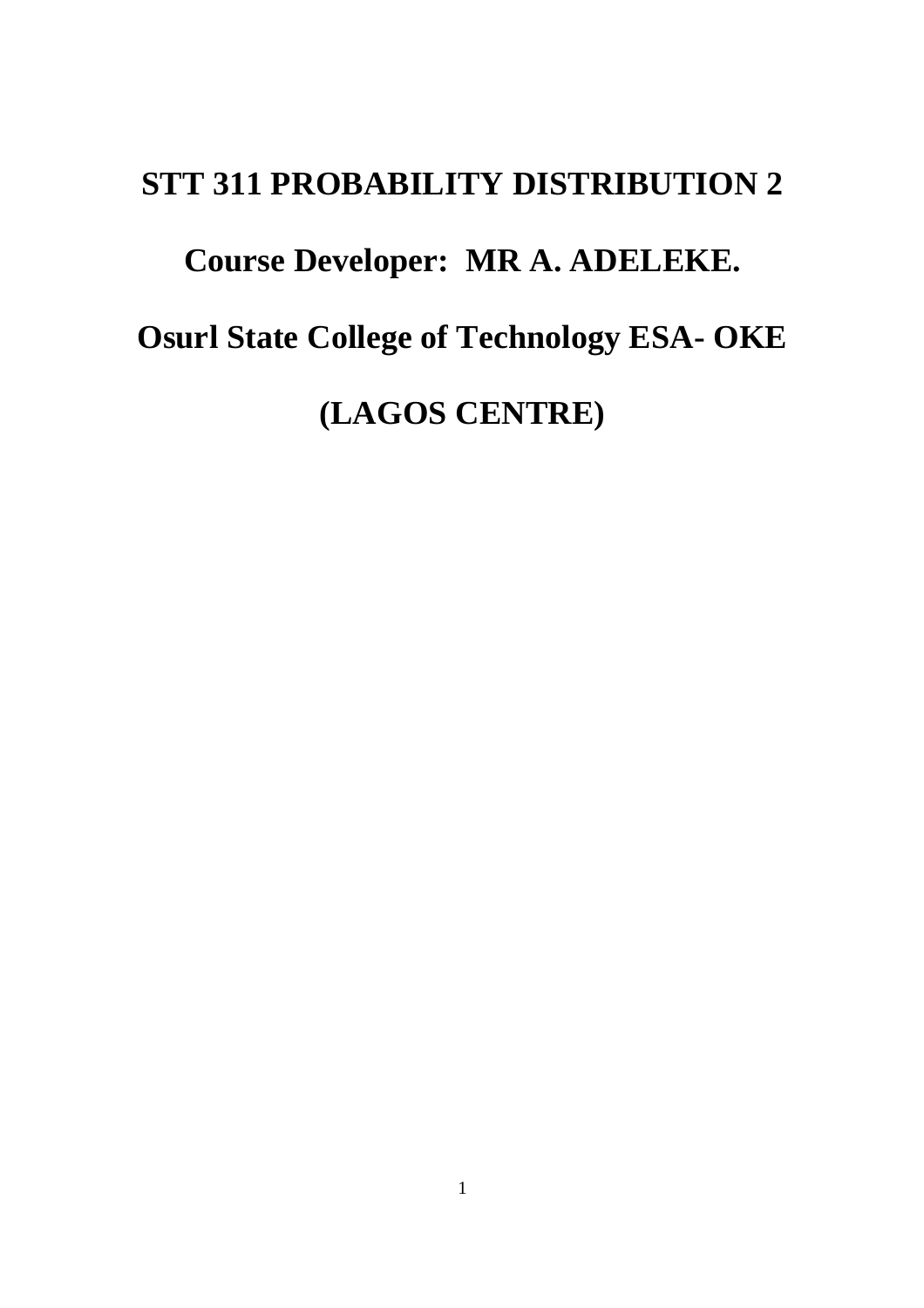## **TABLE OF CONTENTS**

## **UNIT 1: PROBABILITY SPACES, MEASURE AND DISTRIBUTION**

- 1.0 Introduction
- 1.1 Objective
- 1.2 Probability space
- 1.3 Sample space and Event
- 1.4 Probability Measure
- 1.5 Theorem on probability space
- 1.6 Probability distribution
- 1.7 Conclusion
- 1.8 Summary
- 1.9 Tutor Marked Assignment
- 1.91 References.

## **UNIT 2 : DISTRIBUTION OF RANDOM VARIABLE SPACES**

- 2.0 Introduction
- 2.1 Objective
- 2.2 Random Variables
- 2.3 Discrete Probability Distributions
- 2.4 Distribution Functions For Random Variables
- 2.5 Distribution Function For Discrete Random Variables.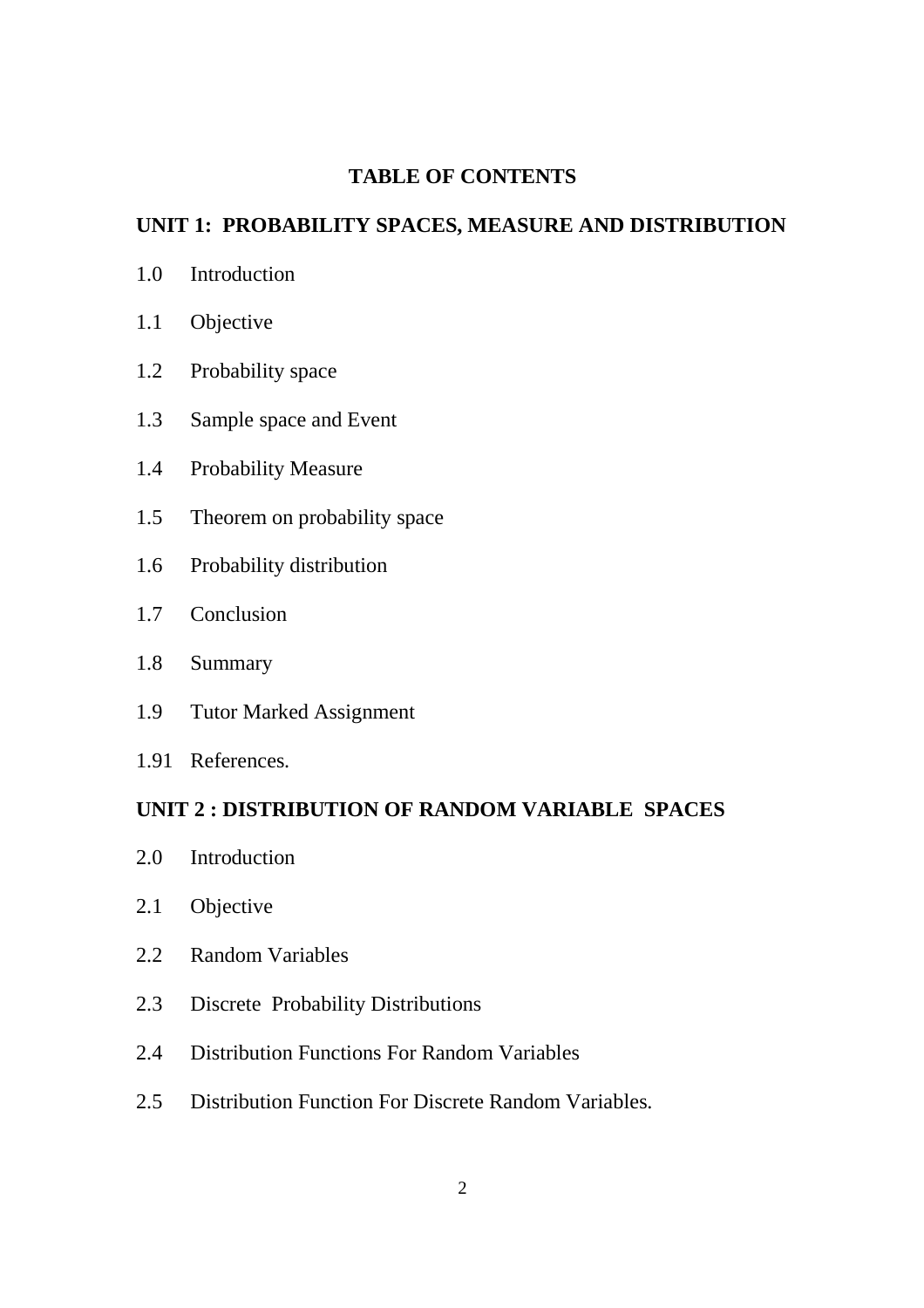- 2.6 Continuous Random Variables
- 2.7 Graphical Representation of Random Variables.
- 2.8 Joint Distributions
- 2.9 Independence of Random Variables
- 2.10 Conditional Distributions
- 2.11 Conclusion
- 2.12 Summary
- 2.13 Tutor Marked Assignment (TMA)
- 2.14 Reference / Further Reading / Other References.

## **UNIT 3 : EXPECTATION OF RANDOM VARIABLES.**

- 3.0 Introduction
- 3.1 Objectives
- 3.2 What is Expectation of Random Variables?
- 3.3 Theorems on Expectation
- 3.4 The Variance and Standard Deviation.
- 3.5 Theorems on Variance
- 3.6 Moments
- 3.7 Moments Generating Functions
- 3.8 Theorems on Moment Generating Functions.
- 3.9 Characteristics Function.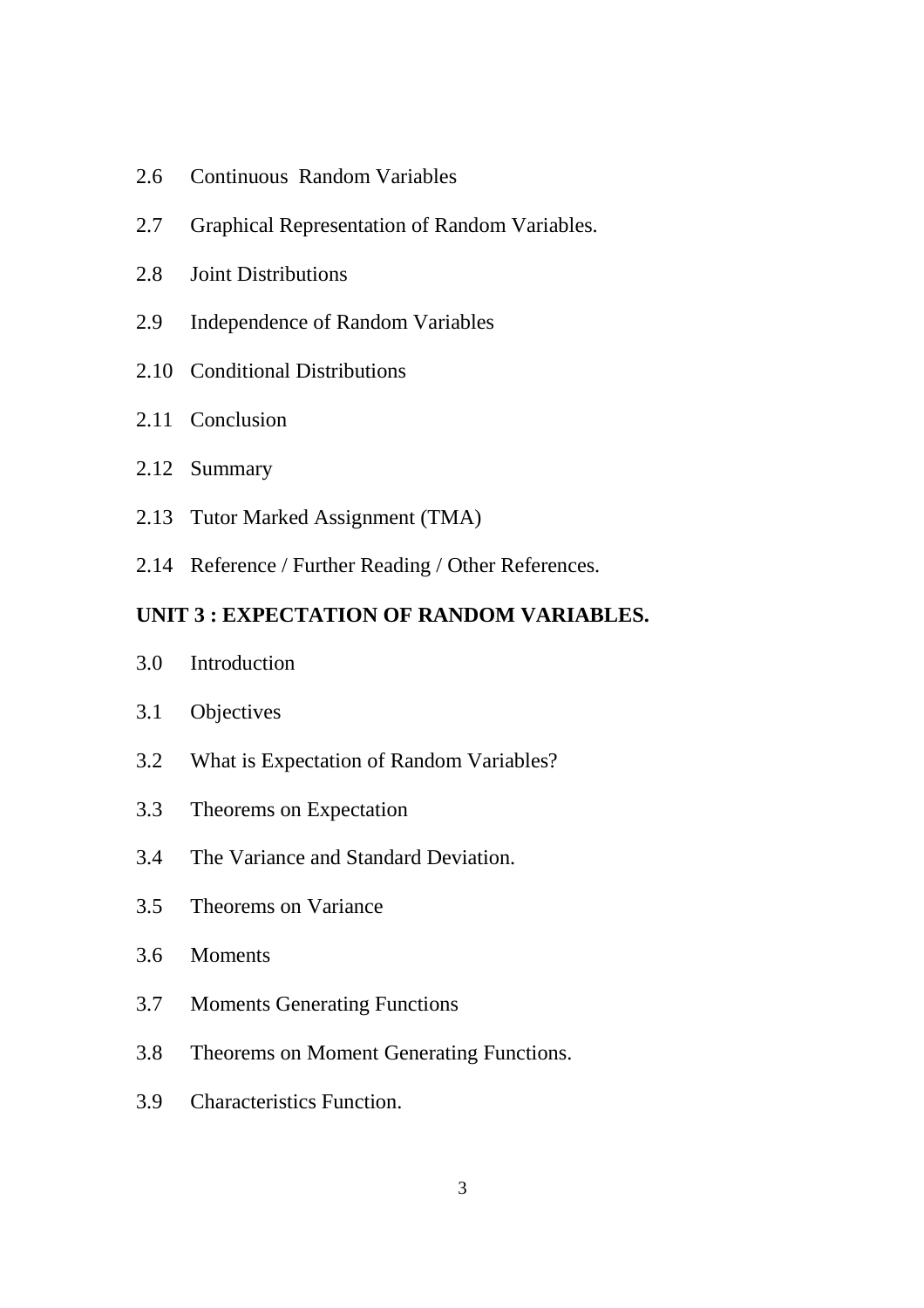- 3.10 Conclusion
- 3.11 Summary
- 3.12 Tutor Marked Assignment (TMA)
- 3.13 References / Further Reaching / Other Resources.

# **UNIT 4 : LIMIT THEOREM.**

- 4.0 Introduction
- 4.1 Objectives
- 4.2 Chebyshev's Inequality
- 4.3 Convergence of Random Variables
- 4.4 Demovre's Theorem
- 4.5 Central Limit Theorem
- 4.6 Klinchine's Theorem
- 4.7 Conclusion
- 4.8 Summary
- 4.9 Tutor Marked Assignment ( TMA)
- 5.0 References / Further Reading / Other Resources.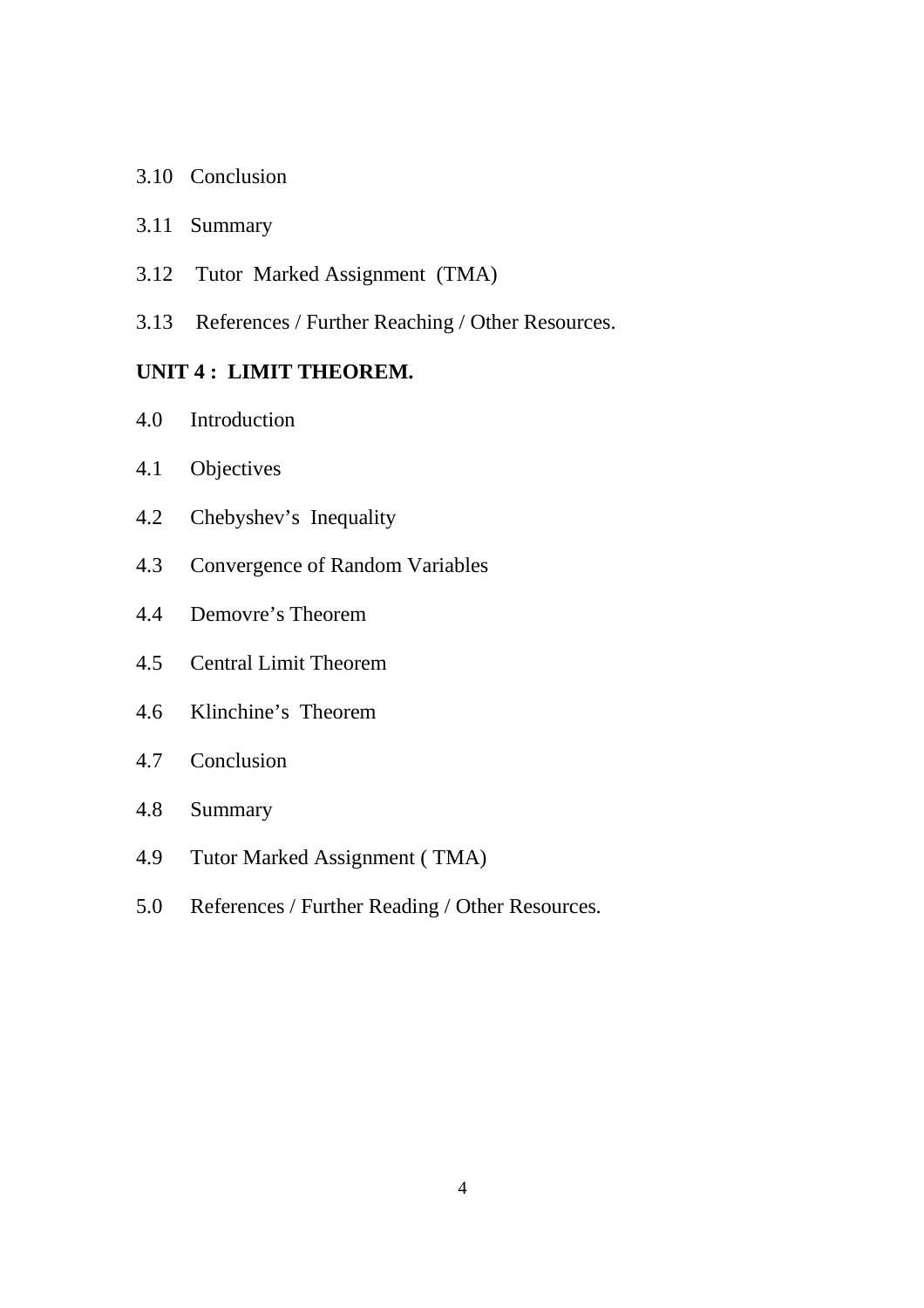#### **UNIT 1: PROBABILITY SPACES, MEASURE AND DISTRIBUTION**

#### 1.0 **INTRODUCTION**

This Unit Focuses an Probability spaces, probability measures and probability distribution for continuous random variables. It gives some basic definition and relevant working examples will be given to make the concept more meaningful for the learners.

#### 1.1 **OBJECTIVES.**

At the end of this unit, student should be able to:

- Understand the meaning of probability space and its notation.
- Define Sample space and event, and Event Space.
- Discuss Probability Measure and State its Theorems.
- Discuss Probability Distribution for Continuous Random Variables.

## **1.2 PROBABILITY SPACE**

A Probability Space is a triplet Finite measure space  $(\Omega, \wedge, P[\cdot, ])$  Where  $\Omega$  is a sample space and each w∈  $\Omega$  is called a sample point, and P[.] is a function that has ∆ as its domain that is a single term that gives us an expedient way to assume the existence of all three components in its notation.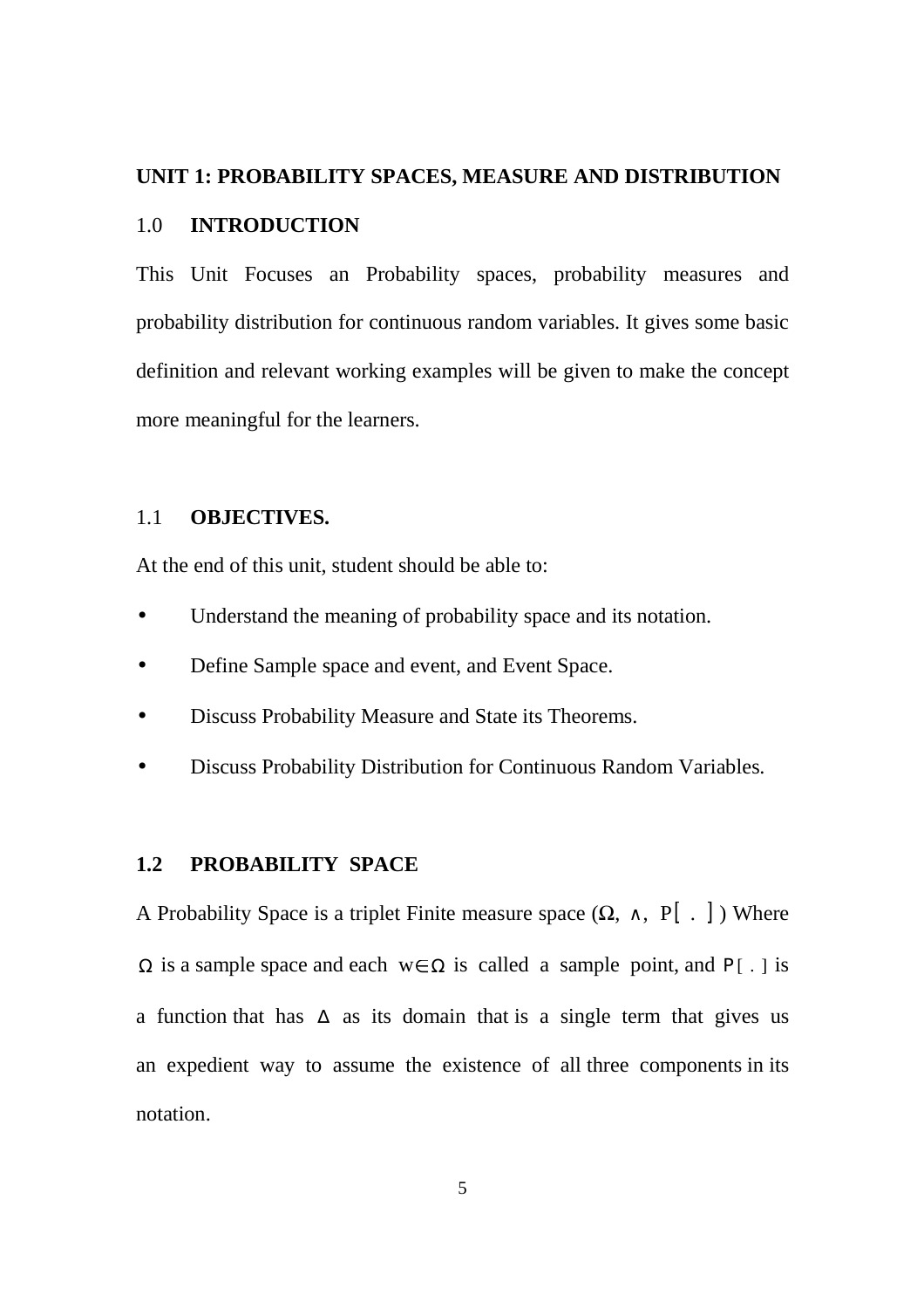#### 1.3 **SAMPLE SPACE AND EVENT**

Definition of Sample Space :

The sample space denoted by  $\Omega$ , is the collection or totality of all possible outcomes of a conceptual experiment.

In addition to  $\Omega$ , *S*, *Z R*, *E*  $\mu$  *and A are the other sysbols* to denotes sample space.

Event: An event is a subset of the sample space.

Event Space: The class of all events associated with a given experiment is defined to be the event spaces.

#### **1.4 PROBABILITY MEASURE**

A probability measure is a normed non-negative, countable additive set function defined on the field of all events.

Definition:- A probability measure P on a  $\sigma$ -field of subset A of set  $\Omega$ is a real -valued function having domain A satisfying the following properties

(i).  $P(\Omega) = 1$ 

(ii).  $P(A) \ge 0$  *for all*  $A \in \Delta$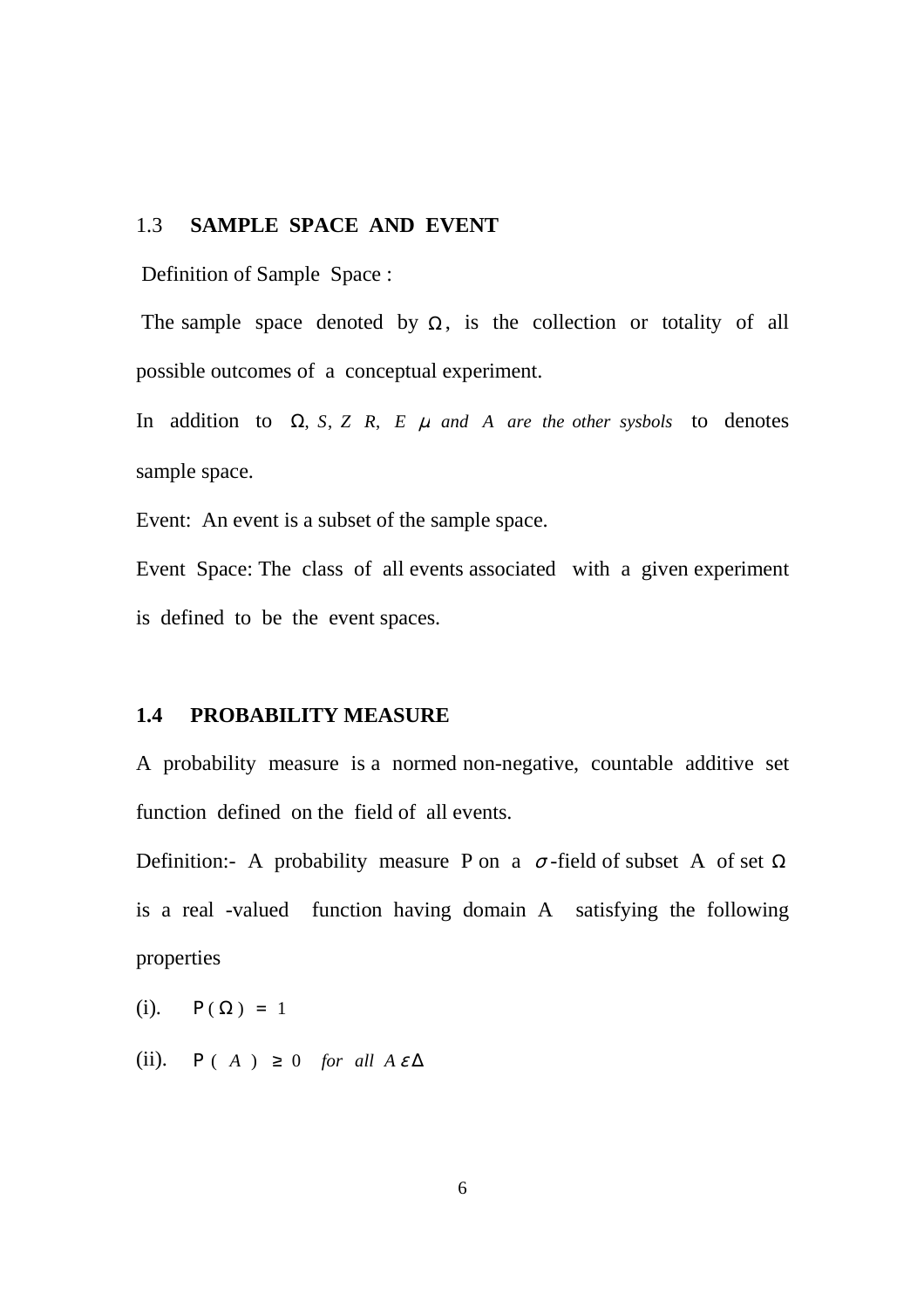(iii) If Α*n*, *n* = ,2,1 ...................*are mutually disjo*int *sets in* Λ , *then*  $P(UAn) = \sum P(An)$ .

A probability space, denoted by  $(\Omega, A, P)$ .

 $P_B(A)$  is a conditional probability measure on  $\Omega$ 

We say that  $(\Omega, \wedge P)$  *is the*Pr *obabilty space obtained by conditioning*  $(\Omega \wedge P)$ by the event B.

If an event B depends on occurrence of event A<sub>1</sub> or A<sub>2</sub> then

$$
P(B) = P (B \wedge A_1) + P (B \wedge A_2)
$$
  
= P (A<sub>1</sub>) P (B/A<sub>2</sub>) + P(A<sub>2</sub>) P (B/A<sub>2</sub>)

In general, if an event B depends on occurrence of events , , ........................ , Α<sup>1</sup> Α<sup>2</sup> ∧Α then

$$
P(B) = \sum_{i}^{A} P(B_{n}Ai)
$$
  
=  $\sum_{i}^{A} P(Ai)P(B/Ai)$ 

1.5 Theorem: let  $(\Omega, \wedge, P)$  be a probability space then

 $(\Omega, \wedge, P_B)$  is also a probability space.

Proof:

$$
P_B (A) = \frac{P(A_n \ B)}{P(B)} \geq O;
$$

$$
P_{B} (\Omega) = \frac{P(\Omega n B)}{P(B)} = 1
$$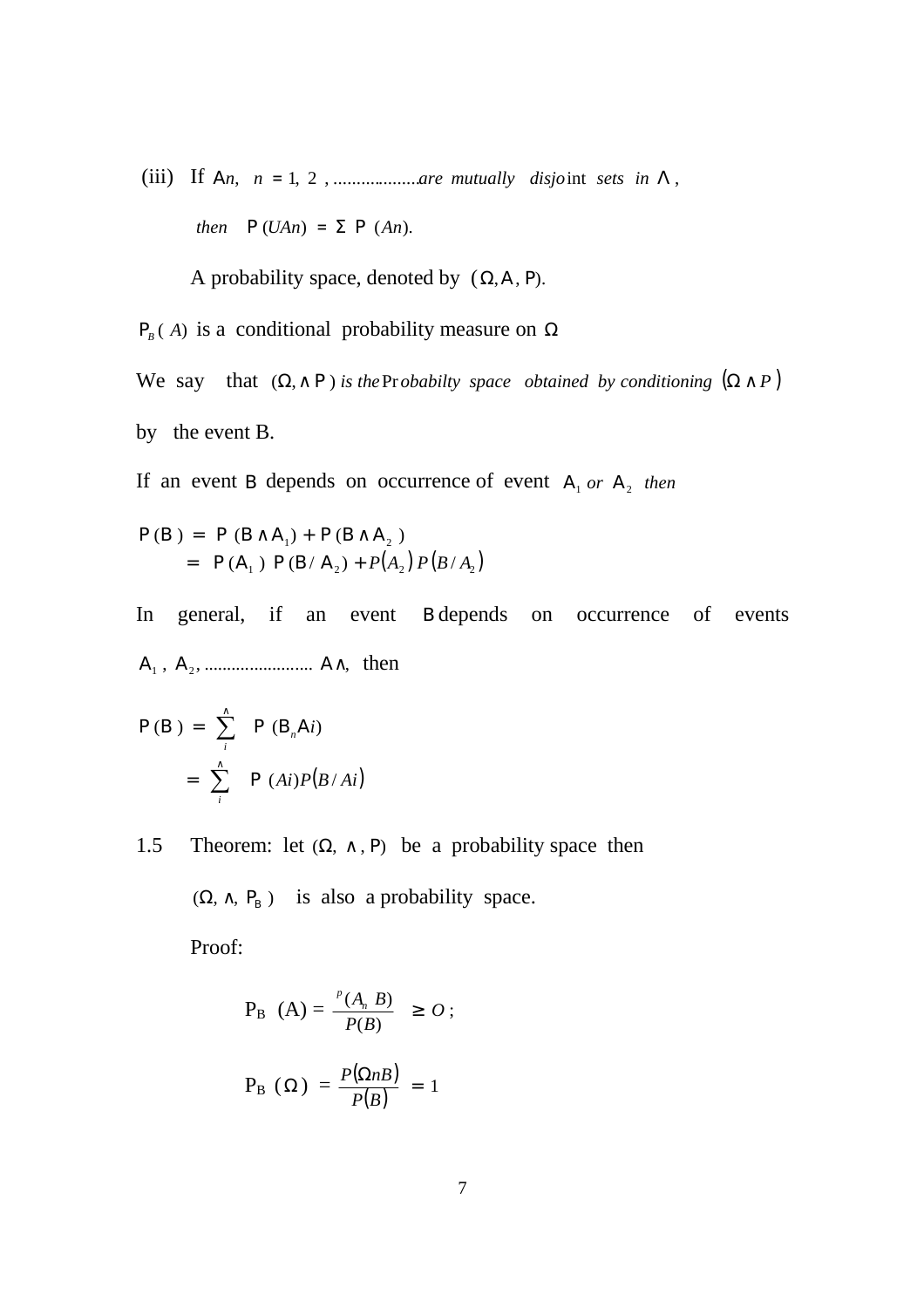Let  $A_1, A_2, \ldots$  be disjoint event in  $\bigcap$ , then

$$
P (UAi|B) = \frac{\left[ \left[ \prod_{i=1}^{\infty} Ai[nB] \right] - \frac{P[\bigcup_{i=1}^{\infty} (AinB)]}{P(B)} \right]}{P(B)}
$$

Since  $(A_1nB)$ ,  $I = 1, 2, \ldots, A_n$  are disjoint events, we have

 $\bigcup^{\infty} A_i$  ) =  $\sum^{\infty}$ 1 1  $p_B$  ( $\bigcup A_i$ ) =  $\sum P_B$  (*Ai*) and so  $P_B$  is countably additive.

Hence  $(\Omega, \wedge, P_B)$  is probability space

#### Lemma

Let [*An* ] be a sequence of independent measurable sets

(i) If 
$$
\sum P (An) \leq \infty
$$
 then  $P(A_i) = 0$ 

(ii) If 
$$
\sum_{1}^{\infty} P(A n) = \infty
$$
 then  $P(A) = 1$ 

where  $A^1 = Lim \sup An$ 

Proof :

(i) 
$$
A = \cap \bigcup An \subseteq \bigcup_{m=n} A_m
$$

 $\mathring{\bigcup}$ = = *nm Since decreaseb as inn creases*,*we have*

$$
P(A) \leq P\left(\bigcup_{m=n}^{\infty} A m\right) \leq \sum_{m=n}^{\infty} P\left(A m\right)
$$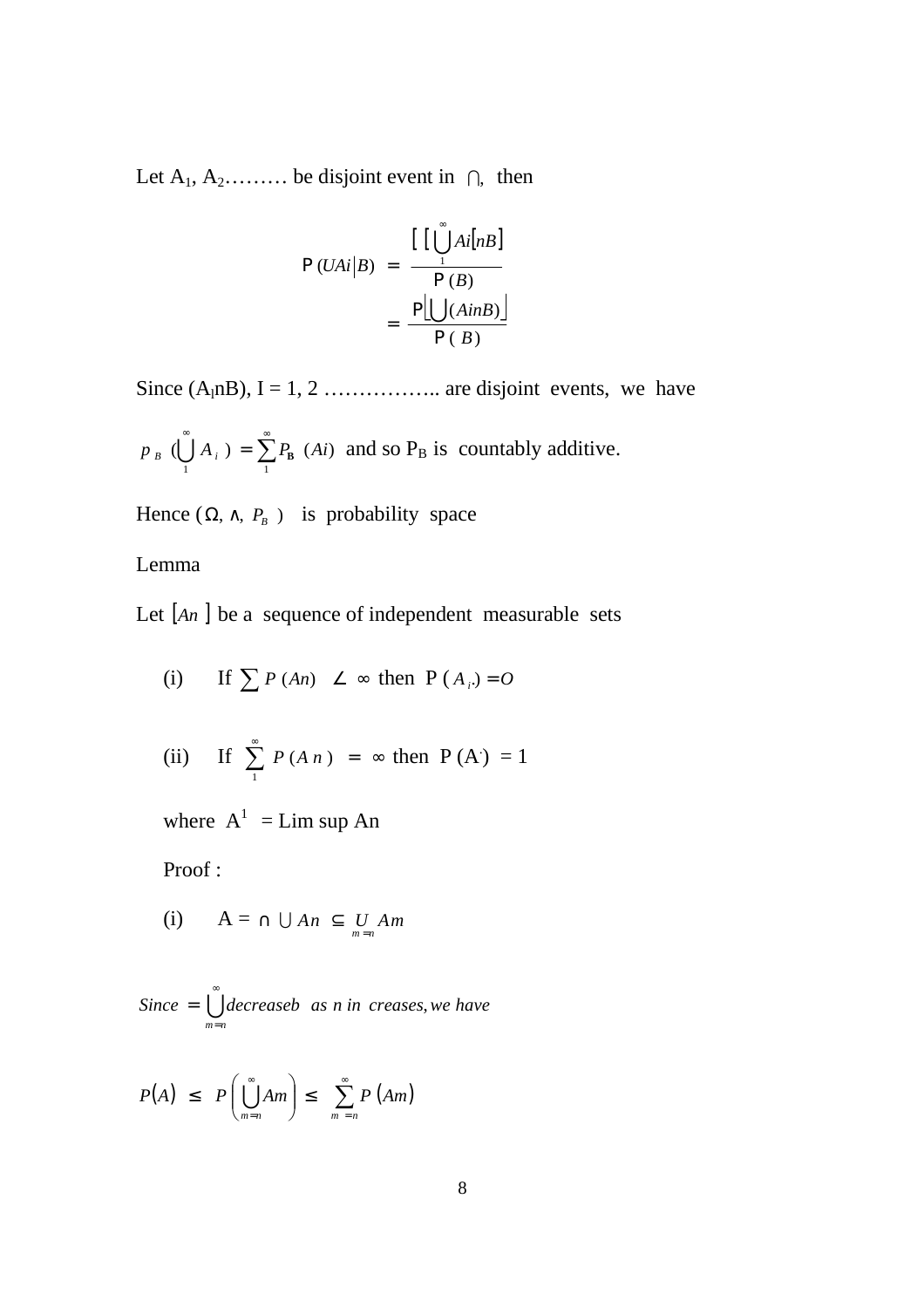Since  $\sum P_n \angle \infty$ , then

$$
\lim_{n \to \infty} \sum_{m=n}^{\infty} P(Am) = 0
$$
\n
$$
(iii) \qquad P(A^{\bullet}) = \left\{ \bigcup_{n=1}^{\infty} \bigcap_{m=n}^{\infty} A^c_m \right\} \le \sum P\left(\bigcap_{n=m}^{\infty} A^c_m \right)
$$
\n
$$
= \sum_{n=m}^{\infty} \prod_{m=n=m}^{\infty} (1 - P(Am) = 0
$$

Hence

$$
P(A) = 1
$$

#### **1.6 PROBABILITY DISTRIBUTION**

**Definition:**- Let x be a random variable whose image set (s) is a continuous numbers such as an interval. Then the set

 $a \leq x \leq b$  *is an event in S*.

The probability  $P(a < x \leq b)$  *defined as* 

$$
P(a < x < b) = \int_a^b f(x) dx
$$

Is called continuous random variable, the function f is called the distribution or continuous probability function or density faction of X and it satisfies the following

$$
i. \qquad f(X) > 0
$$

$$
ii \qquad \int\limits_R f(x) \, dx = 1 \quad \text{where } R = (a_1 b)
$$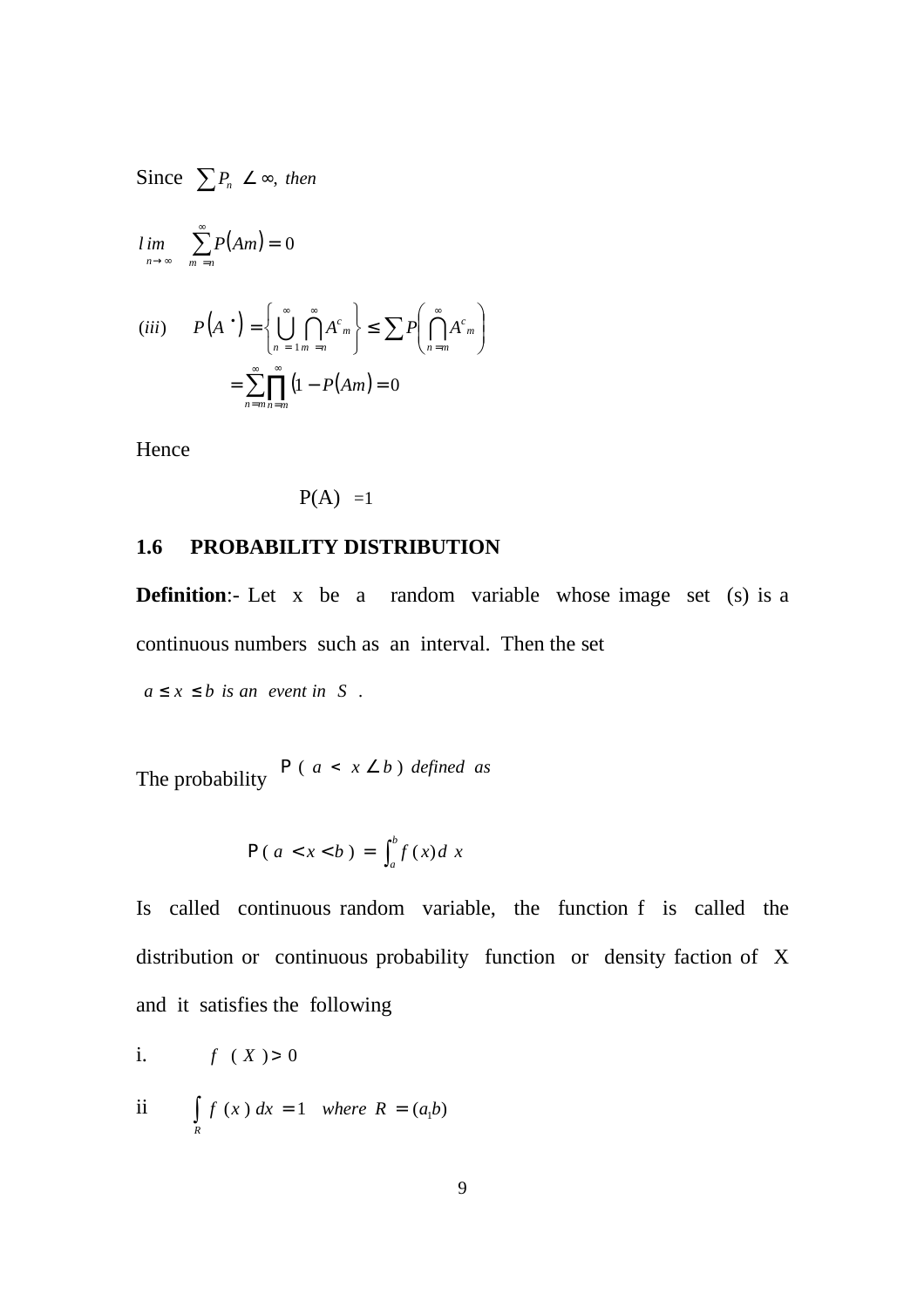iii.  $f(x)$  is a non - decreasing function

iv. 
$$
\int_a^b f(x) dx = f(b) - f(a) = p(a < x < b)
$$

for example, if x is a random variable defined to take any value in interval (0,1) if a point is taken in this interval say 0.45, the probability that a point picked is

$$
P (x = 0.45) = \frac{1}{Uncountale points}
$$
  
= 
$$
\frac{1}{No \text{ of points } btw \text{ the interval}}
$$
  
= 
$$
\frac{1}{\infty} = 0
$$

But it is easier to find the probability of a sub-interval within an interval, it is possible to calculate per  $(x \ge 0.45)$ etc.

The pr  $(x \angle 0.45) = pr(lenght \space 0.60, 45)$ .

$$
= \frac{Ratio of the given Length}{Total length}
$$

**Similarly** 

$$
\Pr(x_1 \angle x \angle x_2) = \frac{x_2 - x_1}{Total \ Length}
$$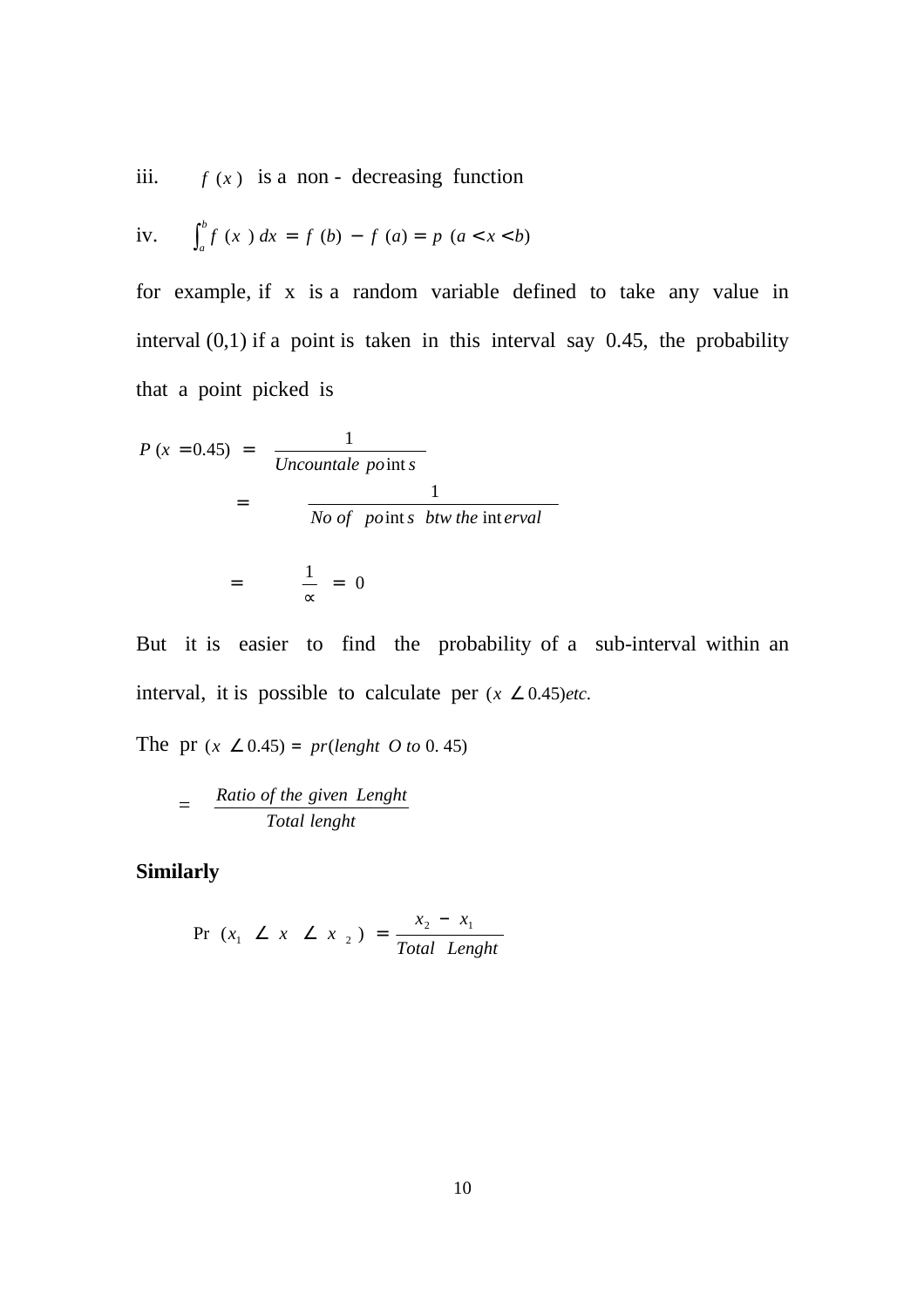Example 1.6.1 :- Given the figure below



Find the probability of the shaded portion.

Solution:

$$
Pr (Shaded portion) = \frac{Area \ of \ \Delta \ CDE}{Area \ of \ \Delta \ ABC}
$$

Example 1.6.2 : - The length of life measure in hours of a certain rare type of insect is a random, reliable x with portability density function

$$
f(x) = \begin{cases} \n\frac{0}{0} & \text{if } 3/4 \text{ (2}x - x^2) & 0 < x < 2 \\ \n0 & \text{elsewhere} \n\end{cases}
$$

If the amount of food measured in milligrams consumed in a life time by such an insect defined by the function  $g(x) = x^2$ ,

, where *x* is the lenght of life mesasued in hours, find the expected amount of food that will be consumed by an insect of this type.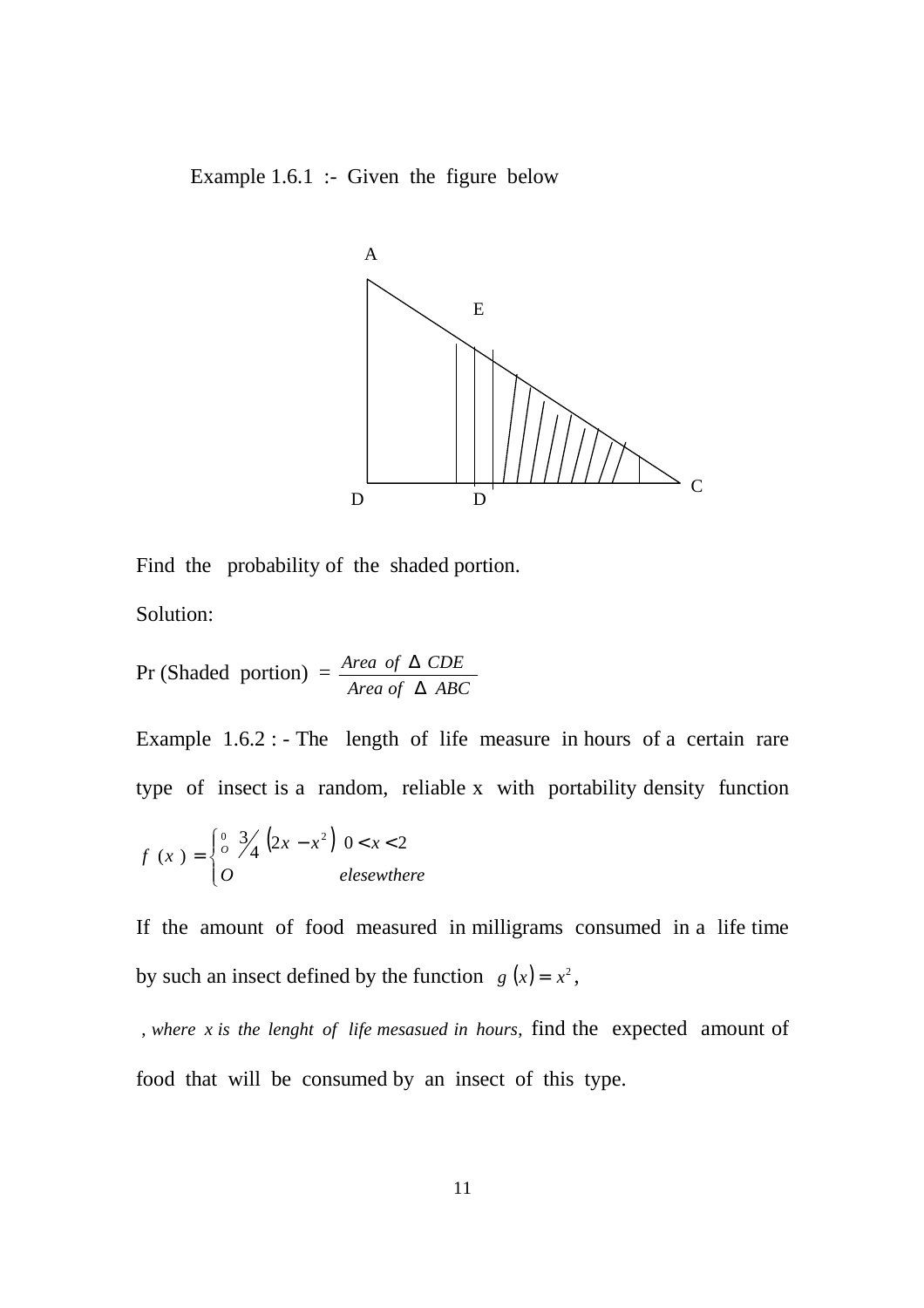#### **Solution**

Expected amount of food =  $E[g(x)]$ 

$$
=-\int_{00}^{2} g(x) f(x) \, dn
$$
  

$$
=\int_{0}^{2} x^{2} (\frac{3}{4} (2x - x^{2}) dx)
$$
  

$$
= 1.2 mg
$$

Example 1.5.3:- Given a continuous random variable with the probability distribution function

$$
f(x) = \int kx_0^2 \quad 0 \le x \le 10
$$

O elsewhere

Find k such that f (x) *is* then Pdf

## **Solution**

If F(x) is a Pdf,  $\int_0^1 f(x) dx =$  $\int_{0}^{x} f(x) dx = 1$  $\int f(x)dx = \int_0^{10} K x^2 dx$  $(x)dx = \int_{0}^{10}$  $=\frac{10}{2} = k \frac{(10)}{2} - k \frac{(0)}{2} = 1$ 3  $(0)$ 3  $(10)$ 3  $\left.3\right)^{10}_{0}$   $_{L}$   $\left(10\right)^{3}$   $_{L}$   $\left(0\right)^{3}$ 10  $= k \frac{\Delta}{2}$   $- k \frac{\Delta}{2}$  = *Kx*  $=\frac{\kappa}{2}$   $(10^3 - 0^0) = 1$ 3  $=\frac{k}{2}$  (10<sup>3</sup> – 0<sup>0</sup>) =

3  $\frac{1000 K}{g} =$ 

1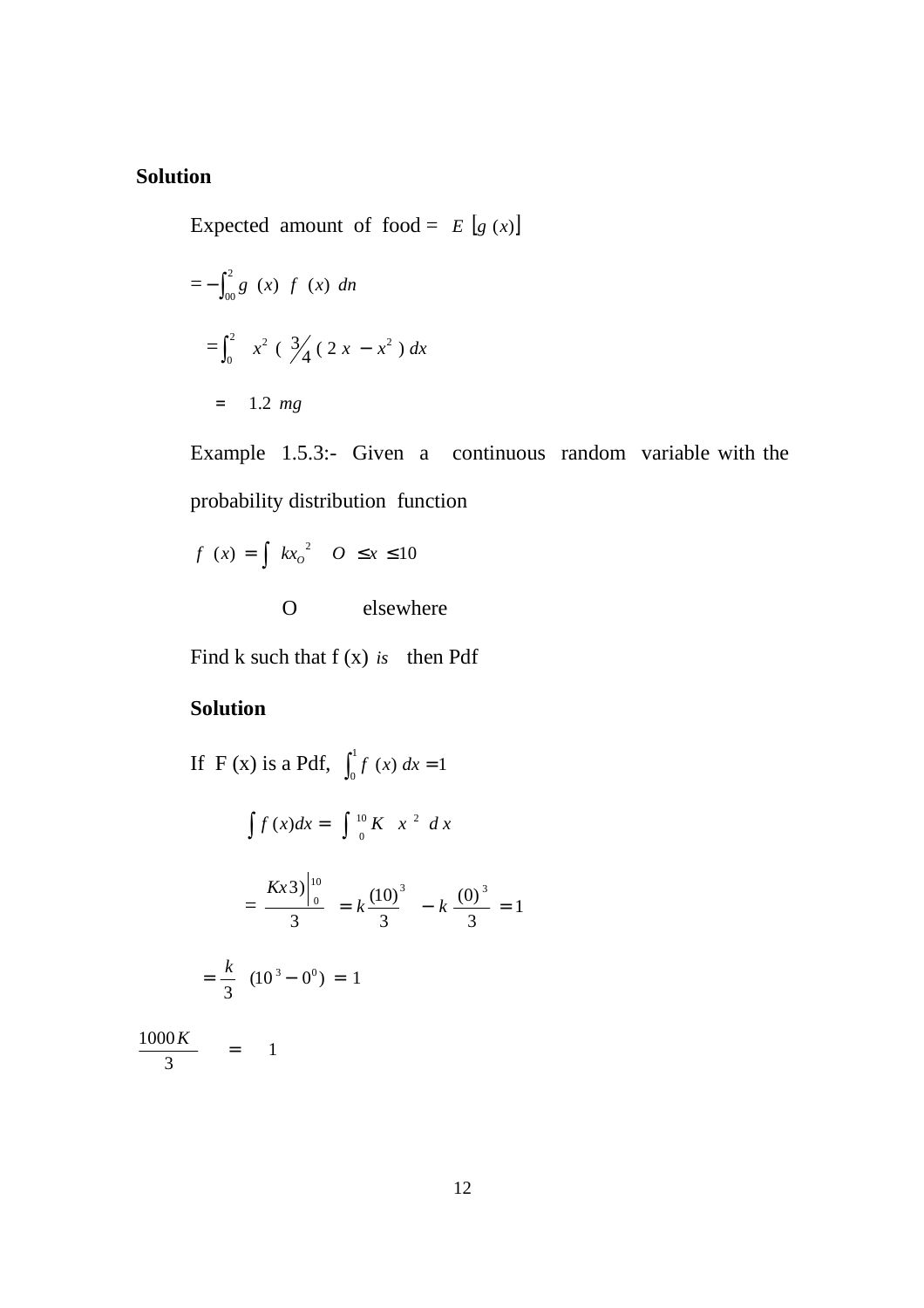$$
k = \frac{3}{1000}
$$

## **1.7 CONCLUSION**

In this unit, you have learnt probability space, the notation of its components, the definition of sample space, event and event space. You also learned probability measure and its main probabilities related theorems. You also learned probability distribution of a continuous random variables with relevant working examples.

#### **1.8 SUMMARY**

 What you have learned in this unit are the following probability distribution concepts.

- i. The meaning of probability space and its notation
- ii. Important definition of sample space, Event and event space .
- iii. Probability measure and its properties
- iv. Part of probability distribution of a continuous random variables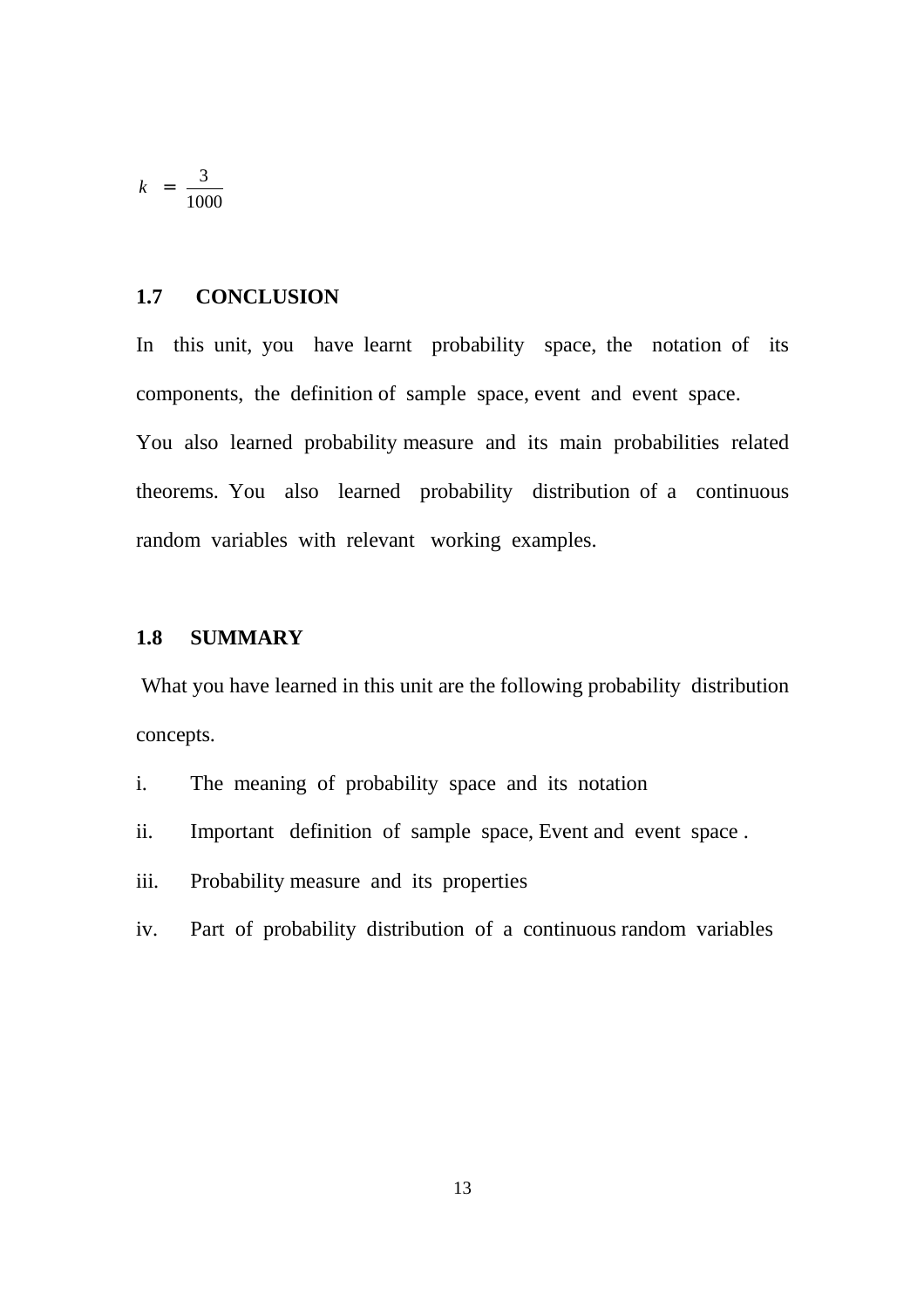## **EXERCISE 1.80.1 (SAE)**

The surface area measured in squaremeter of a flat metal disk manufactured by a certain process is a random variable x with probability density function.

$$
f(x) = \int_{0}^{x} 6(x - x^2) \qquad O \angle x \angle 1
$$
  
0  $\angle x \angle 1$ 

Find the expected radius measured in meter of a flat metal disk manufactured by this process.

## **1.90. TUTOR MARKED ASSIGNMENT (TMA)**

Exercise 1.8.1: The probability function of a random variable x is given by

$$
f(x) = \begin{cases} 2p & x = 1 \\ p & x = 2 \\ 4p & x = 3 \\ 0 & otherwise \end{cases}
$$

Where P is a constant find

(*a*)  $P(0 \le x < 3)$ , (*b*)  $P(x > 1)$ .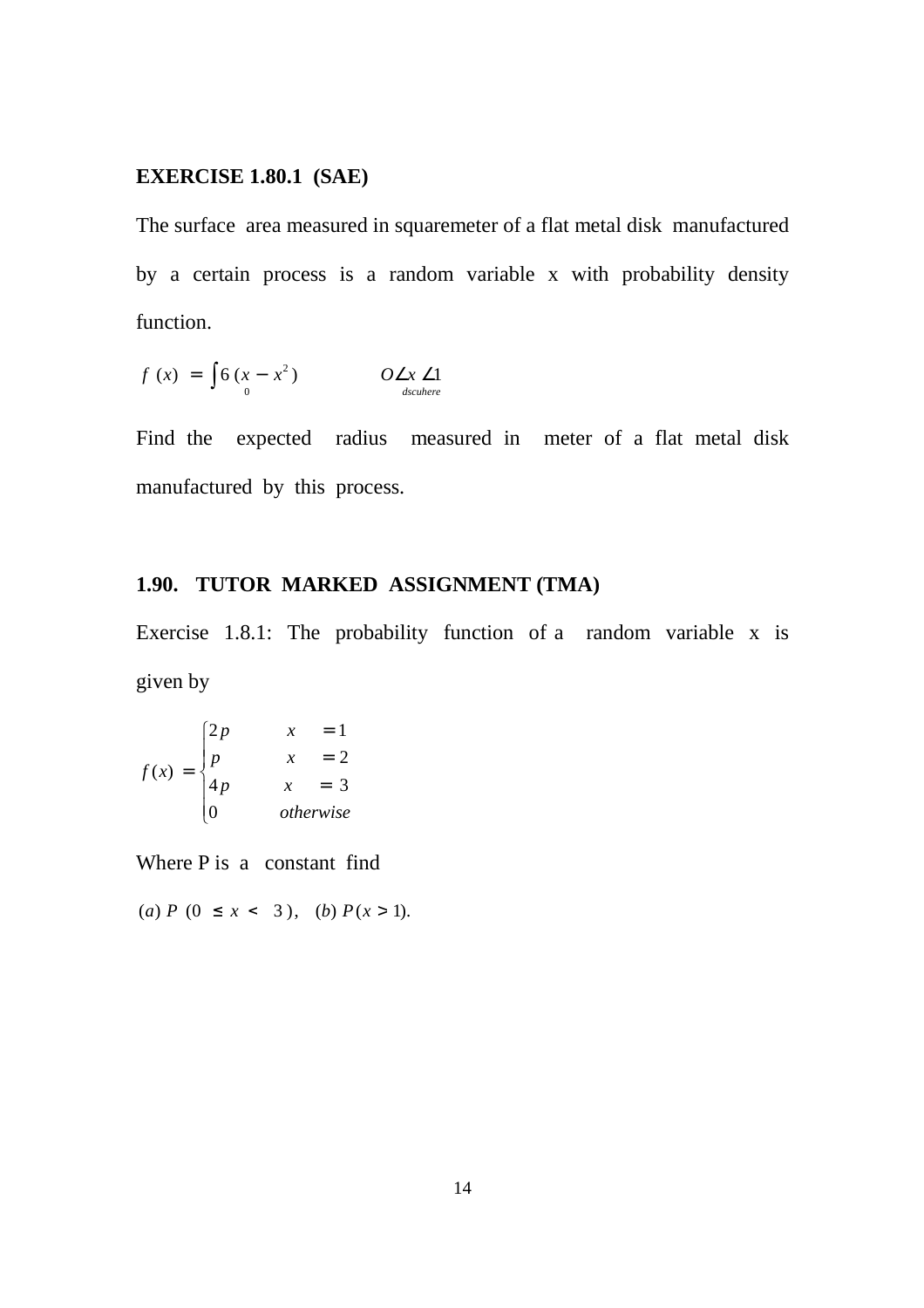## **1.9 REFERENCES** / **FURTHER READING**

DR. R.A Kasumu (2003) probability theory first edition published by Fatol ventures Lagos.

Alexander M. Mood et al 1974 introduction to the theory of statistics third edition published by McGraw –Hill.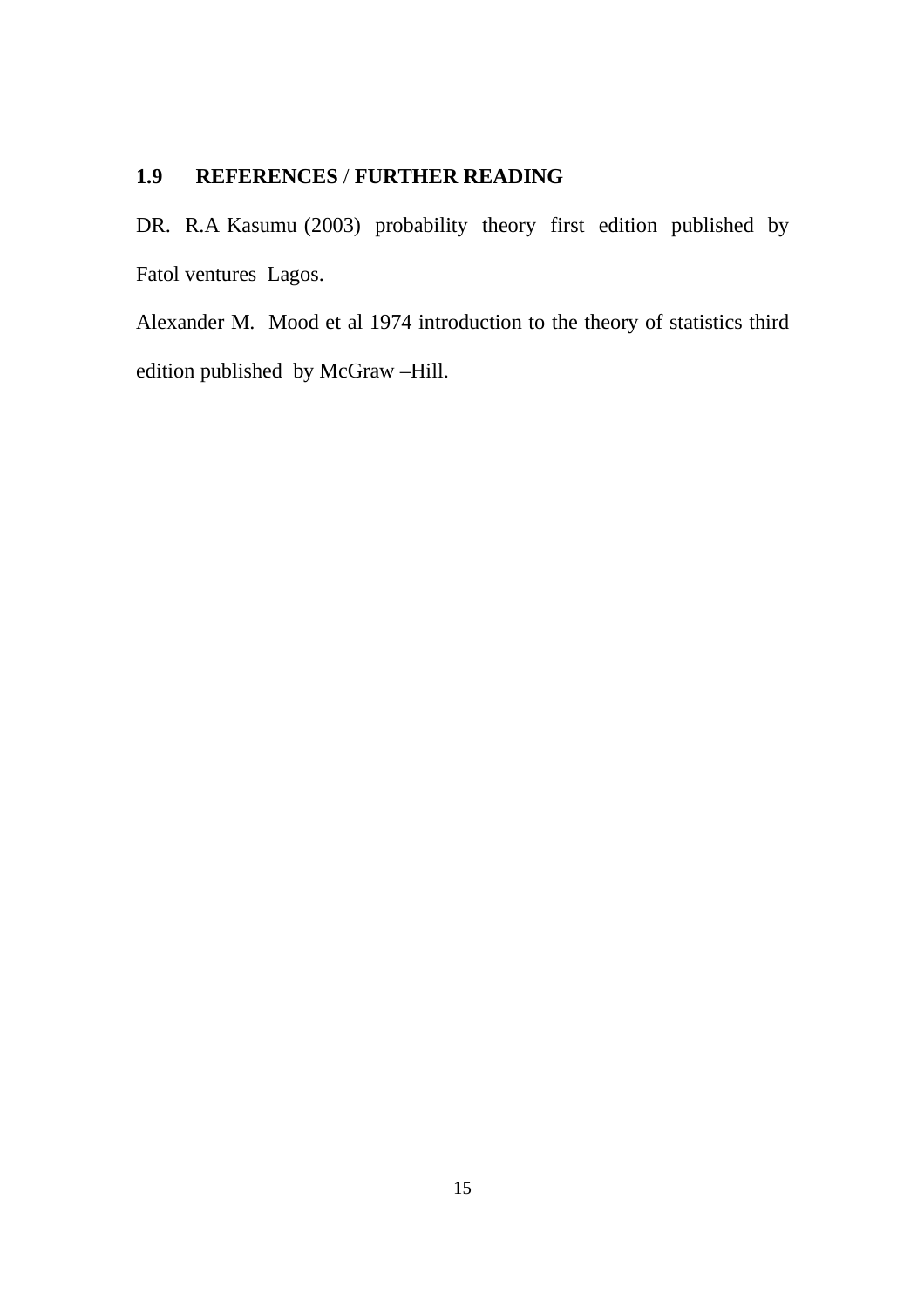#### **UNIT 2: DISTRIBUTION OF RANDOM VARIABLES SPACES**

#### **2.0 INTRODUCTION**

This unit concerns with the meaning and classification of random variables into discrete and continuous random variables are high lighted, distributive functions for discrete and continuous random variables and related examples are also given.

The unit further high light Graphical representation, Joint distribution for discrete and continuous random variable , Independence and Conditional probability of random variables and working example on each are given.

## **2.1 OBJECTIVE**

At the end of this unit student should be able to,

- Understand the meaning of random variables.
- Classify random variables into discrete and continuous random variable with example.
- Define and state the properties of distribution function.
- State the distribution function for discrete and continuous random variables and solve example on each.
- Show the graphical representation of random variables.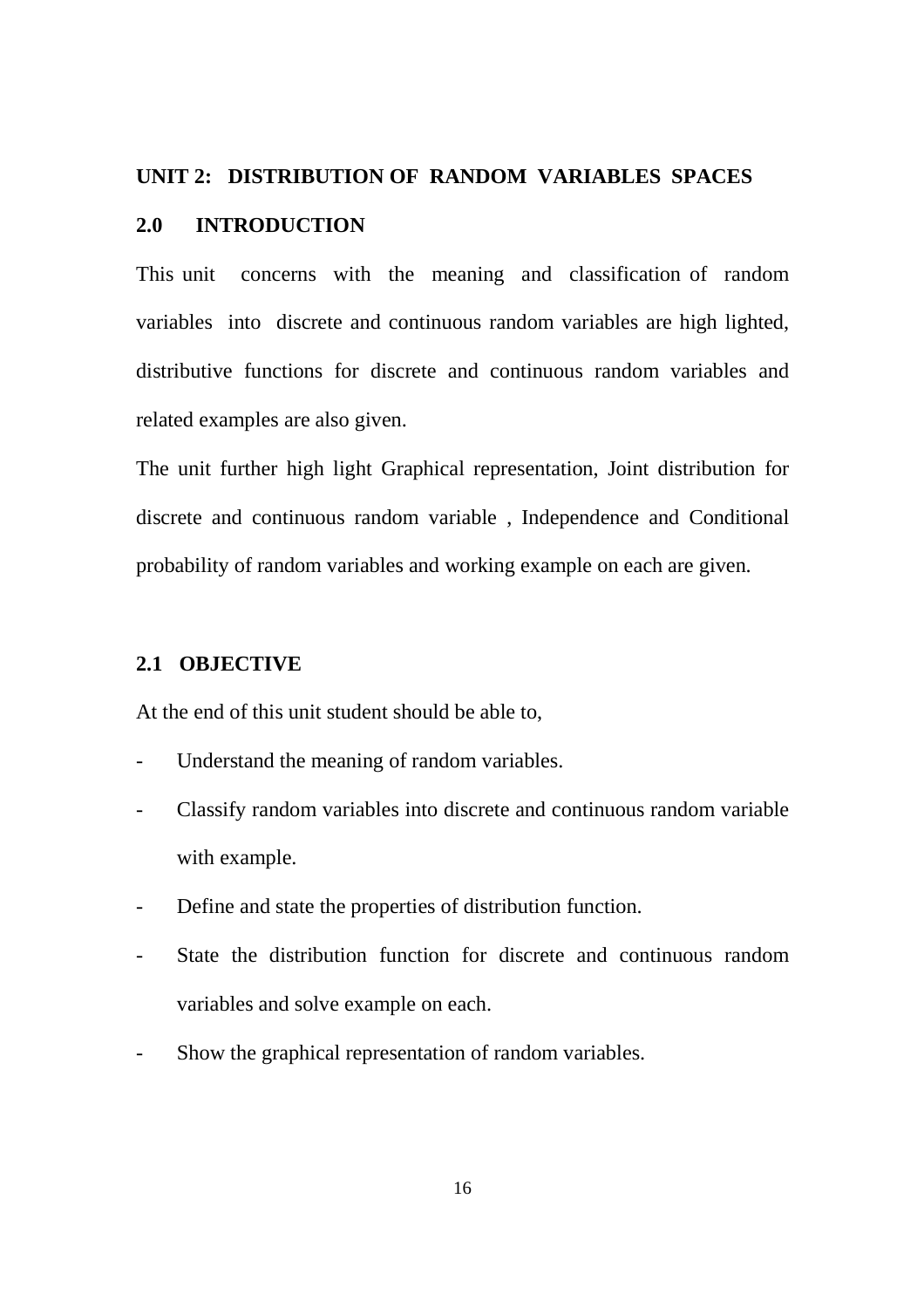- State the joint distributions for two random variables which are either both discrete or both continuous.
- State the independent of random variables for independent and dependent events.
- State the conditional probability function for discrete and continuous random variables.
- Solve related problems on the distribution of random variables spaces.

#### **2.2 RANDOM VARIABLES**

A random variable is a function whose domain of definition is the simple space S of a random experiment and whose range is a set of real numbers.

## **Definition 2**

A real valued measurable function

 $X : \Omega \rightarrow R$  *with respect to*  $(\Omega, \wedge P)$ 

Is called a random variables.

Note:

Suppose  $\{X\eta\}$  is a sequence of random. Variable

If  $\lim_{n \to \infty} X_n = X$ , then *X* is Random variable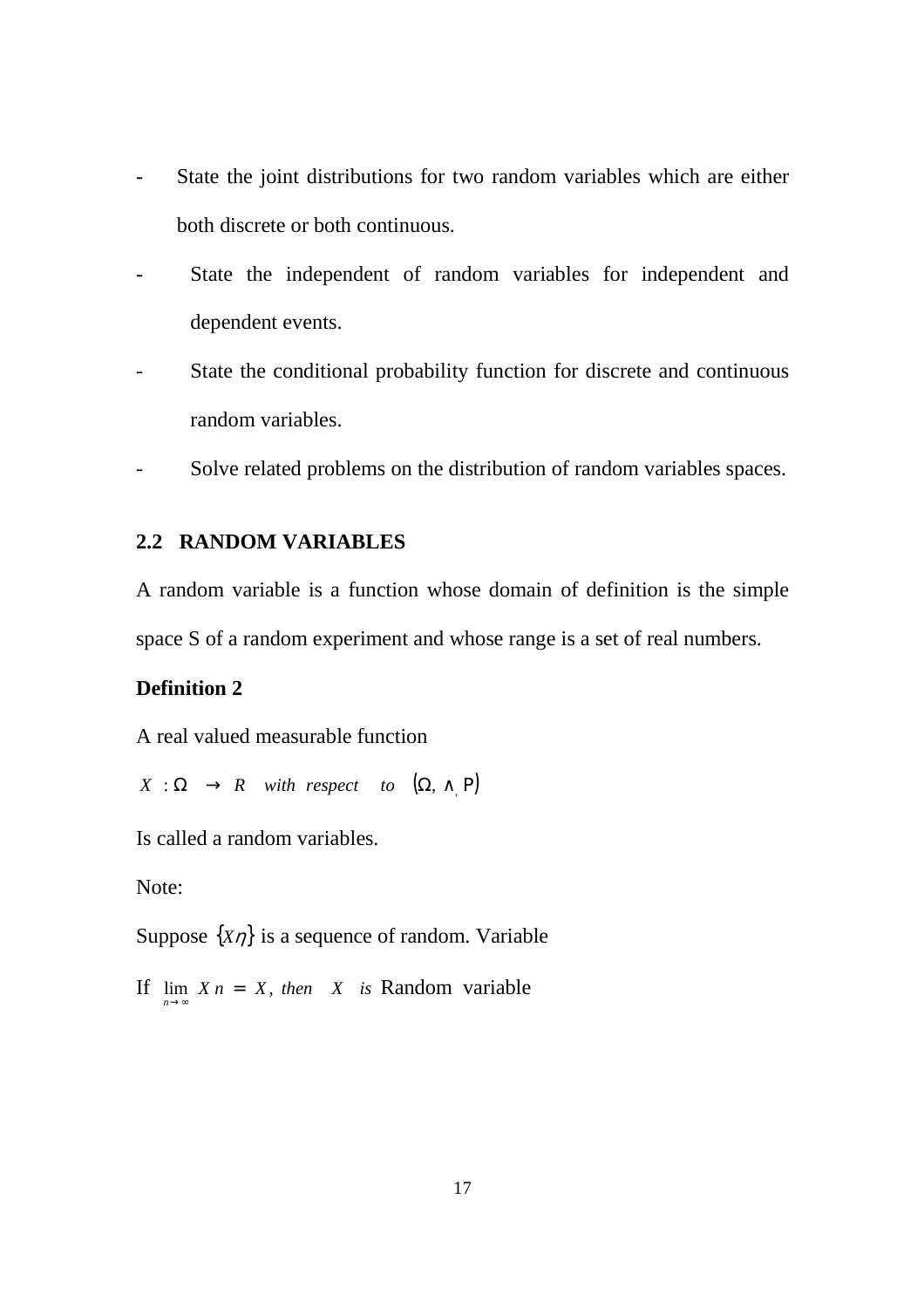Example : suppose that a coin is tossed twice so that the sample space  $S = (HH + TTH, TT)$ . *let X* repsesent the number of heads that can come up. For example *X* (*HH*) = 2, *X* (*HT*) = *X* (*TH*) = 1, *X* (*TT*) = 0 Since the domain of *X is S and* the range consists of real numbers,

them x is a random variable.

A random variable that takes on a finite or countably infinite number of values is called a discrete random variable. While the one which takes a non countable infinite number of values is called a nondiscrete / continuous random variable.

#### **2.3 DISCRETE PROBABILITY DISTRIBUTIONS**

Let X be a discrete random variable, and suppose that the possible values that it can assume are given by  $x_1, x_2, x_3, \dots$ arranged in some order. Suppose also that these values are assumed with probabilities given by

*p* (*X* = *x* ) = *f* (*x* ) *K* = ,2,1 ................( )1 *<sup>k</sup> <sup>k</sup>*

It is convenient to introduce the probability function, also suffered to as probability distribution, give by

*P* (*X* = *x* ) = *f x*)( ...........................................................( )2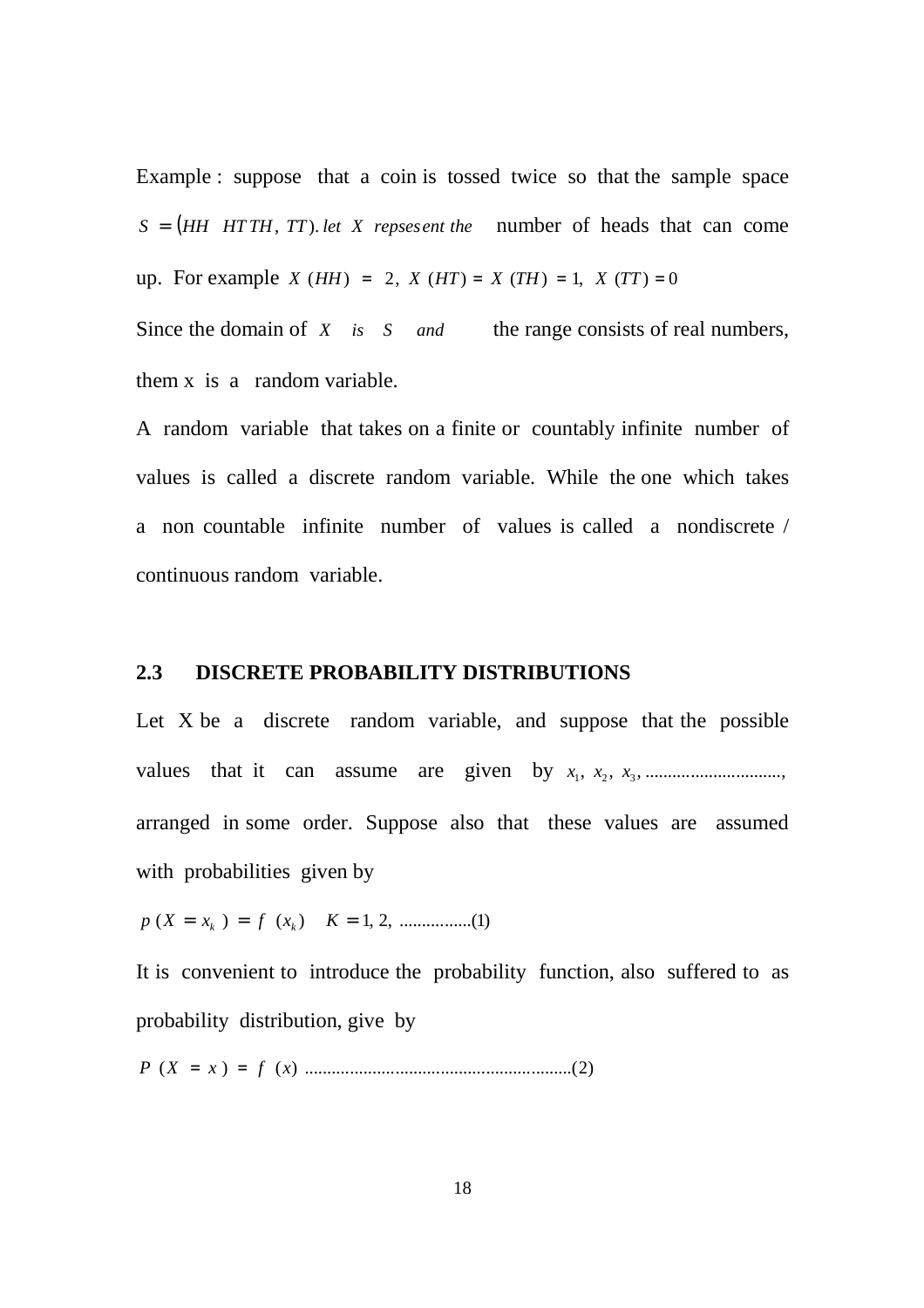For  $X = xk$ , this reduces to equation given above while for other values of  $X_1$   $f(x) = 0$ .

In general,  $f(x)$  *is a probablity function* if

$$
f(x) \ge 0
$$

$$
2 \qquad \sum_{x} f(x) = 1
$$

Where the sum in equation  $(2)$  is taken over all possible values of x

### **2.4 DISTRIBUTION FUNCTION FOR RANDOM VARIABLES**

 The cumulative distribution function, or briefly distribution function for a random variables X is defined by

$$
f(x) = P(X \leq x)
$$

Where x is any real number, that is

$$
-\infty \angle x \angle \infty
$$

The distribution function  $F(x)$  has the following properties:

- 1. *f* (*x*) is non decreasing [*ie*,  $f(x) \leq f(y)$  *if*  $x \leq y$ ]
- 2.  $\lim F(x) = 0$ ;  $\lim f(x) = 1$  $\rightarrow \infty$   $\eta \rightarrow \infty$ *l im*  $F(x) = 0$ ; *lim*  $f(x)$  $x \rightarrow \infty$   $\eta$

3. 
$$
f(X)
$$
 is continuous from the right  $\left[\begin{array}{cc}ie \lim_{\eta \infty} f(x+h) \text{ for all } x\end{array}\right]$ .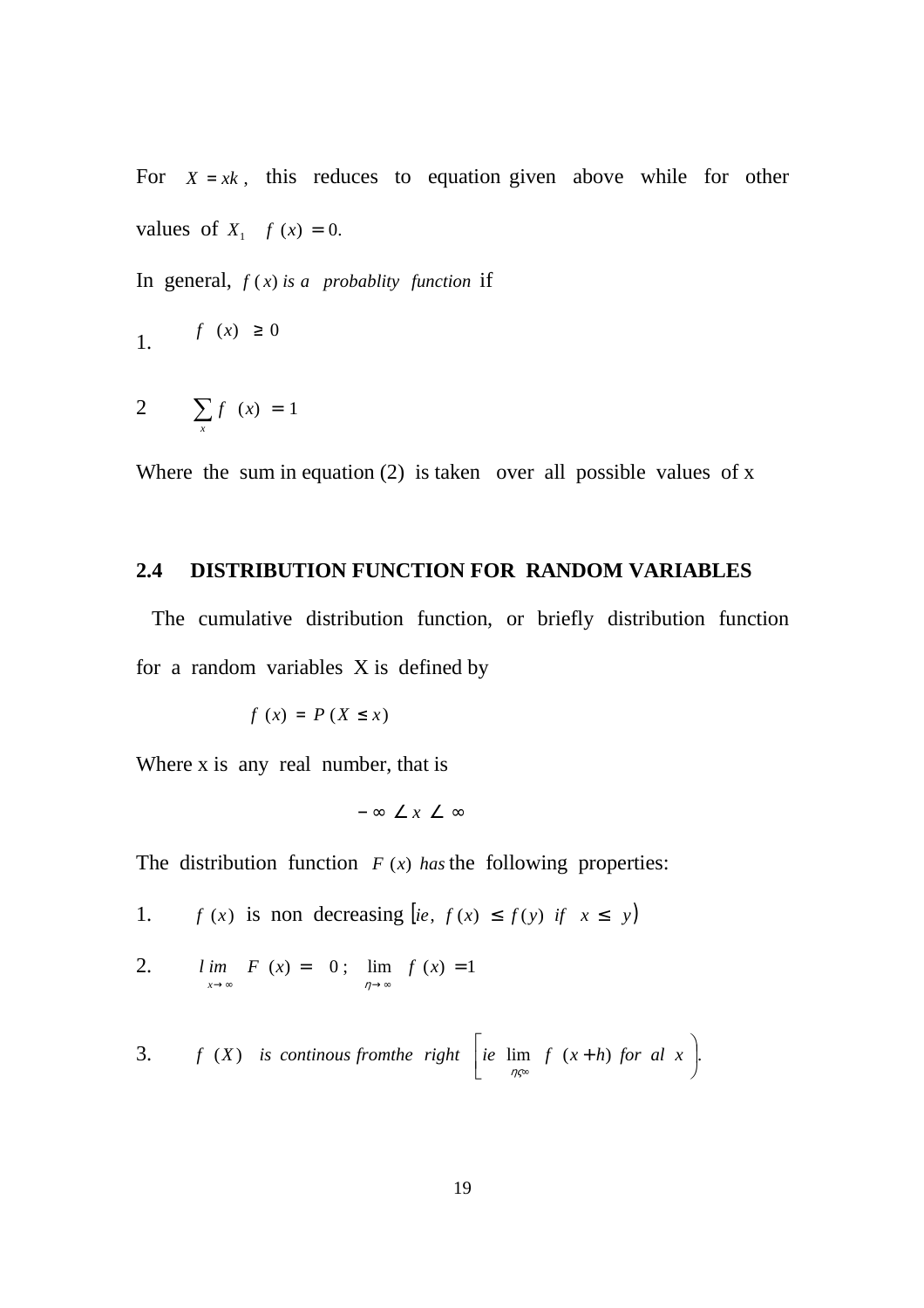# **2.5 DISTRIBUTION FUNCTION FOR DESECRATE RANDOM VARIABLES**

The distribution function for a discrete random variable x can be obtained from its probability function by noting that, for all

$$
x \text{ in } (-, \infty, \infty)
$$
  

$$
p(x) = P(X \leq x) = \sum_{v \leq \eta} f(x)
$$

Where the sum is taken over all values  $\mu$  taken on by X for which  $\mu \leq x$  if X takes on only a finite numbers of values , 2 ....................... , 1 1 *x x xn* then the distribution function is given by

$$
F(x) = \begin{cases} 0 & - \infty < x < x_1 \\ f(x_1) & x_1 \le x \le x_2 \\ [f(x_1) + f(x_2) & x_2 \le x_n \angle x_2 \\ [F(x_1) + - + F(x_n) & x_n \le x_n \angle \infty \end{cases}
$$

Example 2.5.1:- find the probability function corresponding to the random variable x when a coin is tossed twice; assuming that the coin is fair.

#### **Solution**

$$
p(HH) = \frac{1}{4}, \quad P(HT) = \frac{1}{4}, \quad P(TH) = \frac{1}{4}
$$
  
and  $P(TT) = \frac{1}{4}$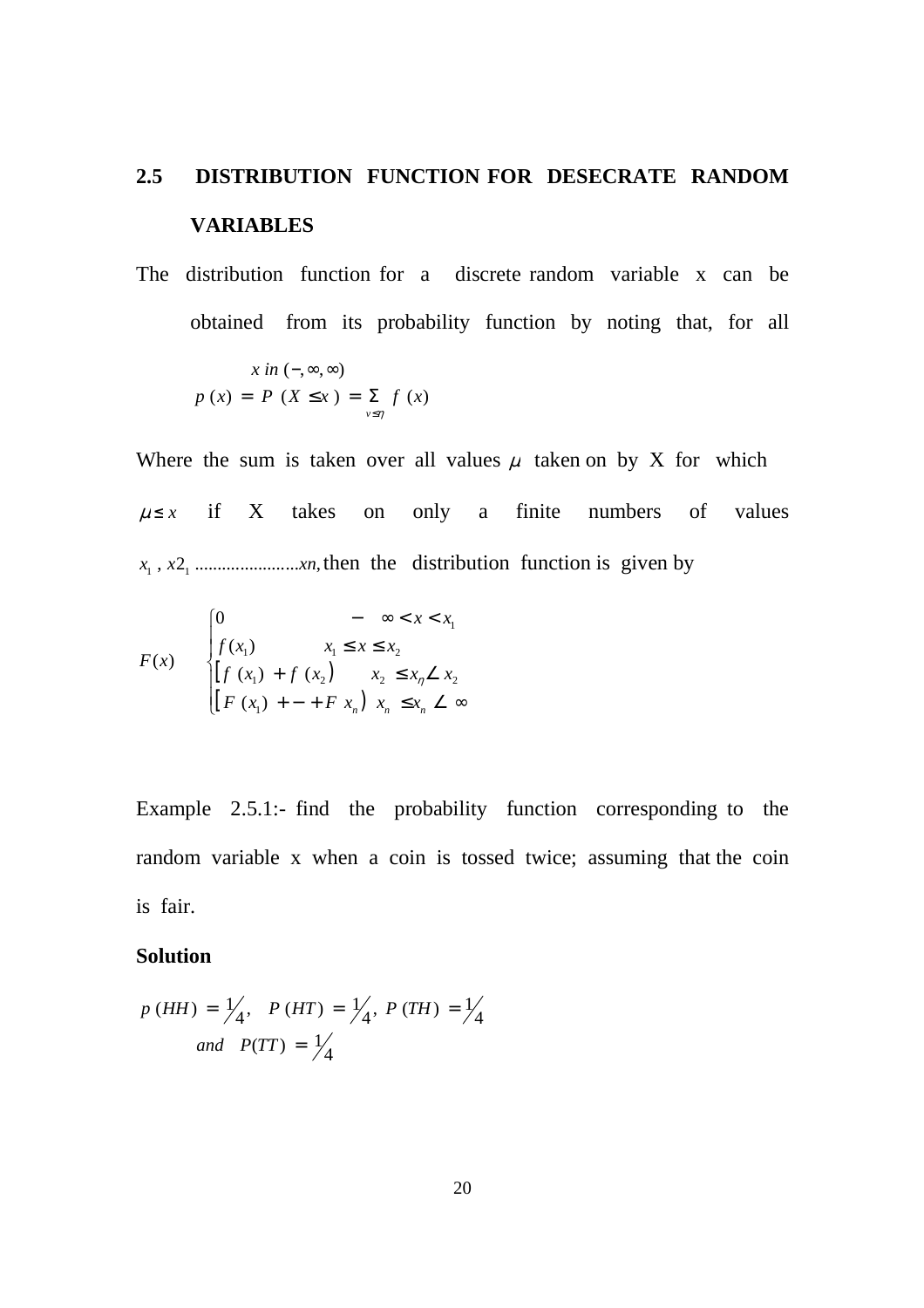Then, 
$$
P(X = 0) = P(TT) = \frac{1}{4}
$$
  
\n $P(X = 1 = P(HT) + P(TH)$   
\n $= \frac{1}{4} + \frac{1}{4} = \frac{1}{2}$ 

$$
P(X = 2) = P(HH) = \frac{1}{4}
$$

The probability function is given in the table below

| X    |  |  |
|------|--|--|
| f(x) |  |  |

Example 2.5.2 = (a) find the distribution for the random variable X from the working example above (b) obtain its graph

# **Solution**:

The distribution function is

$$
f(x) = \begin{cases} 0 & -\infty \angle x \angle 0 \quad \text{since the table} \\ 1/4 & 0 \le x \angle 1 \times \text{ since } f(x_1) = \frac{1}{4} \\ 3/4 & 1 \le x \angle 2 \text{ since } f(x_1) + f(x_2) = \frac{3}{4} \\ 1 & 2 \le x \angle \infty \text{ since } \frac{1}{2} + \frac{1}{4} + \frac{1}{4} = 1 \end{cases}
$$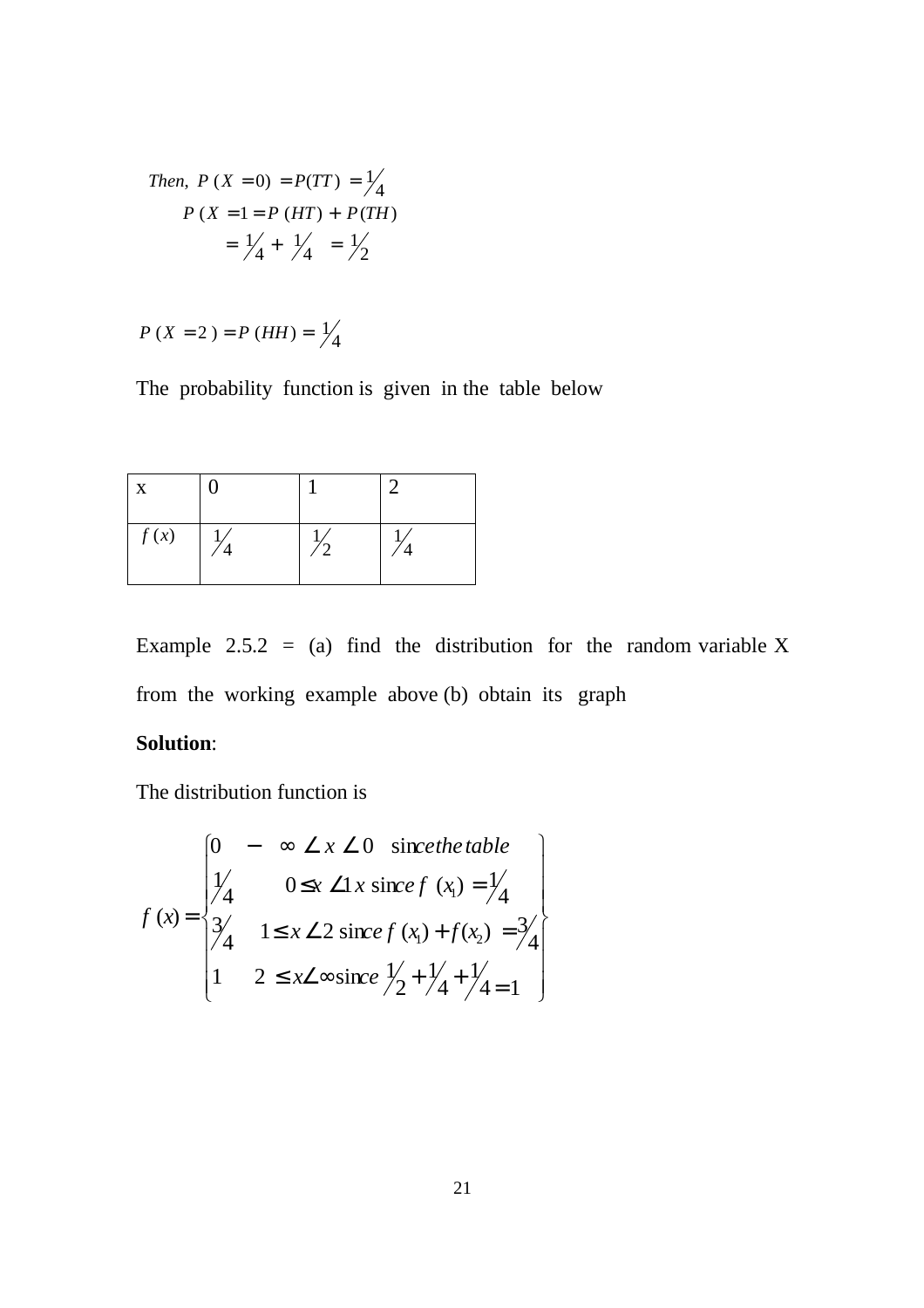$$
f(\eta) = \begin{cases} 0 & -\infty \le x \le 0 \text{ since } x_1 = 0 \text{ from the above table} \\ 1/4 & 0 \le x \le 1 \text{ since } f(x_1) = \frac{1}{4} \\ 3/4 & 1 \le x \le 2 \text{ since } f(x_1) + f(x_2) = \frac{3}{4} \\ i e \frac{1}{4} + \frac{1}{2} = \frac{3}{4} \\ 1 & 2 \le x \le \infty \text{ since } \frac{1}{2} + \frac{1}{4} + \frac{1}{4} = 1 \end{cases}
$$



The following things about the above distribution function should be noted.

1. The magnitudes of the jumps at  $0, 1, 2$  are  $\frac{1}{4}$ ,  $\frac{1}{2}$ ,  $\frac{1}{4}$  which are precisely the probabilities ie this fact enables one to obtain the probability function from the distribution function.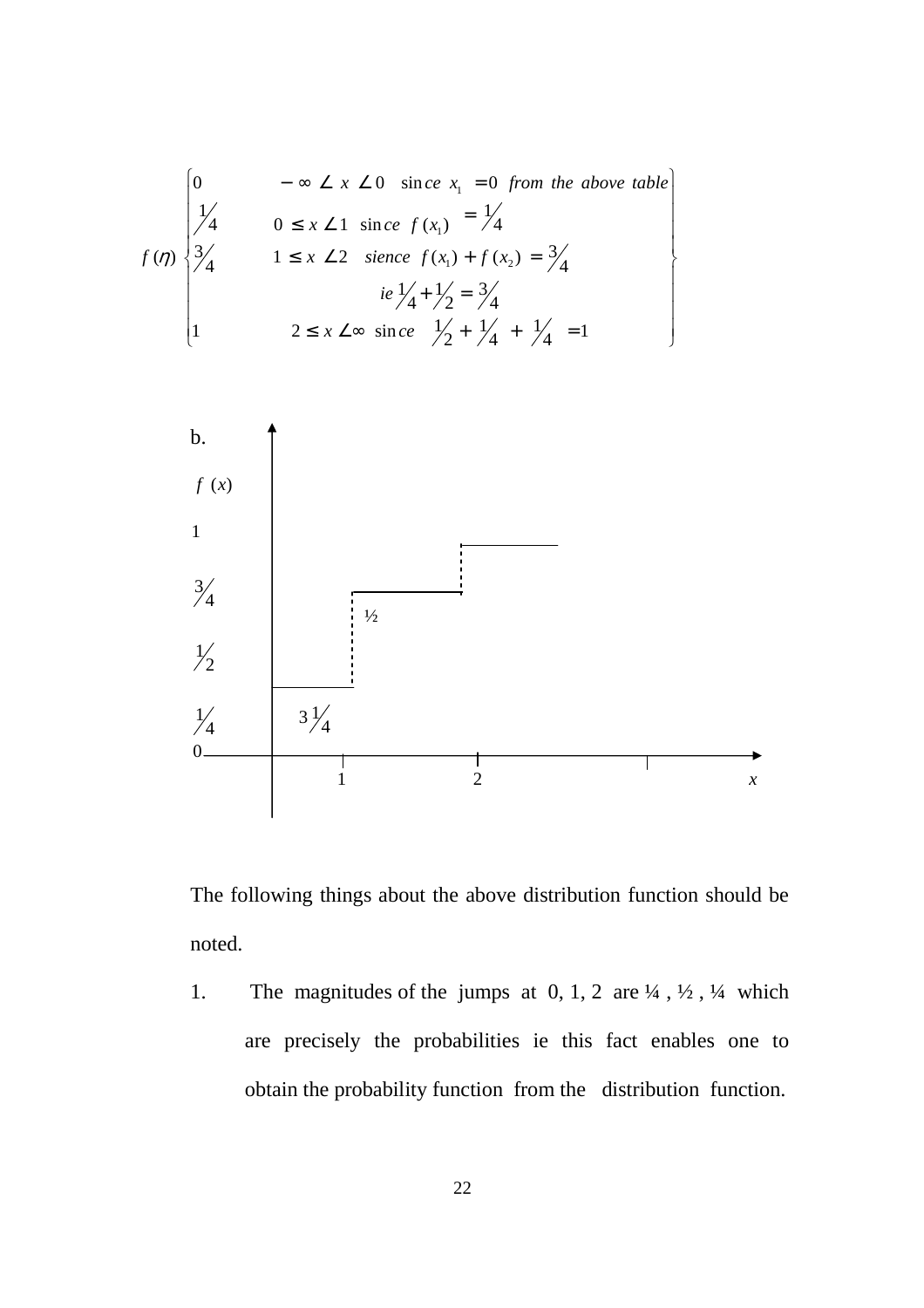- 2. Because of the appearance of the graph it is often called a staircase function or step function, and the value at the function at an integer is obtained from the higher step; thus the value at I is  $\frac{3}{4}$ and not  $\frac{1}{4}$ . This is expressed mathematically by stating that the distribution function is continuous from the right at 0,1,2.
- 3. As we proceed from left to right in the distribution function is monotonically increasing function.

#### **2.6 CONTINUOUS RANDOM VARIABLES**

A non discrete random variable x is said to be absolutely continuous, or simply continuous, if its distribution function may be represented as

$$
f(x_1 = P \ (X \le x) = \int_{-\infty}^{x} f(u) du \quad (-\infty \le x \le \infty)
$$

Where the function  $f(x)$  has the following *proaperties* 

1. 
$$
f(x) \ge 0
$$

$$
2 \qquad \int_{-\infty}^{\infty} f(x) dx = 1
$$

It follows from the above that if  $X$  is a continuous random variable, then, the probability that X takes on only one particular value is zero, whereas the interval probability that X lies between two different values say a and b is given by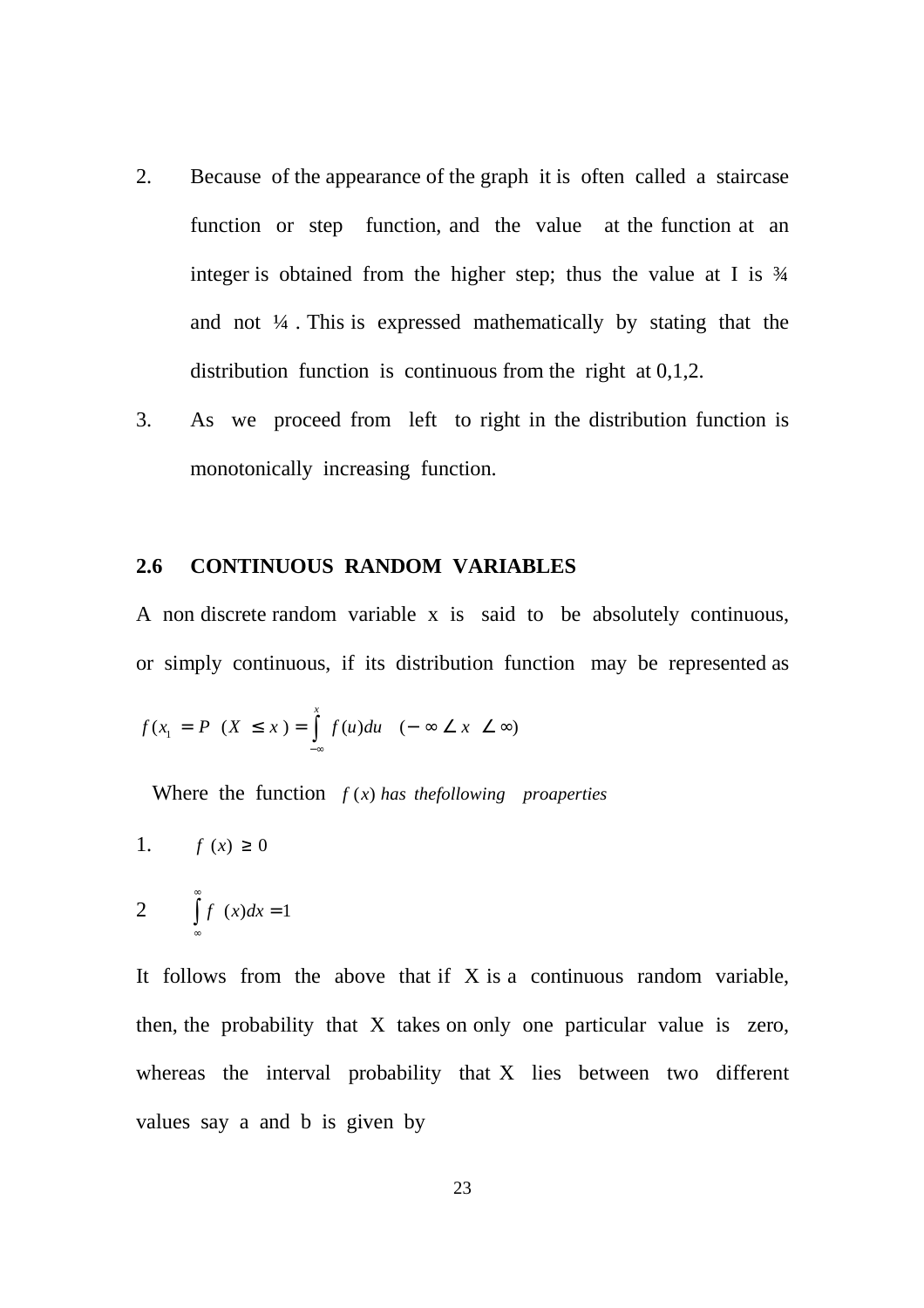$$
p\left(a \leq x \leq b\right) = \int_{a}^{b} f\left(x\right) dx
$$

Example 2.6.1 (a) find the constant C such that the function

$$
f(x) = \begin{cases} cx^2 & 0 \le x \le 3\\ 0 & otherwise \end{cases}
$$

Is a density function, and

b. Computer  $P$  ( $1 \le x \le 2$ )

## **Solution**

Since  $f(x)$  stratifies property (2) if  $C \ge 0$ , it must satisfy property 2 in order to be a density function

Now, 
$$
\int_{\infty}^{\infty} f(x) dx = \int_{0}^{3} cx^{2} dx
$$
  

$$
= \frac{Cx^{3}}{3} \Big|_{0}^{3}
$$

$$
= \frac{C(3)}{3} - C \frac{(0)^{3}}{3}
$$

$$
= \frac{27C}{3} - \frac{0}{3} = 9C
$$

And since the integral equal to 1, we have  $9C = 1$ 

 $C = \frac{1}{9}$ 

b. 
$$
P(1 \angle x \angle 2) = \int_1^2 \frac{1}{2} x^2 dx
$$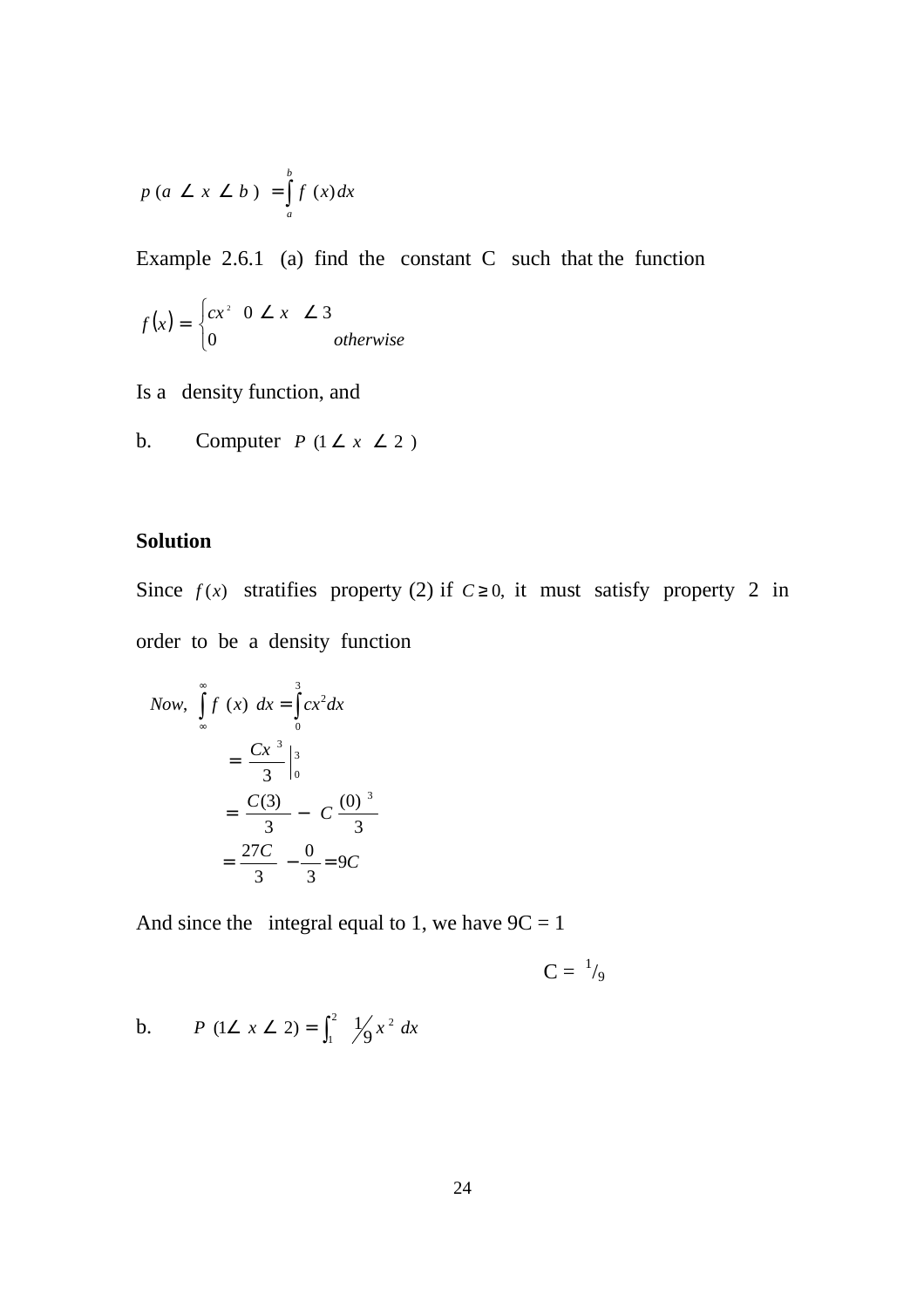$$
= \frac{x^3}{27} \int_1^2 = \frac{(2)^3}{27} - \frac{(1)^3}{27}
$$

$$
= \frac{8}{27} - \frac{1}{27} = \frac{7}{27}
$$

#### **2.7 GRAPHICAL REPRESENTATIONS OF RANDOM VARIABLE**

If  $f(x)$  is the density function for random variable x, then we can represent  $y = f(x)$  graphically by a curve as shown in the figure below. Since  $f(x) \ge 0$ , the curve cannot fall below the x-anis the entire area bonded by the curve and the x-anis must be I because of the second property i.e  $\int_{\infty}^{\infty}$  $\int_{-\infty}^{\infty} f(x) dx = 1$ .

Geometrically the probability that x is between a and b, i.e  $p$  ( $a < x < b$ ), is the represented by the area shown shaded from the first figure below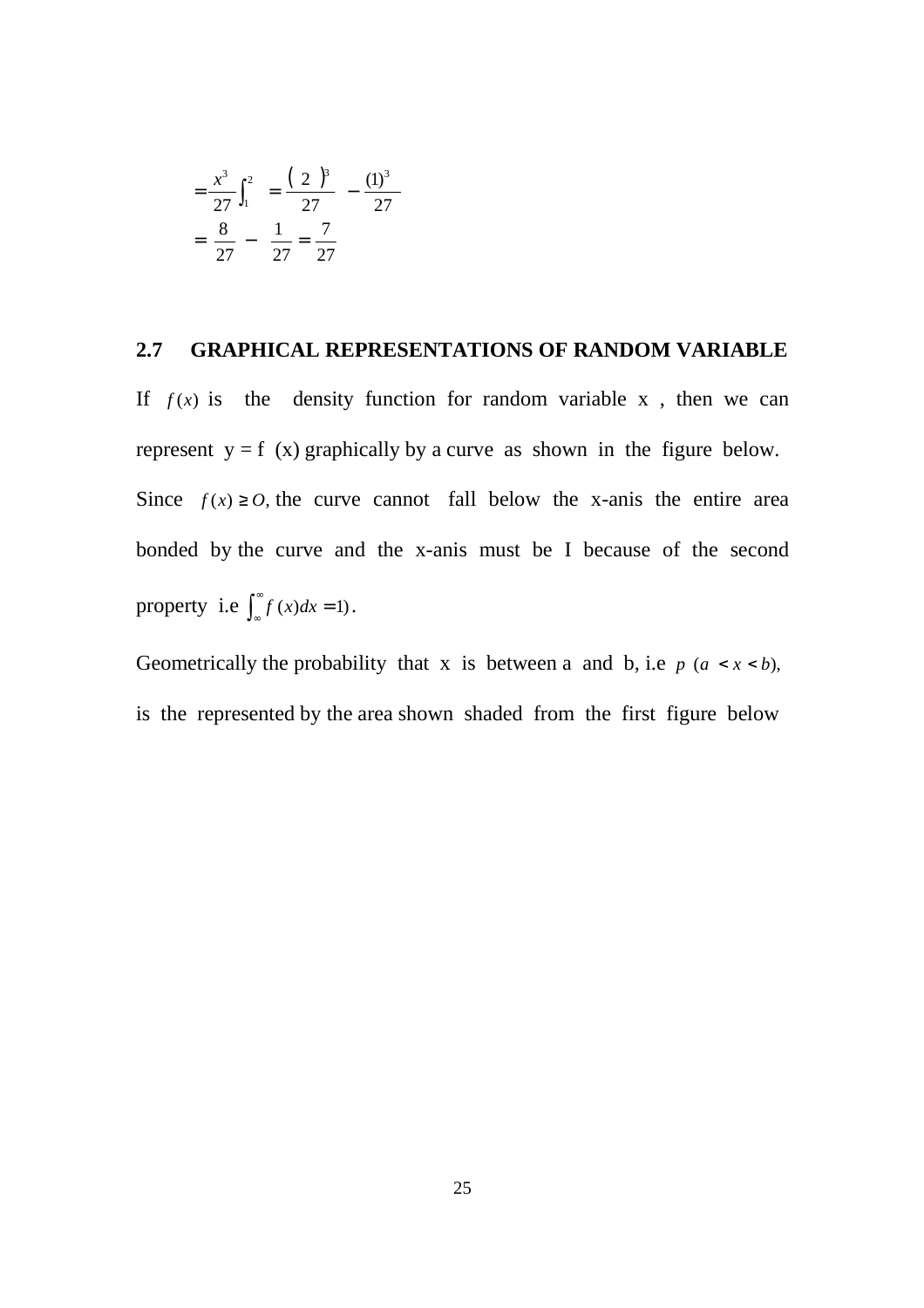The destitution function  $F(X) = p(X \leq x)$  is a monotonically increasing function which increases from 0 to a 1 and is represented by a curve as in the second figure.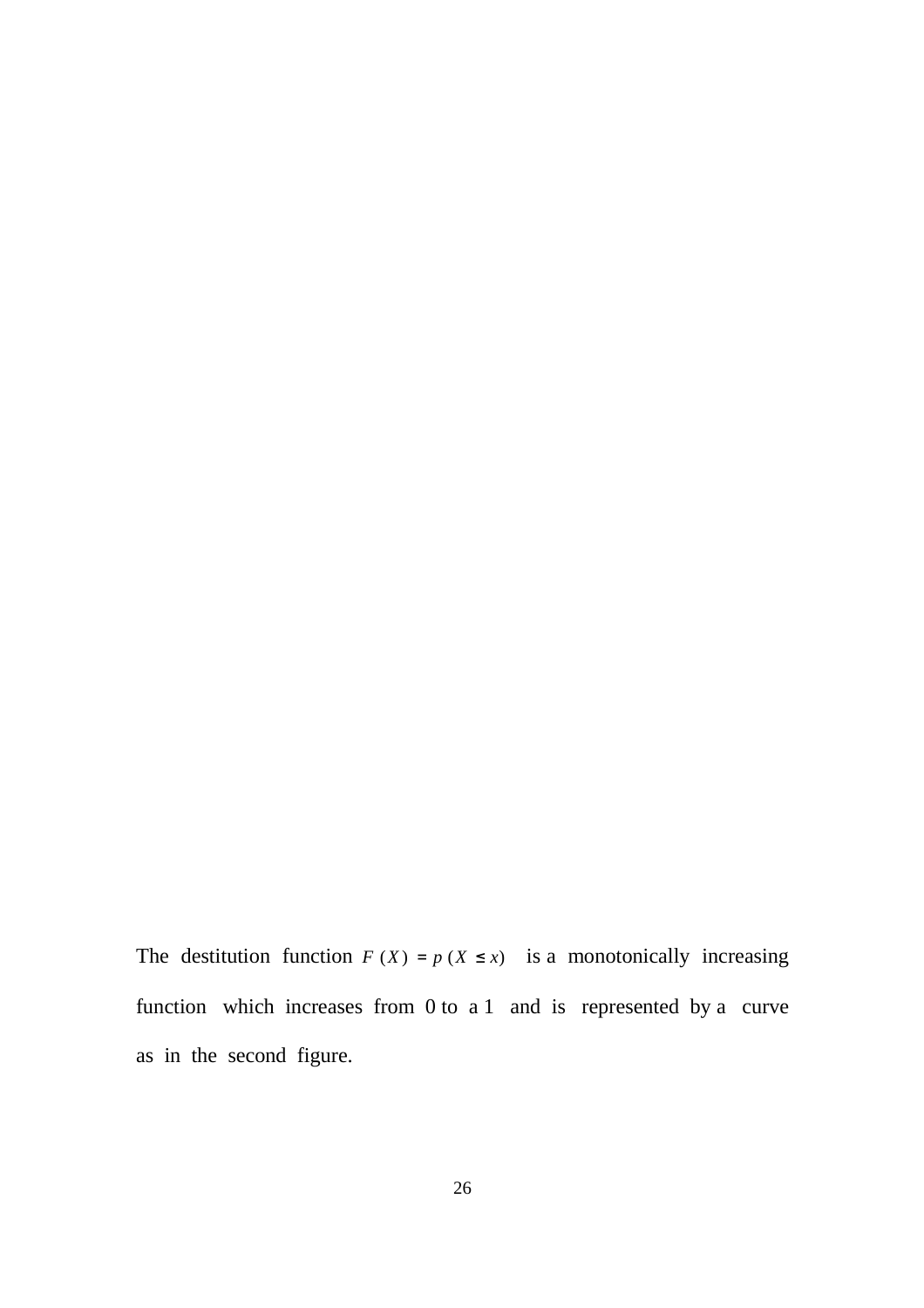#### **2.8 JOINT DISTRIBUTIONS**

Joint distributions can easily be generalized to two more random variables. We shall consider the typical case of two random variables that are either both discrete or both continuous.

Discrete case: - If x and Y are two discrete random variables, we define the joint probability function of x and y by

 $P(X = x, Y = y) = f(x, y)$ 

Where (1)  $f(x, y) \ge 0$ 

(2) 
$$
\sum_{x} \sum_{y} f(x, y) = 1
$$

i.e the sum over all values of *x and y is* 1

Suppose that x can assume any one of m values  $x_1, x_2, -x_m$  and y can assume any none of n values  $y_1$ ,  $y_2$ ,  $-y_n$ .

Then the probability of the event that  $x = xj$  and  $y = Y_j$  is given by

$$
P(x = xj, Y = y_k) = f(xj, y_k)
$$

A joint probability fraction for x and y can be represented by a joint probability table as shown below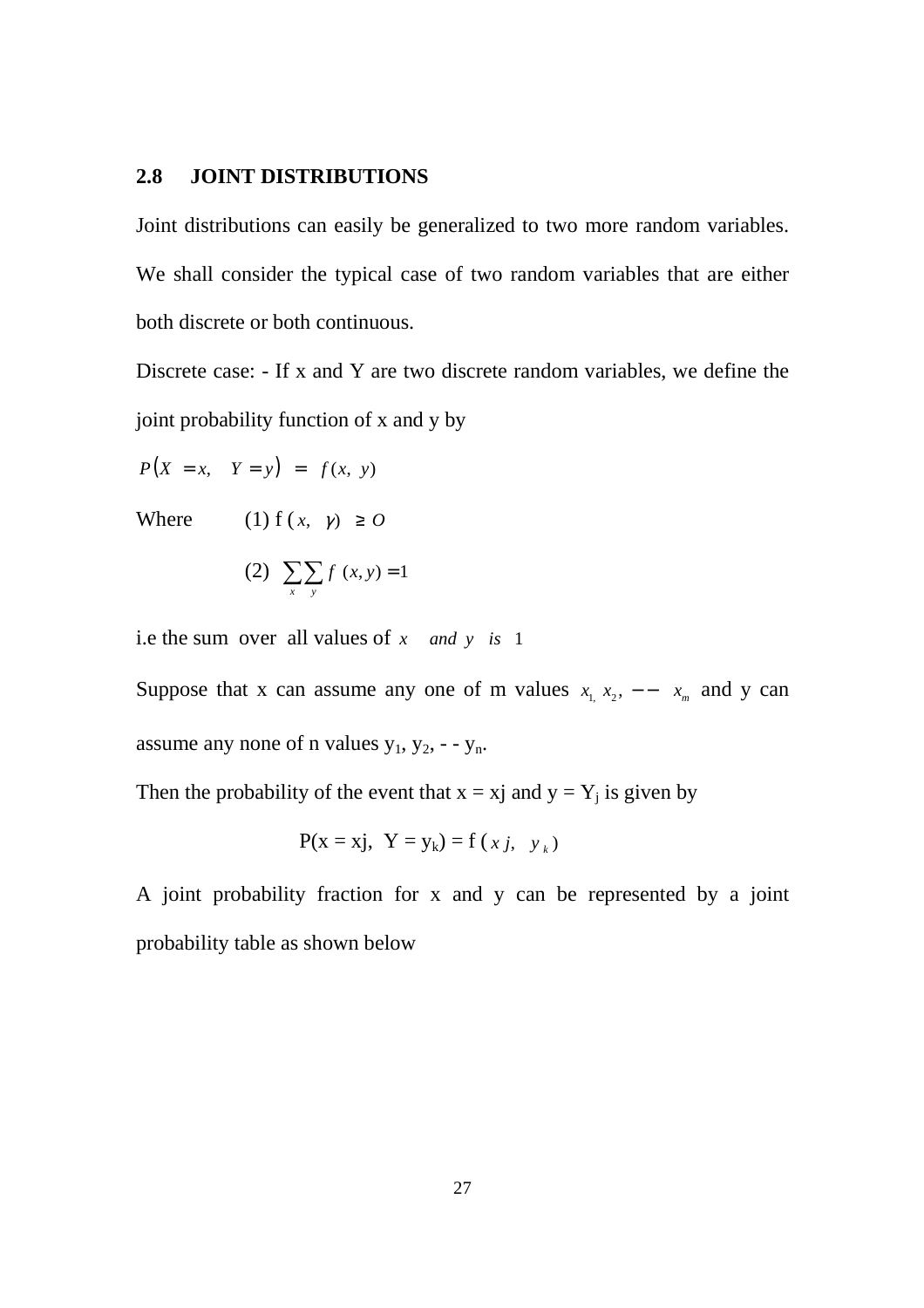| X/Y                  | $Y_1$         | $Y_2$         | Yx            | Total                               |
|----------------------|---------------|---------------|---------------|-------------------------------------|
| $X_1$                | $F(x_1, y_1)$ | $ F(x_1y_2) $ |               | $F(x_1, y_n)x_1$ $F_1(x_1, y_n)x_1$ |
| $X_2$                | $F(x_2y_1)$   | $F(x_2, y_1)$ | $F(x_2, y_n)$ | $F_1(x_2)$                          |
|                      |               |               |               |                                     |
| <b>Xm</b>            | $F(x_my_1)$   | $F(x_my_2)$   | $F(x_my_n)$   | $F_1(x_m)$                          |
| Totals $\rightarrow$ | $f_2(y_1)$    | $f_2(y_2)$    | $f_2(y_n)$    |                                     |

The probability that  $X = xj$  is obtained by adding all entries in the row corresponding to  $x_i$  and is given by

$$
P(x = \eta_j) = f_1(x_j) = \sum_{k=1}^{2} f(x_j, y_k)
$$

For  $J = 1, 2$  ------------- m, these are indicated by the entry totals in the entrance right hand column or margin from the table above similarly the probability that  $Y = yk$  is obtained by adding all entries in the column corresponding to yk and is given by

$$
p(Y = yk) = f_2(y_k) = \sum_{j=1}^{m} f(xj, yk)
$$

For  $k = 1, 2, \ldots, 1, n$ , these are indicated by the entry totals in the bottom row or margin of the probability table from the two equations given above  $f(x) = f(x)$  *and*  $f_2(yk)$  or simply  $f_1(x)$  *and*  $f_2(y)$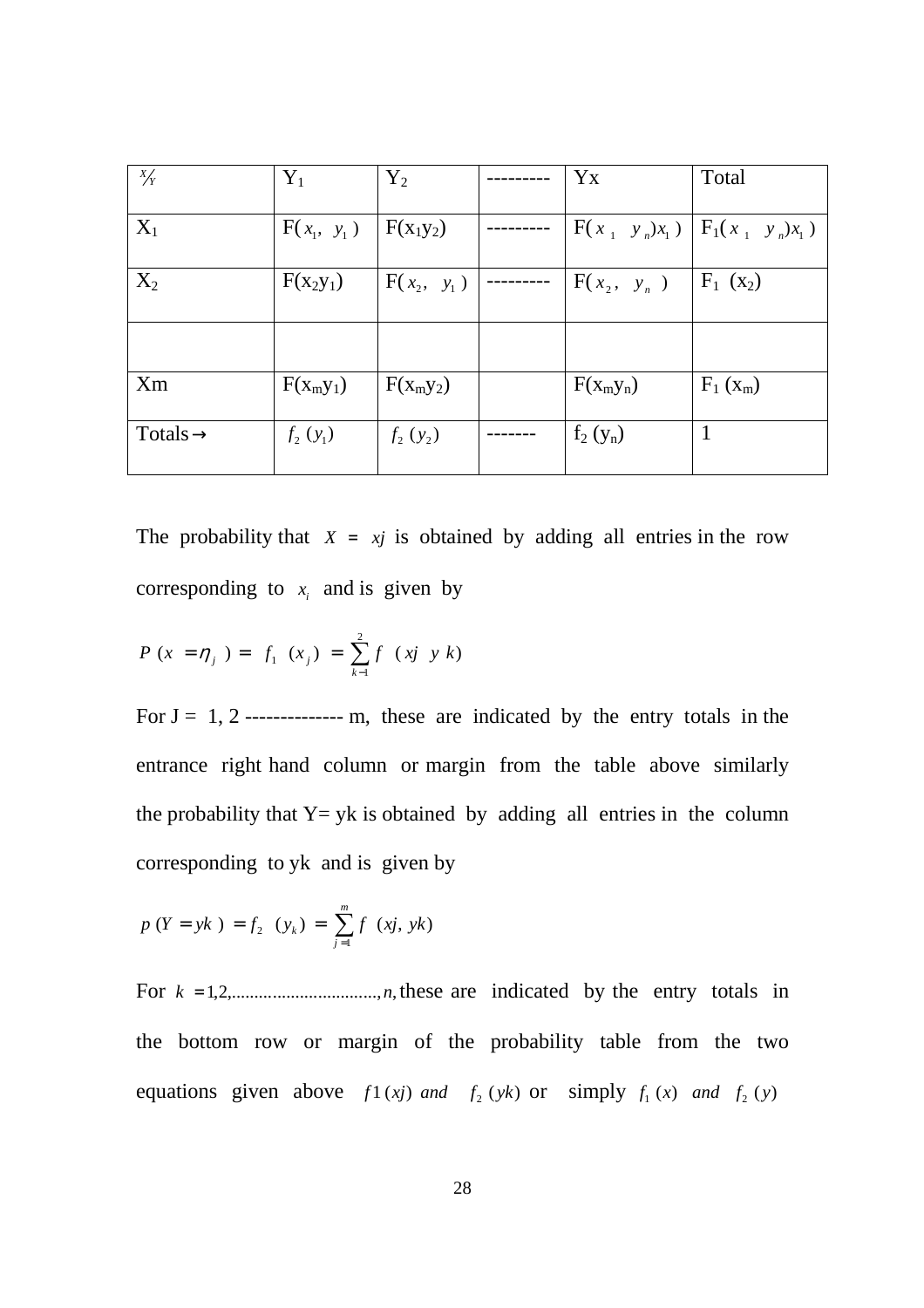which are obtained from the margin of the table are refer to as the marginal functions of X and y, respectively it should be noted that

$$
\sum_{j=1}^{m} f_1(xi) = 1 \sum_{k=1}^{N} f_2(y_k) = 1
$$

Which can be written as follow

$$
\sum_{j=1}^{m} \sum_{K=1}^{n} f(xj, y_k) = 1
$$

This is simply the statement that the total probability of all entries is 1. the grand total of 1 is indicated in the lower right – hand of the probability table.

The joint distribution function of x and y is defined by  $(x1y) = P(x \le x, y \le y) = \sum \sum f(x_1 v)$ μ ≤ η ν *f*  $(x1y) = P(x \le x, y \le y) = \sum_{x}^{y} f(x)$ *y* ∑ ∑  $\leq$   $\eta$   $\nu$   $\leq$  $= P(x \leq x, y \leq y) = \sum \sum f(x_i v)$ 

In the probability table f  $(x, y)$  is the sum of all eateries for which  $x \neq y \leq x$ and  $y_k \leq y$ .

## **CONTINUOUS CASE:**

The case where both variables are continuous is obtained easily by analogy with the discrete case on replacing sums by integrals thus the joint probability function or joint density function for random variables x and y is defined by

(1) f ( *x*, *y*) ≥ *O*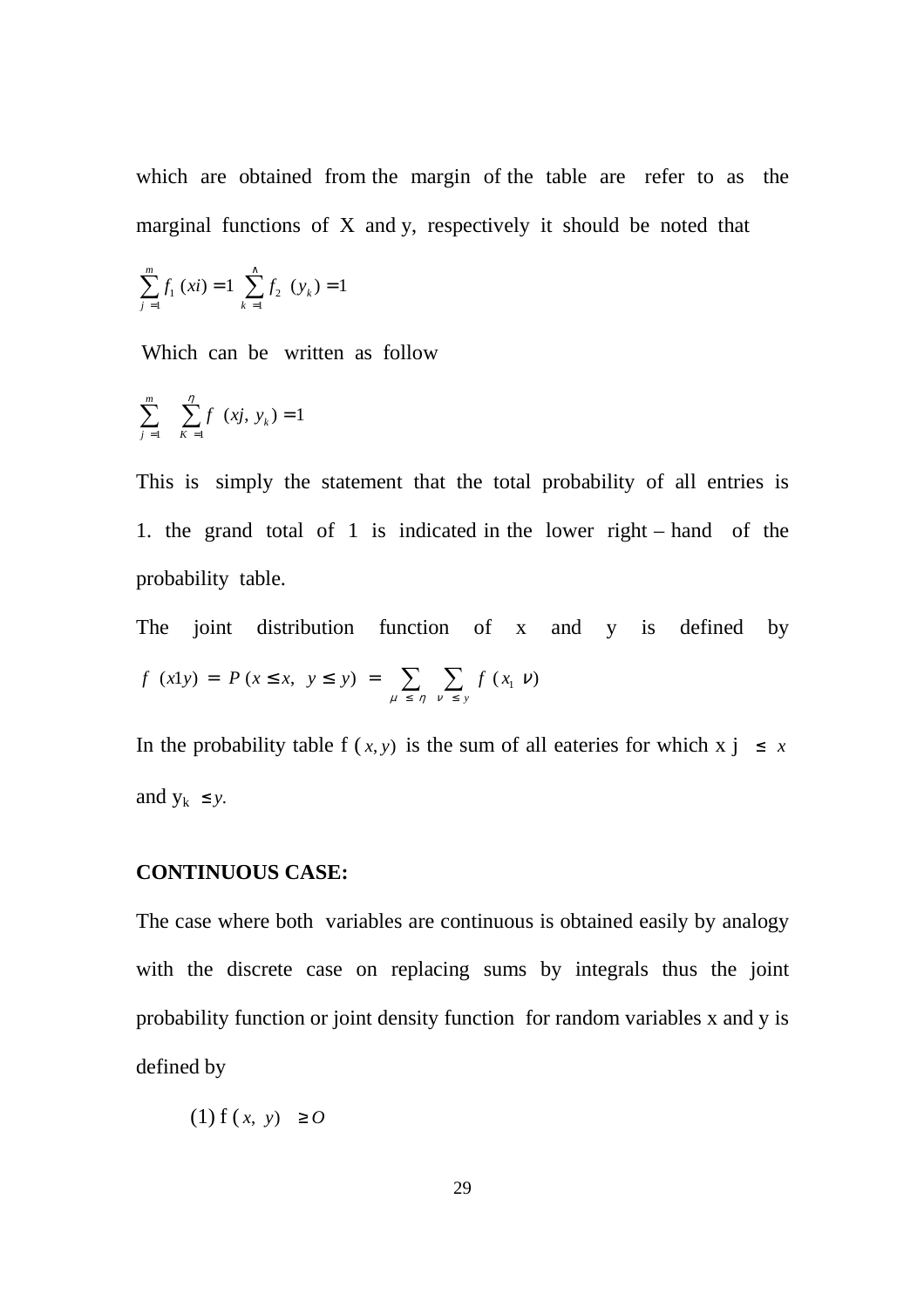(2) 
$$
\int_{-\infty}^{\infty} \int_{-\infty}^{\infty} P(x_1 \ y) \ dx \ dy = 1
$$

Graphically  $Z = f(x, y)$ , represents a surface called the probability surface as indicated in the figure below. The total volume bounded by this surface and the xy plane is equal to 1 in accordance with property 2 above. The probability that x lies between a and b while y lies between c and d is given graphically by the shaded values of the figure below and mathematically by

$$
P(a \angle x \angle b, c \angle y \angle d) = \int_{x-a}^{b} \int_{y=c}^{d} f(x, y) dx dy
$$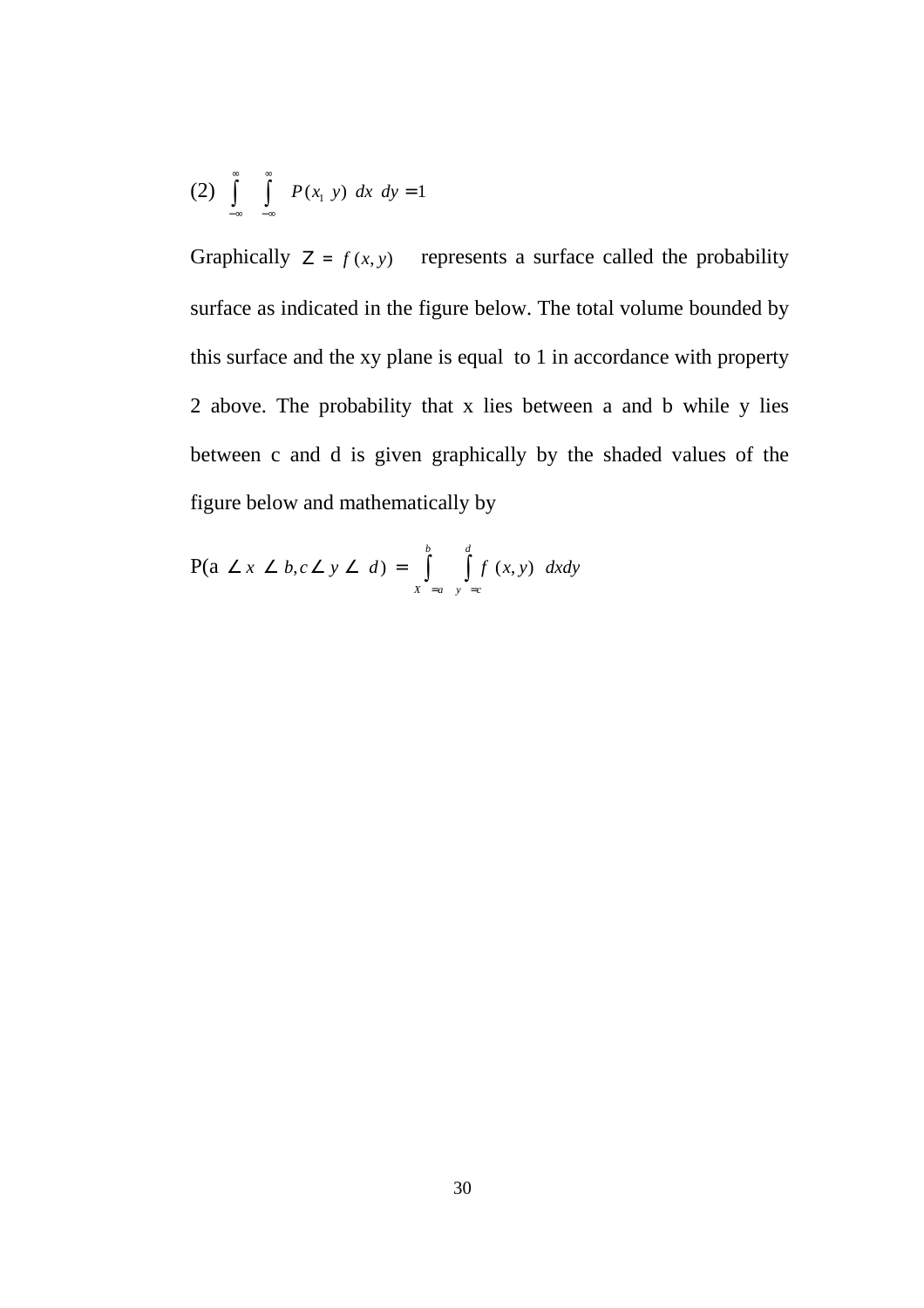More generally, if A represents any event, there will be a region  $R_A$  of the  $xy$  plan that corresponds to it. In such case we can find the probability of A by performing the integration over  $R_A$  i.e

$$
P(A) = \int_{RA} f(x_1, y) \, dx dy
$$

The joint distribution function of x and y in this case is defined by

$$
F(x, y) = p (X \le x, Y \le y) = \int_{\mu = -\infty}^{\eta} \int_{\nu = -\infty}^{y} f(u, v) \ du \ dv
$$

It follows in analogy with equation

$$
\frac{d F(x)}{dx} = f(x),
$$

$$
\frac{\partial^2 F}{\partial x dy} = f(x,y)
$$

That is density function is obtained by differentiation the distribution function with respect to  $x$  *and*  $y$  from the joint distribution equation given above to obtain

$$
P (x \leq x) = F_1 (x) = \int_{y=-\infty}^{x} \int_{y=-\infty}^{\eta} f(u, v) du dv
$$
  

$$
P (y \leq y) = f_2 (y) = \int_{y=-\infty}^{\infty} \int_{y=-\infty}^{y} f(u, v) du dv
$$

The two equation above are called the marginal distribution functions or simply the distribution function of x and y respectively.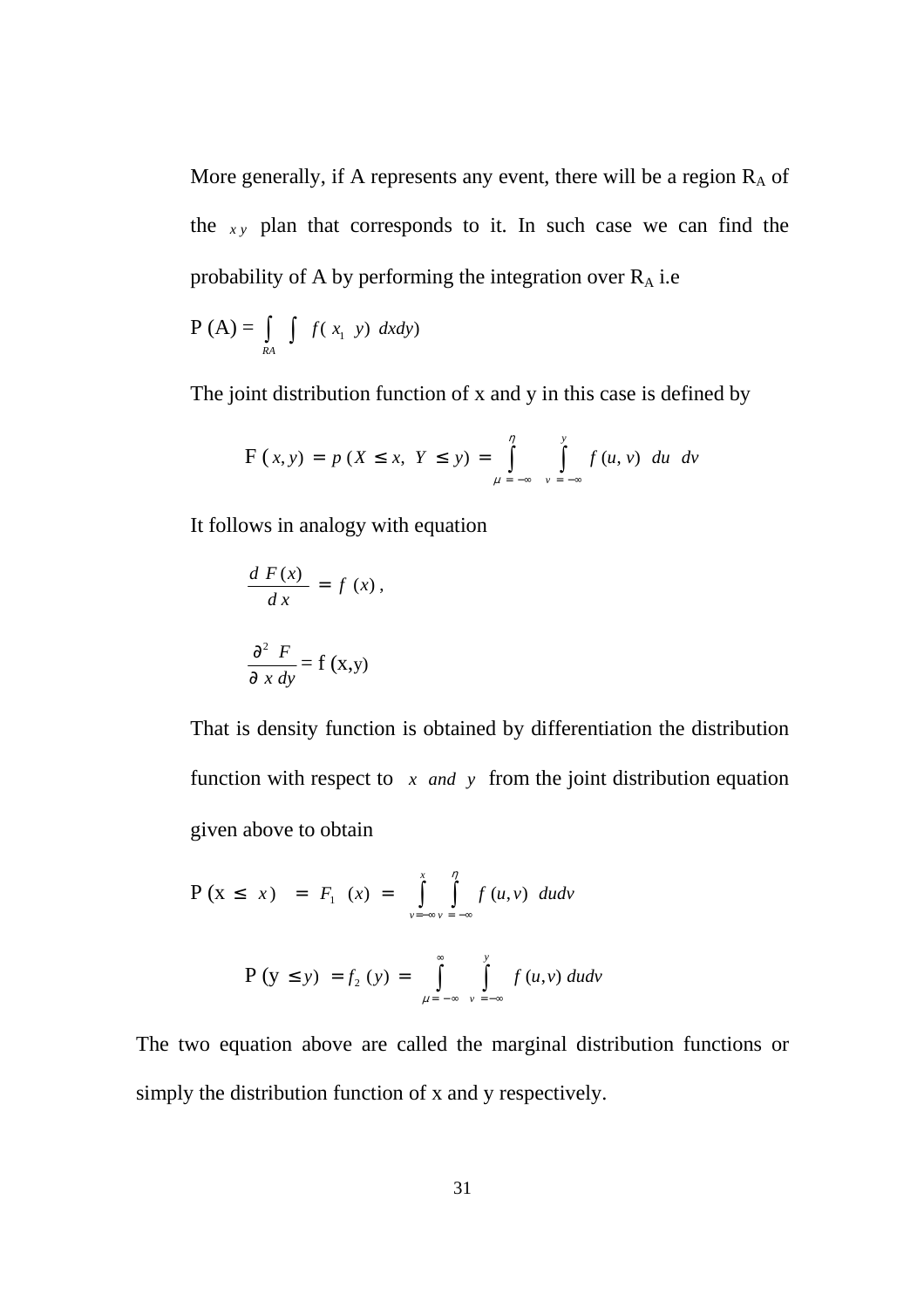The derivative of the equations with aspect to *x and y* are then called the marginal density functions or simply the density functions, of x and y which are given below

$$
F_1(x) = \int_{y=-\infty}^{\infty} f(x, y) dy \quad f_2(y) = \int_{u=-\infty}^{\infty} f(u, y) du
$$

## **2.9 INDEPENDENCE OF RANDOM VARIABLES**

Suppose that x and y are discrete random variables. If the events  $X = x$  and  $Y = y$  are independent events for all *x and y*, then we say that *x* and *y* are independent random variables. In such case,

$$
P(X = x, Y = \gamma) = p(X = x) p(Y = y)
$$

Or equivalently

$$
f(x, y) = f_1(x) f_2(y)
$$

Conversely, if for all  $x$  *and*  $y$  the joint probability function  $f(x_1, y)$  can be expressed as the product of a function of *x* alone and a function of y alone (which are then the marginal probability function of X and Y) X and Y are independent. If however,  $f(x, y)$  cannot be so expressed, then X and Y are dependent. If X and Y are continuous random variables, we say that they are independent random variables if the events  $X \leq x$  *and*  $Y \leq y$  are independent events for all x and y. In such case we can write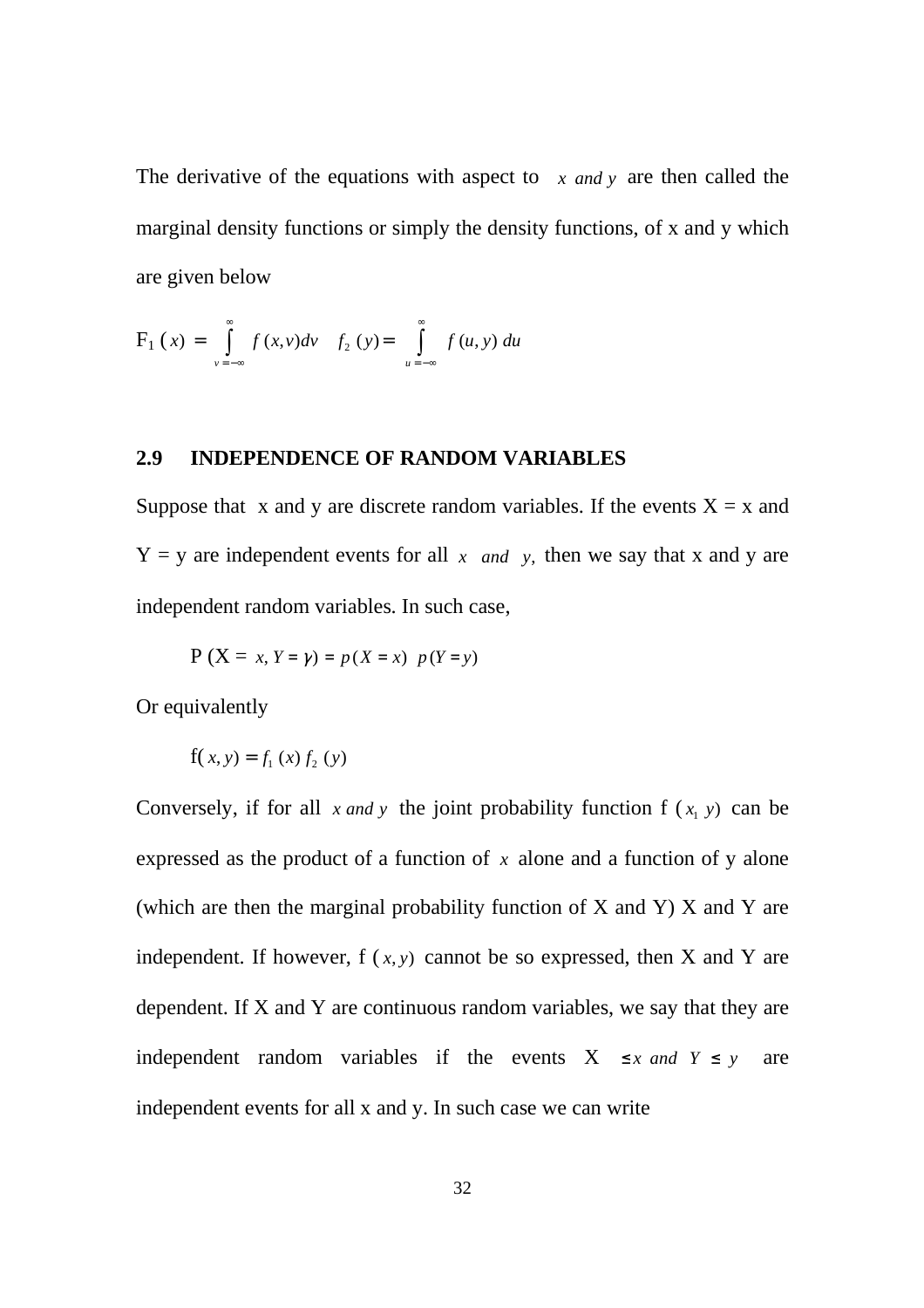$P(X \leq x, Y \leq y) = p(X \leq x)$   $p(Y \leq y)$  or equivalently

$$
F(x_1 \, y) = F_1(x) \, F_2(y)
$$

Where  $f_1(x)^{\eta}$  *and*  $f_2(y)$  are the (marginal) distribution functions of X and Y, respectively conversely, X and Y are independent random variables if for all *x* and *y*, their joint distribution function  $F(x,y)$  can be expressed as a product of a function of x alone and a function of y alone (which are the marginal distribution of X and Y respectively)

If however,  $f(x, y)$  cannot be expressed, then x and y are dependent. For continuous independent random variables, it is also true that the joint density function f  $(x,y)$  is the product of a function of x alone,  $f_1(x)$  and a function of y alone,  $f_2(y)$ , and these are the (marginal) density functions of x and y, respectively.

#### **2.10 CONDITIONAL DISTRIBUTIONS**

We already know that if  $p(A) > 0$ ,

$$
P(B/A) = P\left(\frac{AnB}{P(A)}\right)
$$

If x and y are discrete random variables and we have the events  $(A: x = x)$  $(B: Y = y)$ , the above equation becomes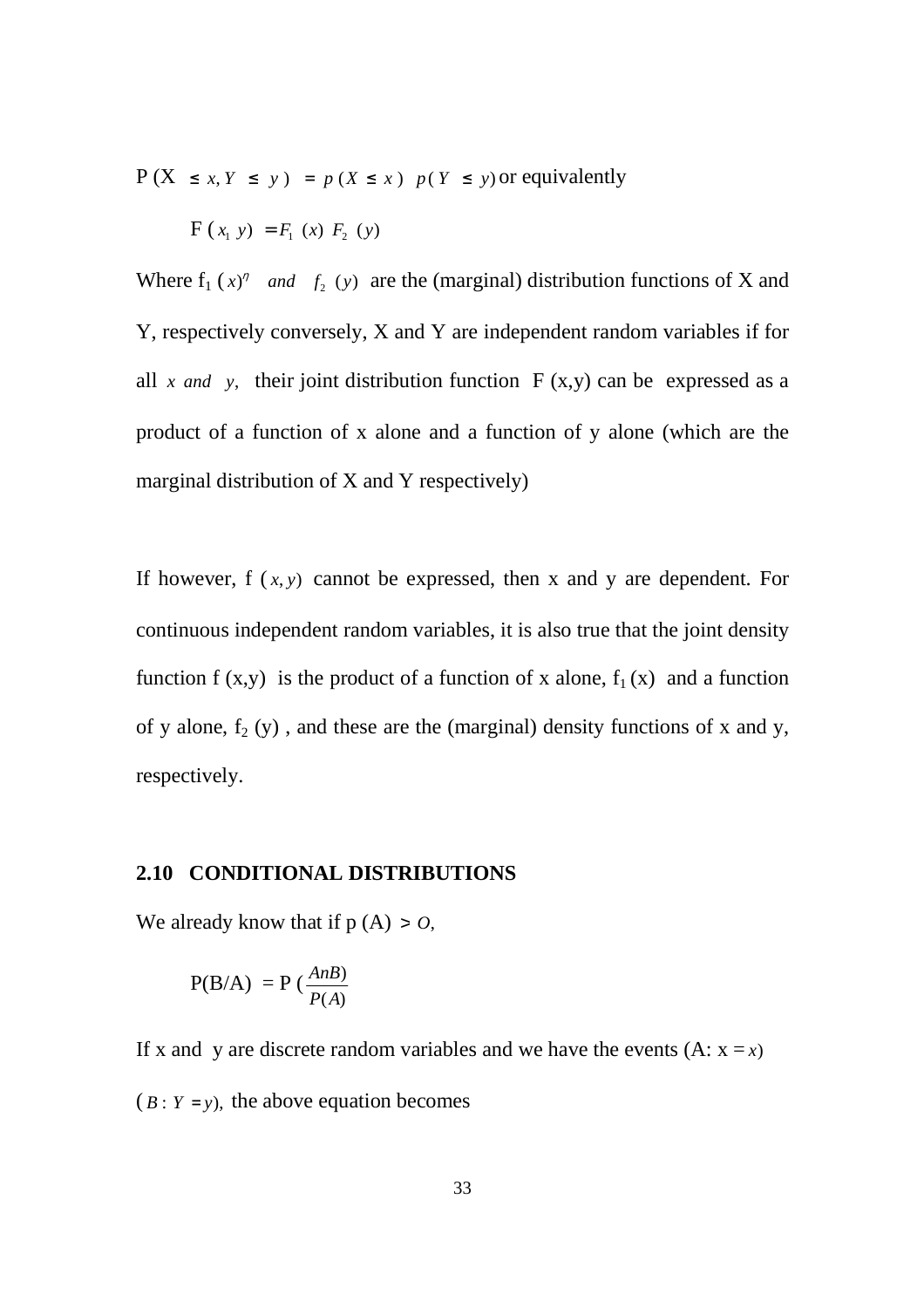$$
P(Y = y | X = x) = \frac{f(x, y)}{f_1(x)}
$$

Where  $f(x, y) = P(x = X, y = y)$  is the joint probability fraction and  $f_1(x)$  is the marginal probability function for x.

$$
F(y \mid x) = \frac{f(x_1 \mid y)}{f_1(x)}
$$

And call it the conditional probability function of Y given X. Similarly, the conditional probability function of X given Y is

$$
F(x|y) = \frac{f(x_1y)}{f_2(y)}
$$

We can also denote

*f*  $(x_i | y)$  *and*  $f(y_i | x)$  *by*  $f_i(x)y$  *and*  $f_2(y|x)$  *respectively* these ideas can easily be extended to the case where X, Y are continuous random variables. For example the conditional density *f* unction of Y given X is

$$
f(yl\eta) = \frac{f(x_1y)}{f_1(x)}
$$

Where  $f(x, y)$  is the joint density function of *x* and *y*, and  $f<sub>i</sub>(x)$  is the marginal density function of  $x$ . Using the equation above we can find the probability of y being between c and d given that  $x \ge X \le x + dx$  is  $P\left(c < Y < d | x < X < x + dx\right) = \int_{c}^{d}$ 

 $\int_{c}^{x} f(y \mid x) dy$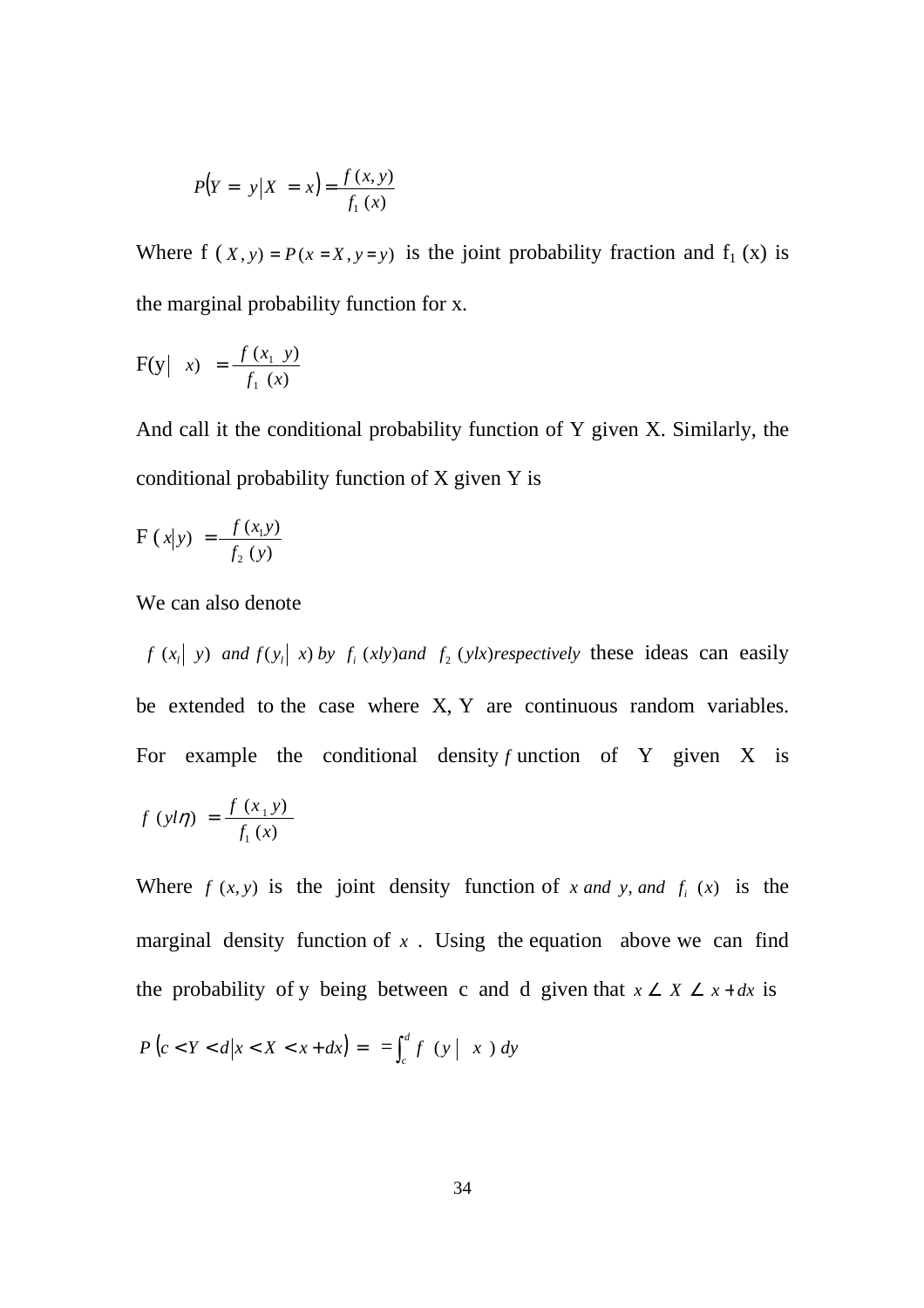# **Example 10.1**

2: 101 A random variable x has the density function

$$
f(x) = \frac{C}{(x^2 + 1)}, \text{ where } -\infty < x < \infty.
$$

a. Find the value of the constant C

b. Find the probability that  $X^2$  lies between  $\frac{1}{3}$  and 1

## **Solution**

c. We must have  $\int_{-\infty}^{\infty}$  $\int_{-\infty}^{\infty} f(x) dx = 1$  ie

$$
\int_{-\infty}^{\infty} \frac{c}{x^2 + 1} dx = C \tan^{-1}x \Big|_{-\infty}^{\infty}
$$

$$
= C \left[ \frac{\Pi}{2} - \left( -\frac{\Pi}{2} \right) \right] = 1
$$

$$
= C \Pi = 1
$$

$$
C = \frac{1}{\sqrt{\Pi}}
$$

b. If 
$$
\frac{1}{3} \le x^2 \le 1
$$
, then either  $\frac{\sqrt{3}}{3} \le x \le or$   
 $-1 \le x \le -\frac{\sqrt{3}}{3}$ 

Thus the required probability is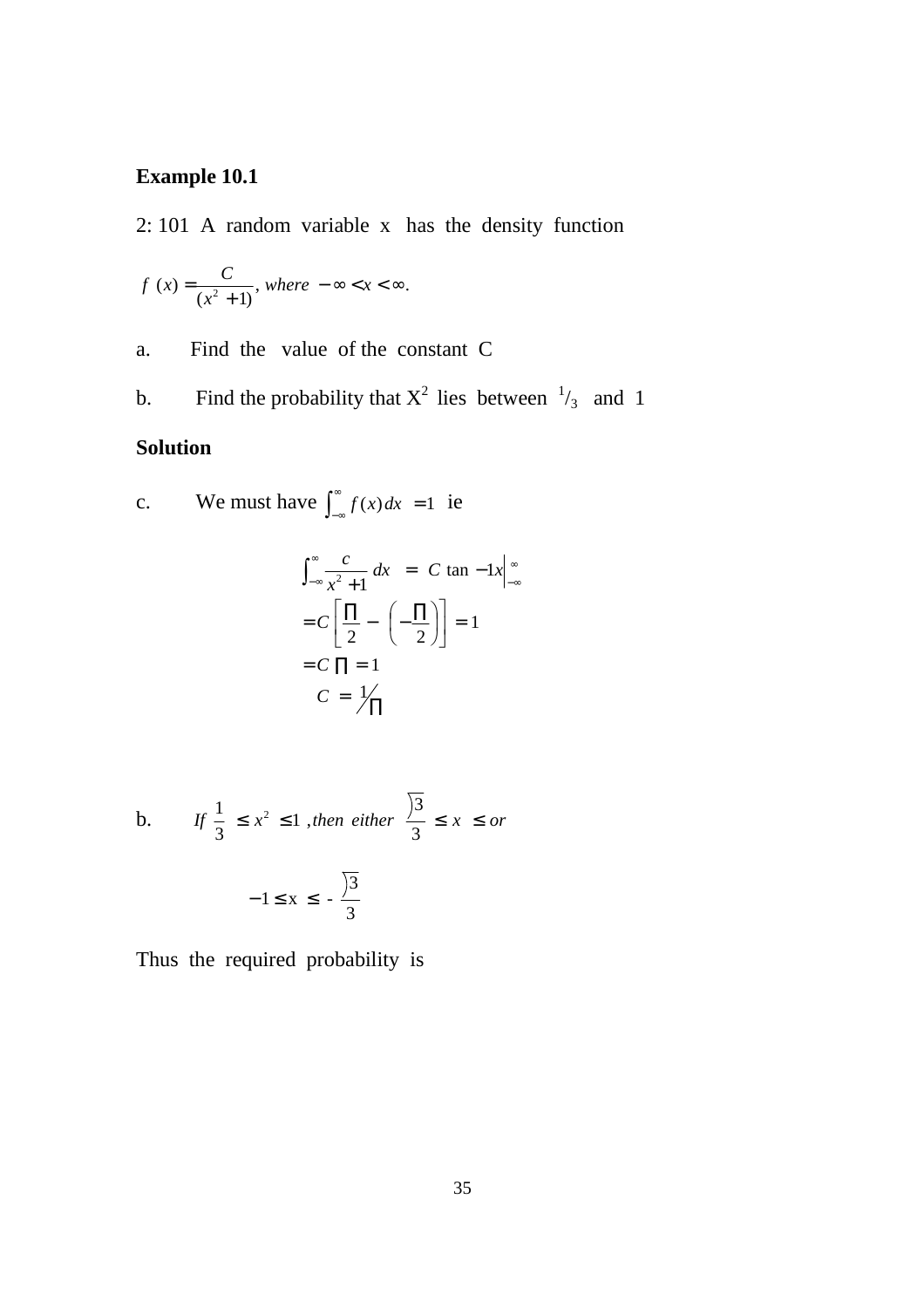$$
\frac{1}{\Pi} \int_{-1}^{-5\frac{3}{3}} \frac{dx}{x^2 + 1} + \frac{1}{\Pi} \int_{5\frac{3}{3}}^{1} \frac{dx}{x^2 + 1} = \frac{2}{\Pi} \int_{5\frac{3}{3}}^{1} \frac{dx}{x^2 + 1}
$$

$$
= \frac{2}{\Pi} \left[ \tan^{-1}(1) - \tan^{-1}(\frac{J3}{3}) \right]
$$

$$
= \frac{2}{\Pi} \left( \frac{\Pi}{4} - \frac{\Pi}{6} \right) = \frac{1}{6}
$$

# **Example 2:10:2**

2: 102 find the distribution function corresponding to the density function of the example 2:10:1 given above.

# **Solution** :

$$
f(x) = \int_{\infty}^{u} f(u) du = \frac{1}{\prod} \int_{\infty}^{u} \frac{du}{u^2 + 1}
$$

$$
= \frac{1}{\prod} \left[ \tan^{-1} u \int_{\infty}^{x} \right]^{-\infty}
$$

$$
= \frac{1}{\prod} \left[ \tan^{-1} x - \tan^{-1} (-\infty) \right]
$$

$$
= \frac{1}{\Pi} \left[ \tan^{-1} x + \frac{\Pi}{2} \right] = \frac{1}{2} + \frac{1}{\Pi} \tan^{-1} x
$$

# **Example 2:10:3**

2: 10:3 The distribution function for a random variable x is

$$
f(x) = \begin{cases} \n1 - e^{-2\mu} & x \geq 0 \\ \n0 & \eta \end{cases}
$$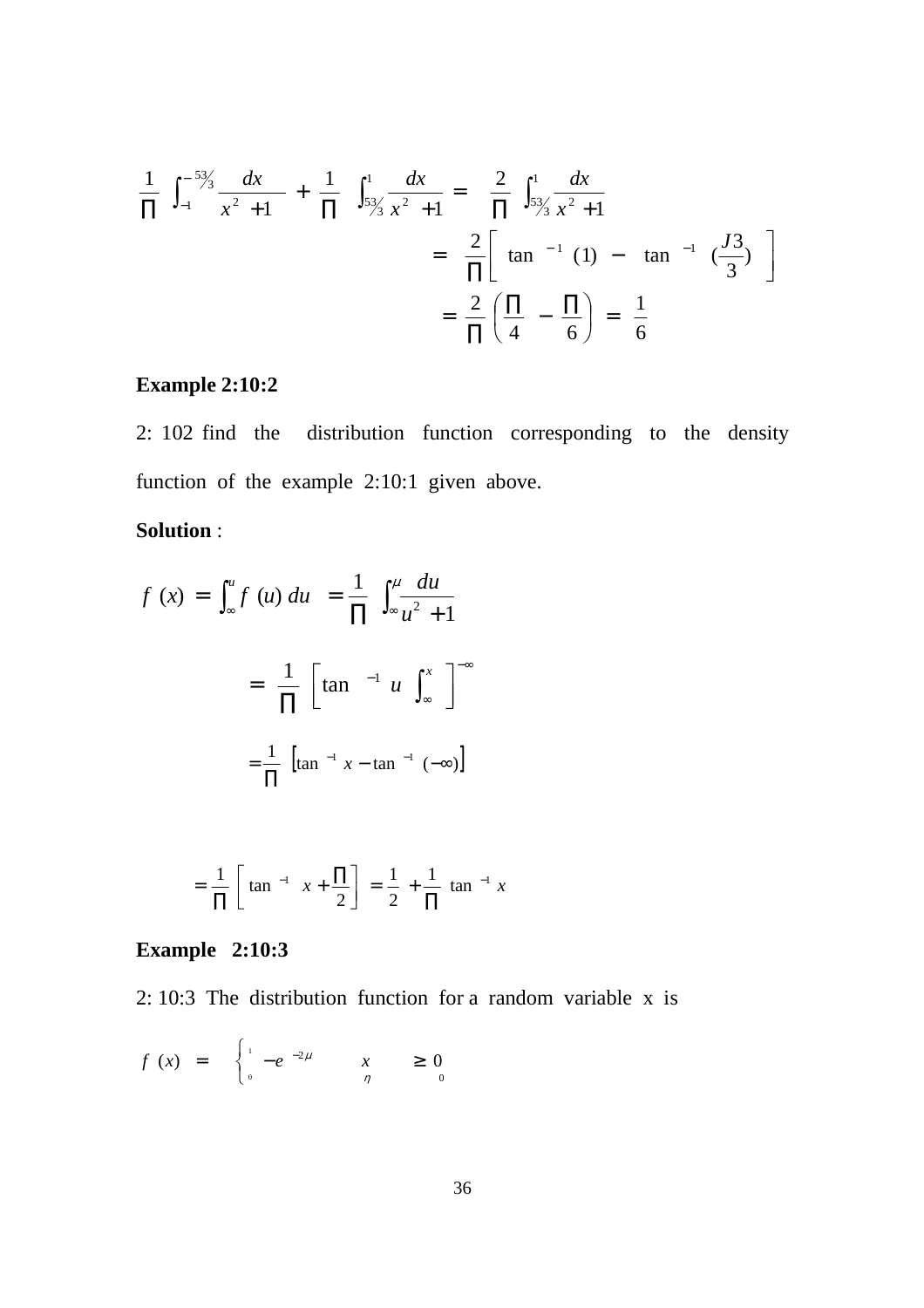Find (a) the density function (b) the probability that  $x > 2$  and (c) the probability that  $-3 \angle x \le 4$ 

### **Solution** :

a.  
\n
$$
f(x) = 1 - e^{-2x} \quad \text{when } x \ge 0
$$
\na.  
\n
$$
\frac{d}{dx} (f(x) = 0 - (-2) e^{-2x} = 2e^{-2x}
$$
\n
$$
2 > f(x) = \frac{d}{dx} f (x) = \begin{cases} 2e - 2x & x \ge 0\\ 0 & x < 0 \end{cases}
$$
\n(b) 
$$
p (x > 2) = \int_{2}^{\infty} 2e^{-2\eta} dx = -e^{-2\mu} \Big|_{2}^{\infty}
$$
\n
$$
= -e - 2 (\infty)
$$
\n
$$
= -e^{-2} + e^{-4} = e^{-4}
$$

c. 
$$
p(-3 < x \le 4) = \int_{-3}^{4} f(x) dx = \int_{-3}^{0} \frac{0 dx + \int_{0}^{4} 2e^{-2\mu} dx}{e^{\lambda} - e^{\lambda}} = -e - 2x \Big|_{0}^{4} = 1 - e^{-8}
$$

OR  $p(-3 < x \le 4) = P(x ≤ 4) - P(x ≤ -3)$ 

$$
P (4) - P (-3)
$$
  
= (1 -<sup>e-8</sup>) - (o)  
= 1 - e<sup>-8</sup>

Example 2:10:4 The joint probability function of two discrete random variable X and Y - 1 is given by  $f(x, y) = C(2x + y)$ , where *x* and *y* can assume all integers such that

 $o \le x \le 2$ ,  $o \le y \le 3$ , and  $f(x, y) = o$  othewise

a. find the value of the constant C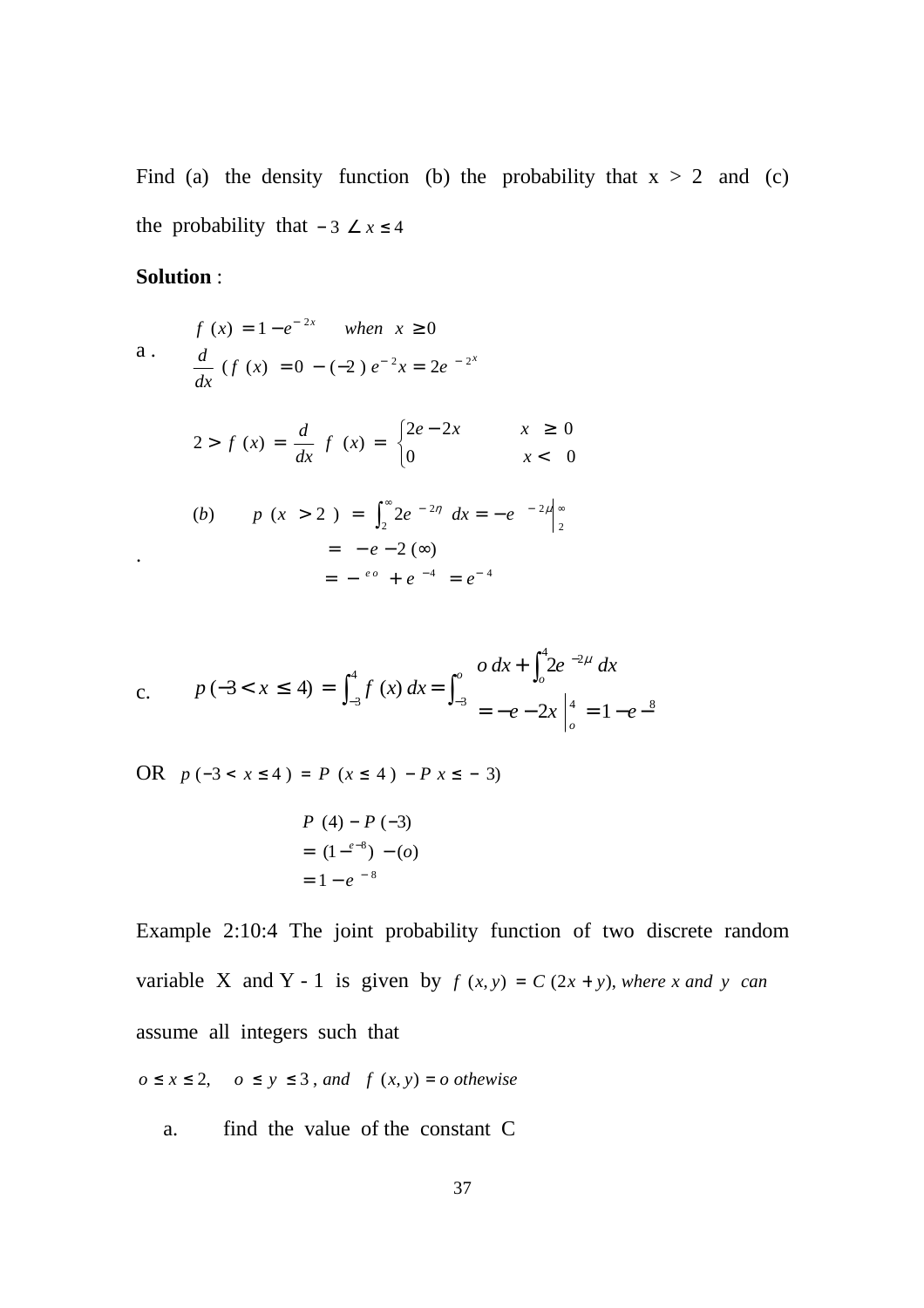b. Find p (x = 2, y = 1). (c) find p (x 
$$
\ge
$$
1, y  $\le$ 2

# **Solution:**

The sample points  $x$ ,  $y$ ) for which probabilities are different from zero are indicated below

| ν<br>$\boldsymbol{\mathcal{X}}$ |    |                             | ◠   | 3   | Totals |
|---------------------------------|----|-----------------------------|-----|-----|--------|
|                                 |    |                             |     |     |        |
|                                 |    | $\mathcal{C}_{\mathcal{C}}$ | 2c  | 3c  | 6c     |
|                                 | 2c | 3c                          | 4c  | 5c  | 14c    |
| $\overline{2}$                  | 4c | 5c                          | 6c  | 7c  | 22c    |
| Totals                          | 6c | 9c                          | 12c | 15c | 42c    |

The probabilities associated with these points, given by C  $(2x + y)$ , are shown in the table above

Since the grand 24C must equal to 1 i.e  $42 \text{ C} = 1$ 

 $C = \frac{1}{42}$ 

b. P ( $x = 2$ ,  $Y = 1$ ) = *grand total*  $C(2x^2) + 1) + \frac{F(x_1, y)}{y}$ 

$$
5c + \frac{5c}{42c}
$$

$$
= 5c + \frac{5}{42}
$$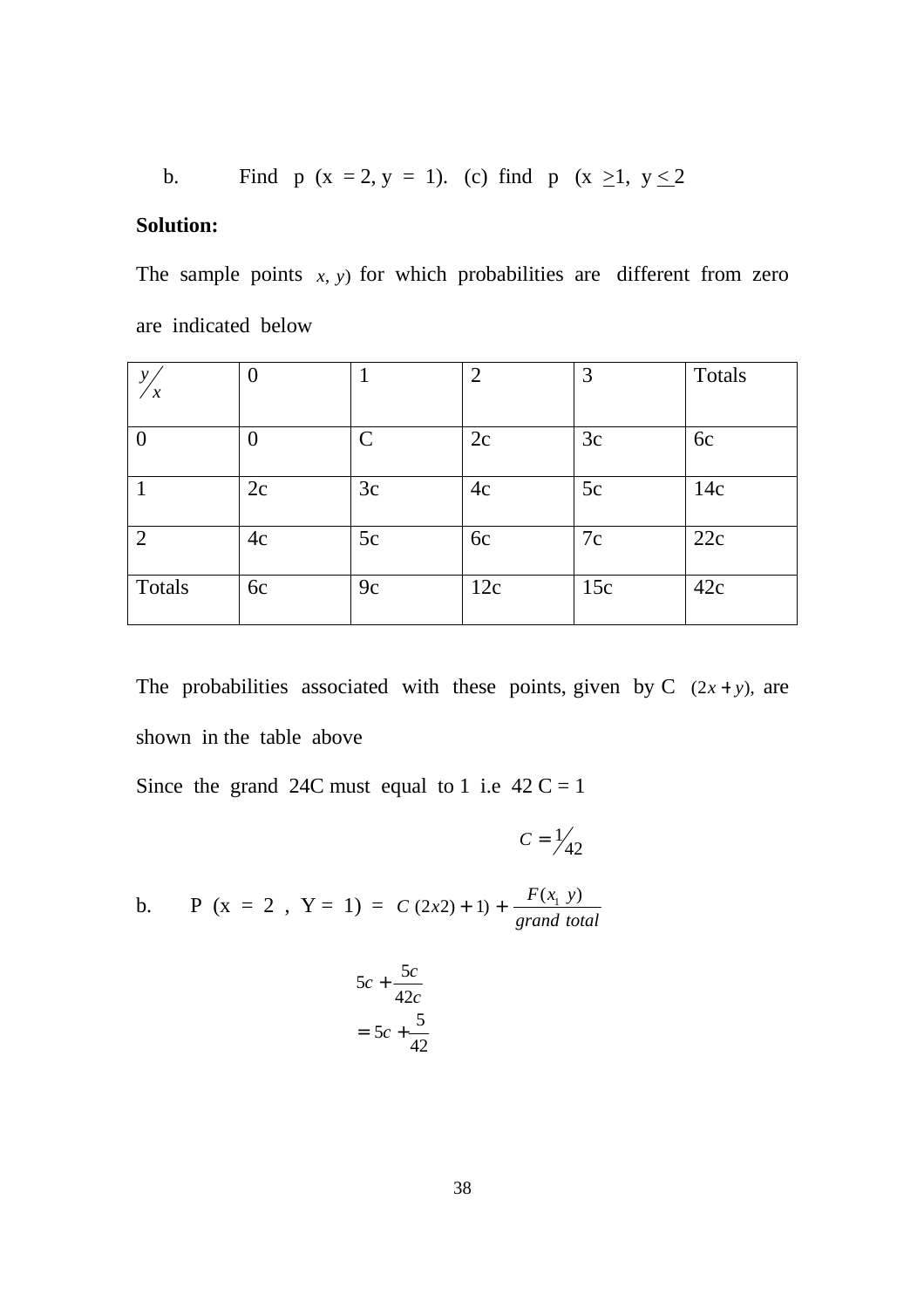c. 
$$
p(x \ge 1, y \le 2) = \sum_{x \ge 1} f \sum_{y \le 2} f(x, y)
$$
  
=  $(2c + 3c + 4c) + (4c + 5c + 6c)$   
=  $24c = \frac{24}{42} = \frac{4}{7}$ 

Example 2:10:5 Find (a)  $f(y|2)$ ,

(b) 
$$
p(y=1|x=2 \text{ for the distribution}
$$

Find the example 2:10:4 above

# **Solution**

Using the results from the above example

$$
f(y \mid x) = \frac{f(x, y)}{f_1(x)} = \frac{(2x + y)/42}{f_1(x)}
$$

So that with  $x = 2$ 

$$
f(y \mid 2) = \frac{(4 + y) / 42}{11 / 21} = \frac{4 + y \cdot x \cdot 21}{11 \cdot x \cdot 42}
$$

$$
=\frac{4+y}{22}
$$

(b) 
$$
p(y=1 | x=2) = f(1 | 2) = \frac{4+1}{22}
$$
  
=  $\frac{5}{22}$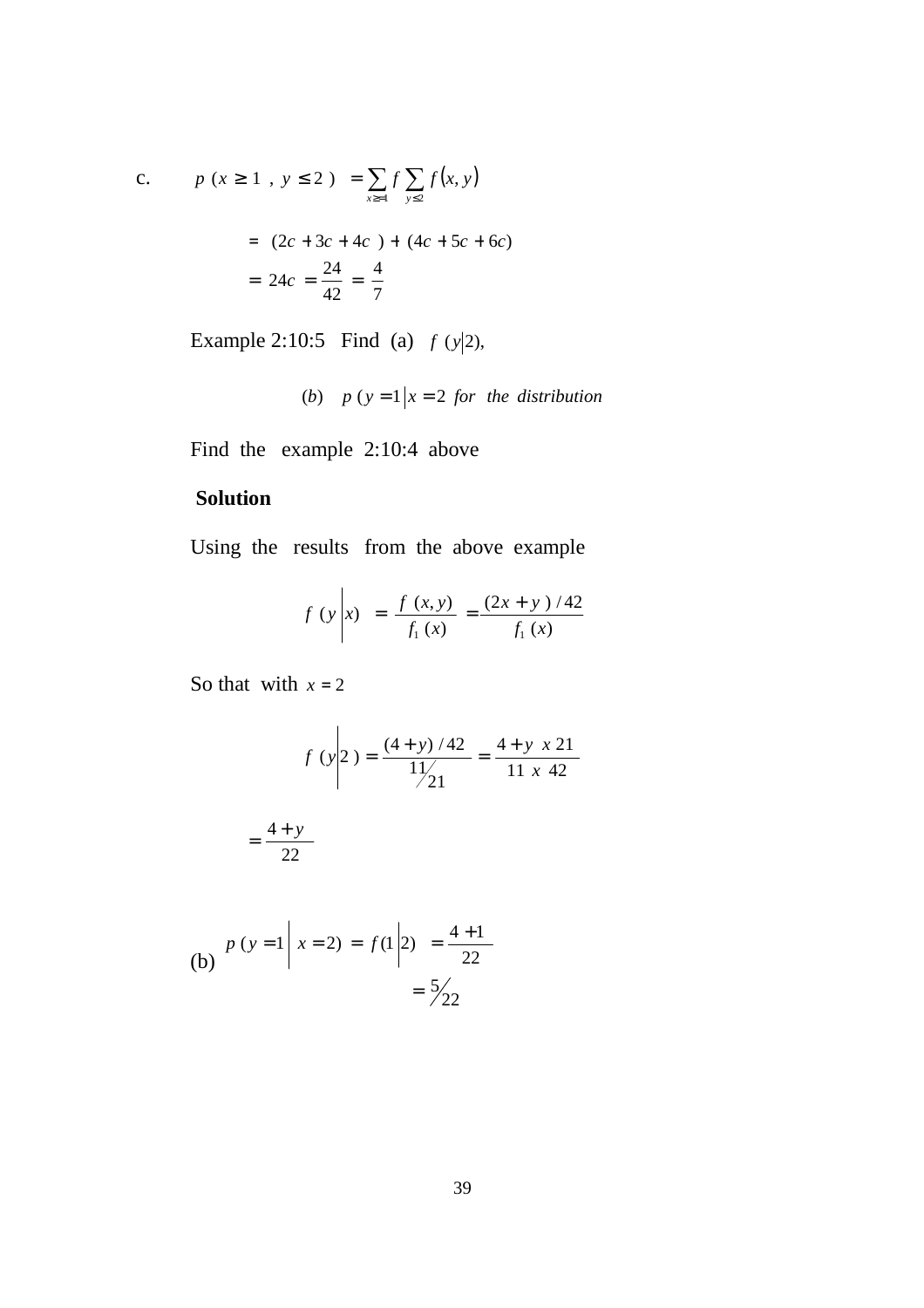### **2.11 CONCLUSION**

In this unit, you studied random variables and classification, distributive functions for discrete and continuous random variables. You also learned Graphical representation and joint distribution for discrete and continuous random variables.

Independence and conditional probability of random variables and related working examples are also learned from this its

### **2:12 SUMMARY**

In this unit distribution of random variables spaces that you studied included

- (1) Meaning of random variables and its classification.
- (2) Distribution functions for discrete and continuous random variables.
- (3) Graphical representation of random variables
- (4) Joint distribution for discrete and continuous random variables.
- (5) Independence and conditional probability of random variables
- (6) Worked examples on each concept of random variables.

**Exercise 2.12 .1 (S A E)**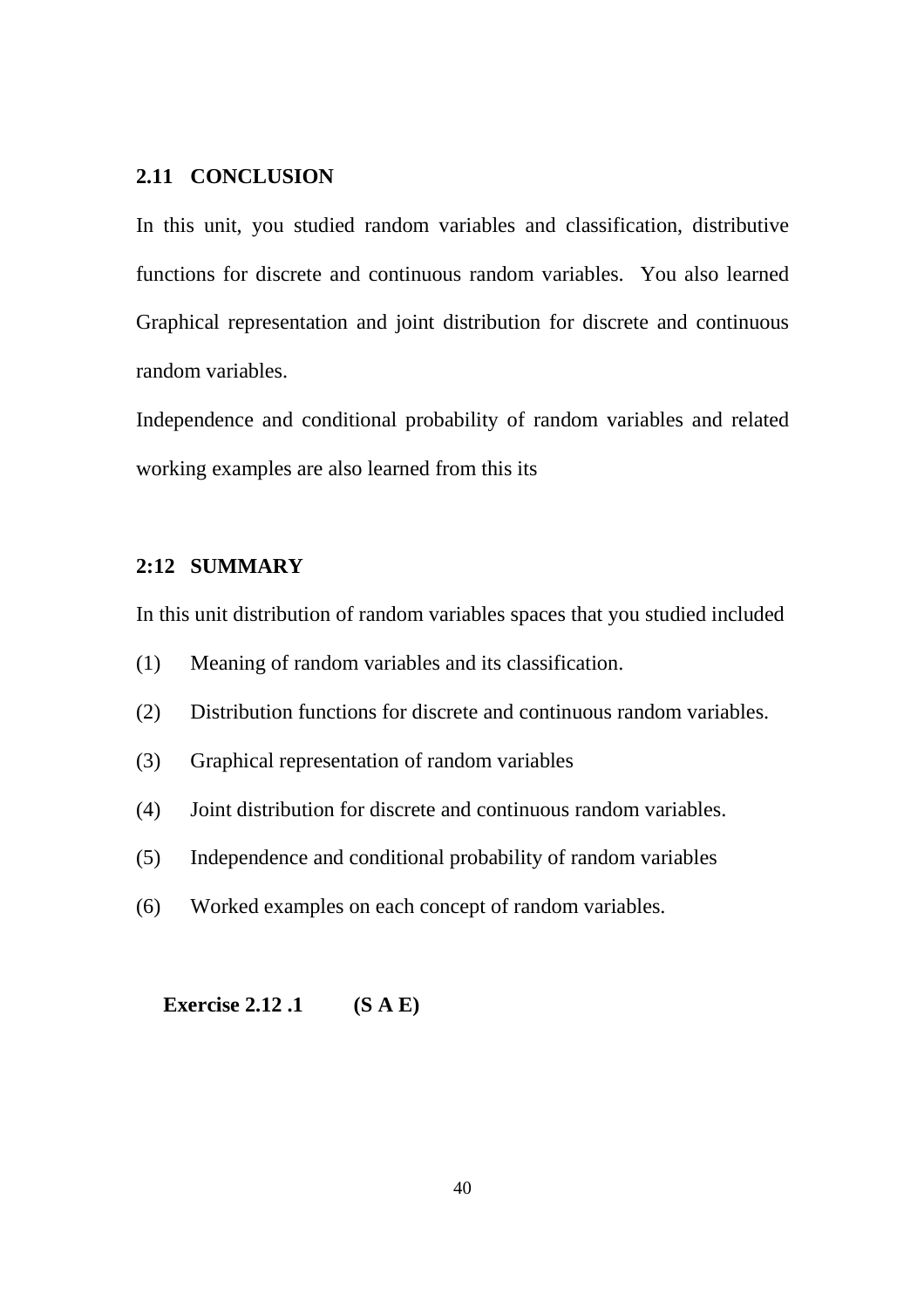Suppose that a pair of fair dice are to be tossed, and let the random variable x denote the sum of the points. Obtain the probability distribution for x.

### **2.13 TUTOR MARKED ASSIGNMENT (TMA)**

Exercises 2.131. The joint density function of two continuous random variables x and y is

$$
f(x, y) = \begin{cases} {Cxy & 0 \le x \le 4, 1 \le y \le 5} \\ 0 & \text{otherwise} \end{cases}
$$

Find the value of the constant c

- (a) Find  $P(1 \angle X \angle 2, 2 \angle Y \angle 3)$
- (b) Find p ( $X \ge 3$ ,  $Y \le 2$ ).

## **2.14 REFERENCES/ FURTHER READING / OTHER RESOURCES**

Marry R Spiegel *etal* (2009) probability and statistics third edition published by mc craw hill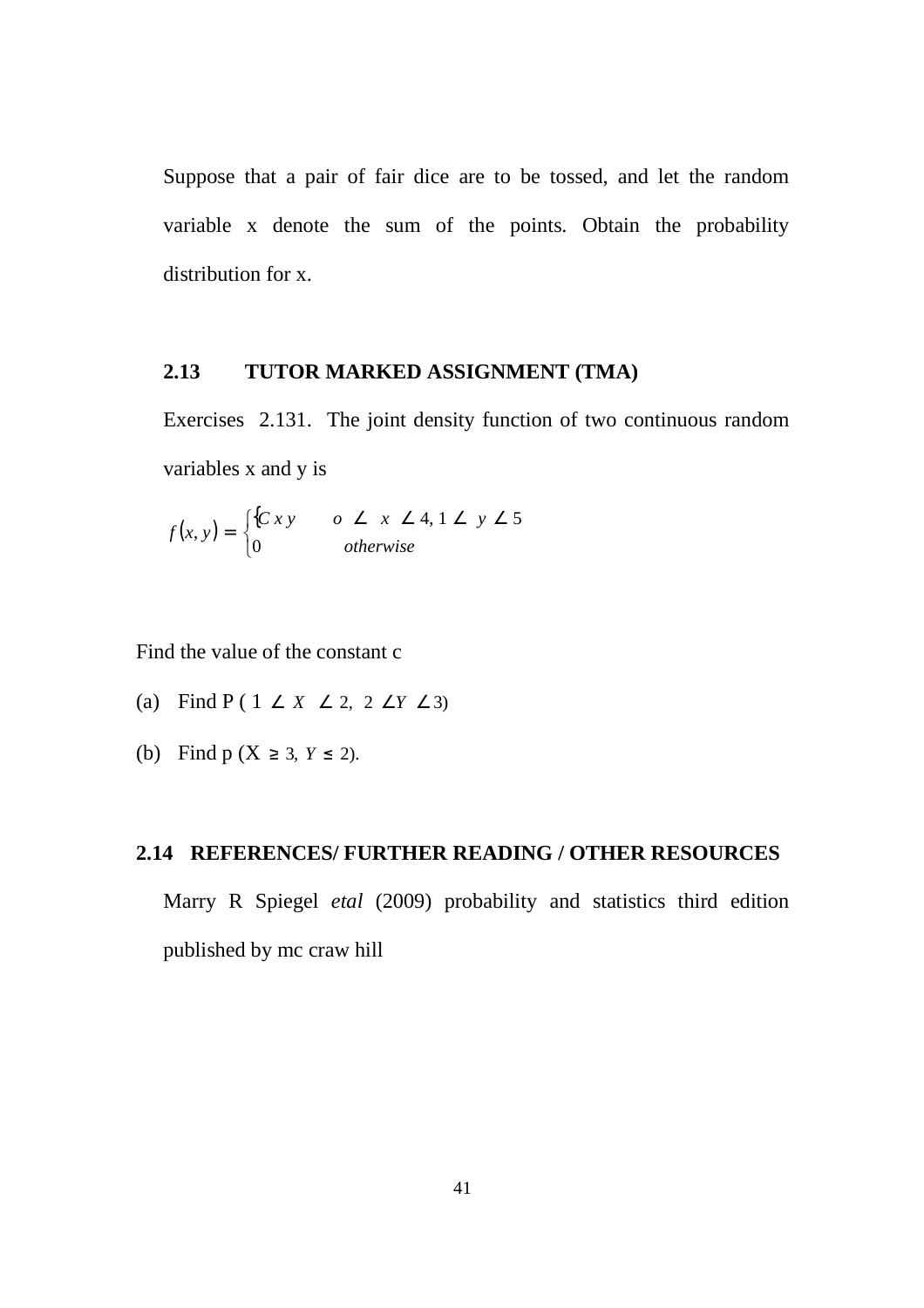### **UNIT 3 EXPECTATION OF RANDOM VARIABLES.**

#### **3.0 INTRODUCTION.**

This is a very important concept in probability and statistics. The unit will forcusses on mathematical expectation of random variables. Expected value for discrete and continuous random variables are stated. Variance and Standard Deviation for discrete and continuous random variables are highlighted; also some important theorems on the expectation of random variables are discussed.

Moment and Moment generating functions for random variables are also learned from this unit. Characteristics function of random variables are also learned and relevant working examples on each concept are given to make the unit more meaningful.

### **3.1 OBJECTIVE**

At the end of this unit, student should be able to

- 1. Define Expectation of random variable
- 2. Express mathematically the Expected Value of Mean for discrete and continuous random variables.
- 3. State and prove Theorems on Expectation.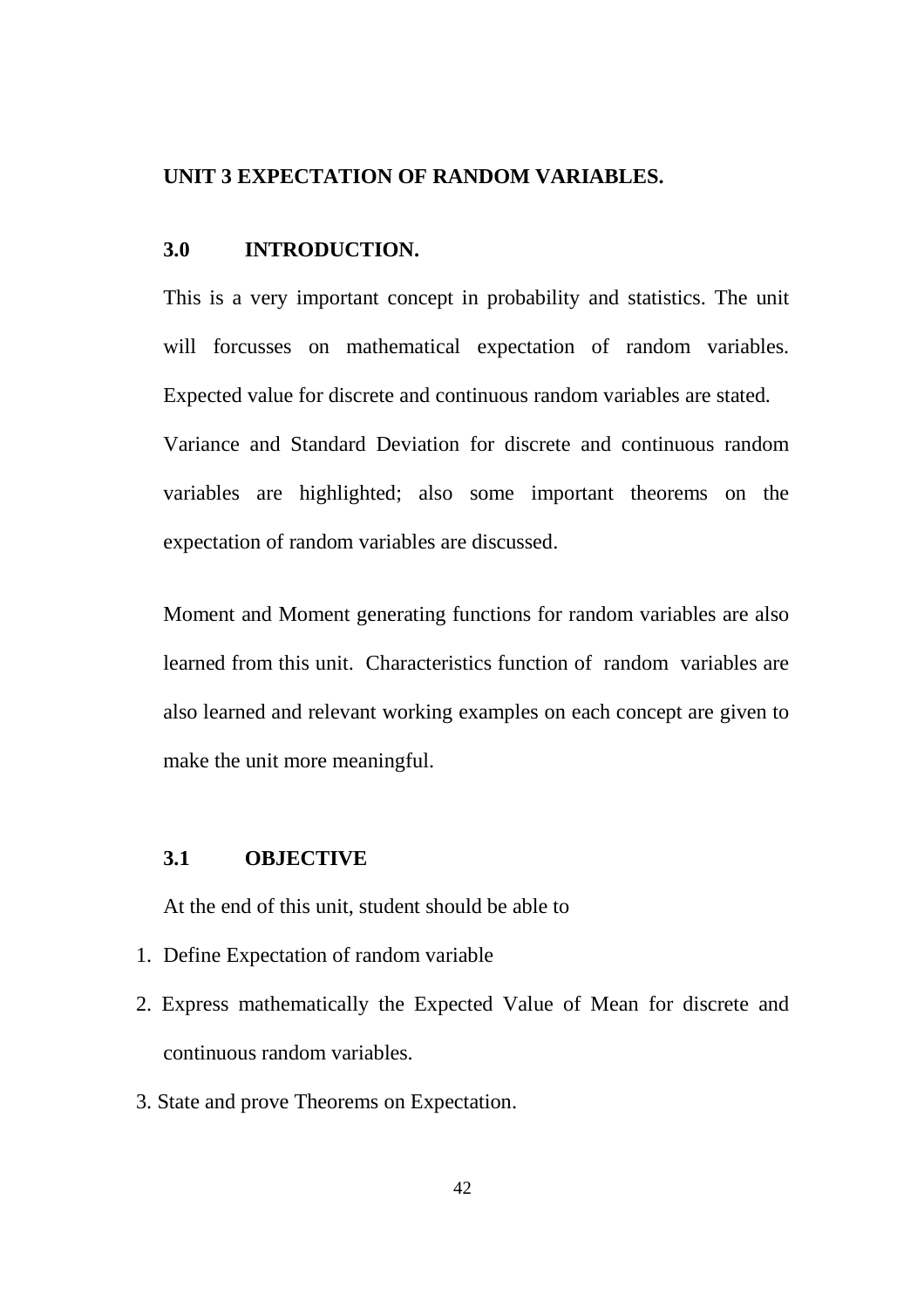- 4. State Variance and Standard Deviation for Discrete and Continuous Random Variables.
- 5. Find the Mathematical Expectation of Moments and Moments Generation Function for Discrete and Continuous random variables.
- 6. Find the characteristic function of a given random variable.
- 7. Solve related examples on the mathematical expectation of random variables.

# **3.2 What Is Expectation of Random Variables?**

Let X be a discrete random variable with probability function  $f(x)$ , Then the expected value of  $x$ ,  $E(x)$  is defined to be

$$
E(X) = \sum_{j=1}^{n} X j f (xj) = \sum X f (x)
$$

$$
= \sum x f (x)
$$
 (1)

If  $f(x)$  is a accurate characterization of the population frequency distribution, then

 $E(x) = \mu$  (the population mean)

For a continuous random variable x having density function  $f(x)$  the expectation of x is defined as

$$
E(x) = \int_{-\infty}^{\infty} x f(x) dx --- (2)
$$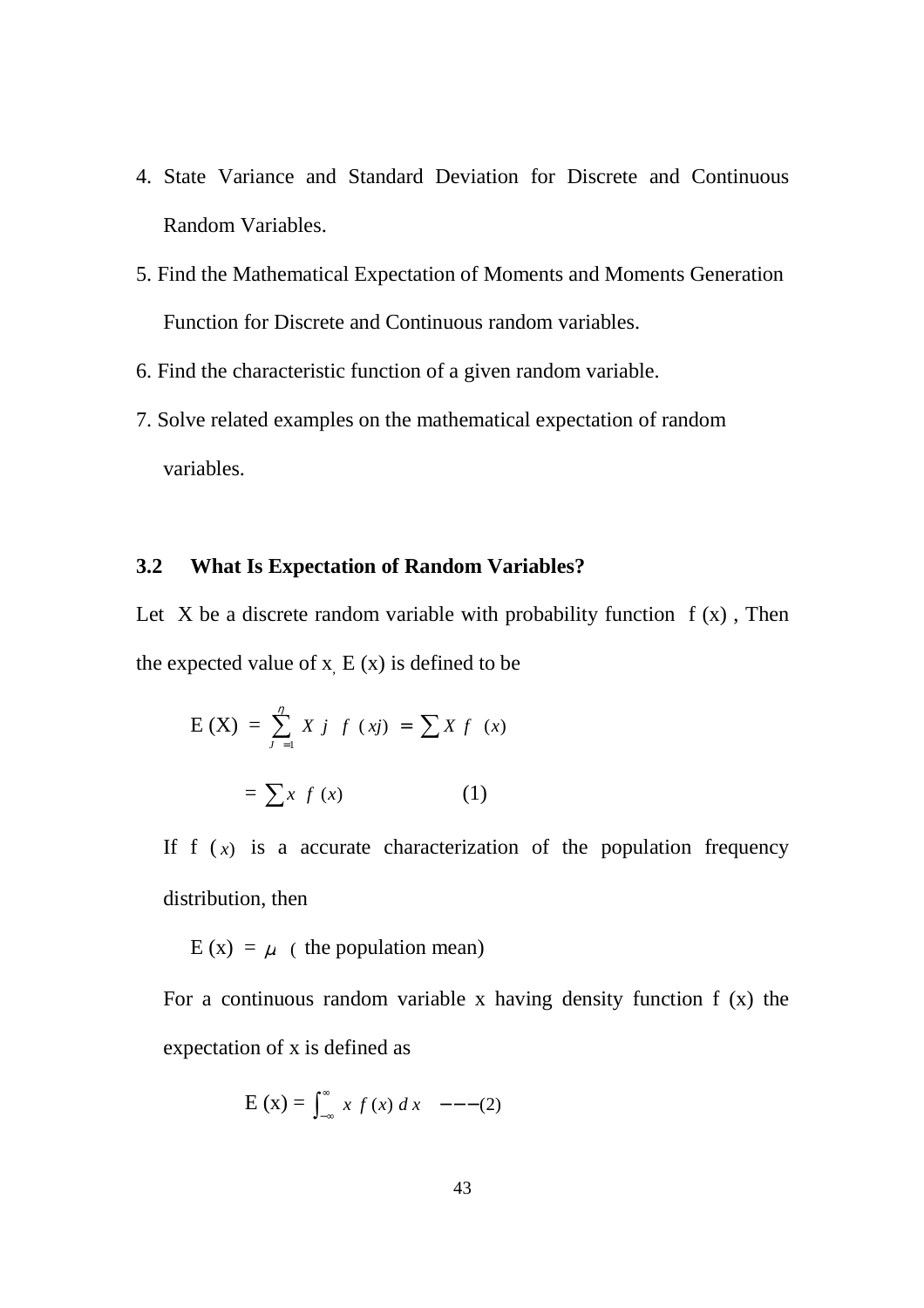Provided that the integral converges absolutely. Where f (.x) is the value of its probability density at  $x$  *e.g If*  $x$  is the member of point roll with a balance die. F  $(x) = \frac{1}{6}$  for  $x = 1, 2, 3, 4, 5, 6$  and its mathematical expectation is E (  $6x - \frac{1}{5}$ 5  $x - \frac{1}{2}$  $4x - \frac{1}{5}$  $3x - \frac{1}{2}$  $2x - \frac{1}{2}$  $f(x) = 1x - \frac{1}{x} + 2x - \frac{1}{x} + 3x - \frac{1}{x} + 4x - \frac{1}{x} + 5x - \frac{1}{x} + 6x$ 

6

6

6

6

 $=$ 6 6 6 5 6 4 6 3 6 2 6  $\frac{1}{1} + \frac{2}{7} + \frac{3}{7} + \frac{4}{7} + \frac{5}{7} +$  $=\frac{21}{6}=3\frac{1}{2}(3.5)$ 6  $\frac{21}{1}$  =

6

6

Also if *X* has the unform density function

$$
f(x) = \frac{1}{2}
$$
 for  $2 \le x \le 4$  and  $f(x) = o$  elsewhere. Then  

$$
E(x) = \int_{2}^{4} x \cdot \frac{1}{2} dx = \frac{1}{4} x^{2} \Big|_{2}^{1} = 3
$$

In many scientifical problem, we are interested not only the expected value of a random variable X but also in the expected value of random variable related to x. Thus, we might be interested in random variable y whose values are related to those of X by  $y = g(x)$ 

The E [g (x)] = 
$$
\sum
$$
 g (x) f (x) --- (3)

Where *x* is discrete and E  $[(g(x))] = \int_{-\infty}^{\infty}$  $(g(x))$  =  $\int_{-\infty}^{\infty} g(x) f(x) dx$ 

For continuous case using the above example find the expectation of  $g(x) = x^2$  for the number of points rolls with a balance die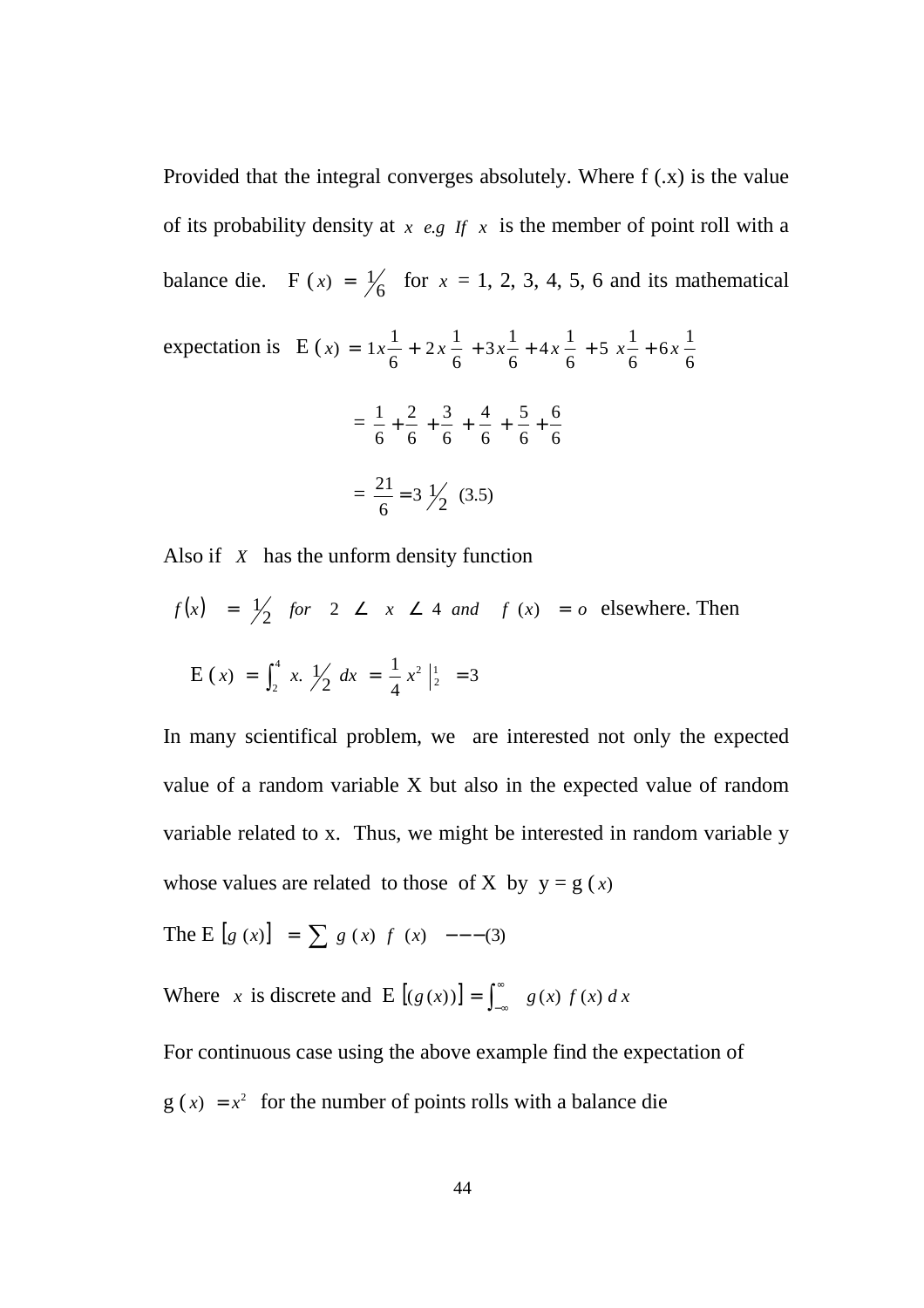# **Solution**

$$
E [g(x)] = \sum x^2 f(x)
$$
  

$$
f (x) = 12, 3, 4, 5, 6
$$
  

$$
\left(\frac{f(x)}{f(x)}\right) = \frac{1}{6}
$$
  

$$
\therefore E [g(x)] = 1x \frac{1}{6} + 4x \frac{1}{6} + 9x \frac{1}{6} + 16x \frac{1}{6} + 25x \frac{1}{6} + 36x \frac{1}{6}
$$
  

$$
= 15 \frac{1}{6}
$$

Similarly for the random variable with the uniform density function

$$
f(x) = \frac{1}{2} \text{ for } 2 \le x \le 4 \text{ and } f(x) = 0 \text{ elsewhere, we get}
$$
  
\n
$$
E[g(x)] = E(x^2) = \int_2^4 x^2 f(x) dx
$$
  
\n
$$
= \int_2^4 x^2 (\frac{1}{2}) dx
$$
  
\n
$$
= \int_2^4 \frac{1}{2} x^2 dx = \frac{1}{6} x^3 \Big|_2^4
$$
  
\n
$$
= 9 \frac{1}{3}
$$

# **3.3 THEOREMS ON EXPECTATION**

Theorem 3.31: If c is any constant, then  $E(C X) = C E(X)$ 

Also,  $E[C, g(x)] = C E[g(x)]$ 

Theorem 3.3.2 : If x and y are any random variables, then

$$
E(X + Y) = E(x) + E(Y)
$$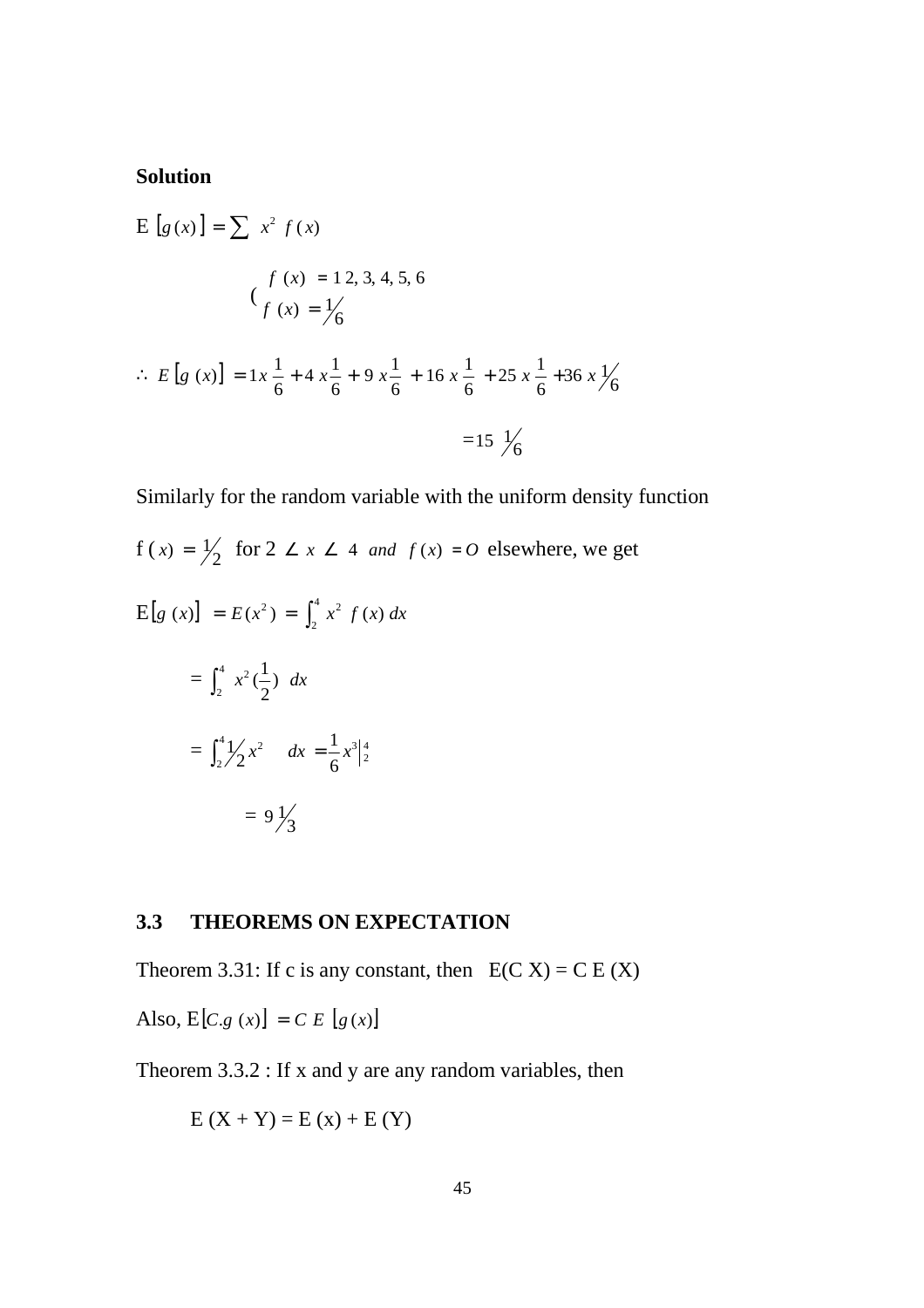**Theorem 3.3.3:** If x and y are independent random variables, then

$$
E(X Y) = E(X) E(Y)
$$

# **THEOREM 3.3.4**

$$
E [(ax + b)^{\eta}] = \sum_{i=0}^{\eta} {n \choose i} a^{\eta - i} b^{i} E (x^{\eta - i})
$$

For instance, if  $n = 1$ ,

$$
E[(an + b)^n] = \sum_{i=0}^n (1) a^{1-i}b i E(x^{1-i})
$$
  
= 
$$
(1) a E(x) + (1) b E(1)
$$
  
= 
$$
a E(x) + b
$$
  
If 
$$
\bigcap = 2
$$
  

$$
E[(ax + b)^2] = \sum_{i=0}^2 (2) a^{2-i} b^i E[x^2 - i]
$$

$$
(2) a^2 E(x^2) + (2) ab E(x) + (2) b^2 E(1)
$$

$$
= a^2 E(x^2) + 2ab E(x) + b^2
$$

**Theorem 3.3.4** can easily be proved by mathematical induction

If z is a random variable whose values are related to those of z and random variable x and y by means of equation  $z = g(x, y)$ 

The mathematical Expectation is written as

$$
E [g (x, y)] = \sum_{\eta} \sum_{y} g(x, y) f(x, y) - (4)
$$
  
Or E [g (x, y)] =  $\int_{-\infty}^{\infty} \int_{-\infty}^{\infty} g(x, y) f(x, y) dx dy$  --(5)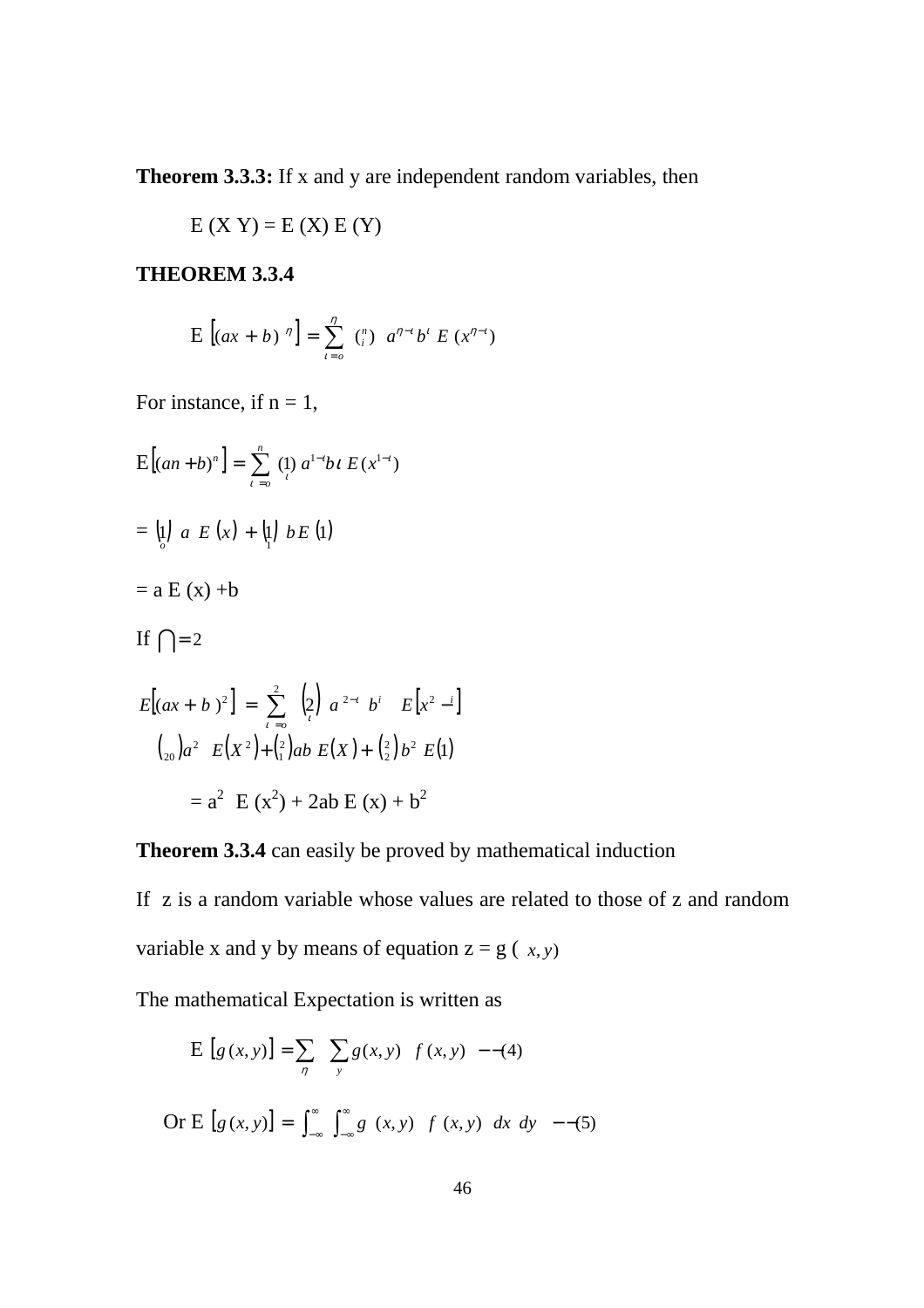In equation (4) f  $(x, y)$  is the value of joint probability function of x and y at x, y while in equation (5) f  $(x, y)$  Corresponds to the value of the joint probability density

### **3.4 THE VARIANCE AND STANDARD DEVIATION**

We have already noted that the expectation of a random variable X is often called the means and is denoted by  $\mu$  another quality of great importance in probability and statistics is called variance and is defined by Var (x) = E (x- <sup>µ</sup> ) .................................................. )6.( 2

The variance is a non-negative number. The positive squaeroot of the variance is called the Standard Deviatiation and is given by

$$
\sigma_x = \sqrt{Var(x)} = \sqrt{E([X - x)^2]} - \dots
$$
\n(7)

The standard derivation is often denoted by  $\sigma$  instead of  $\sigma_x$ , and the variance in such case is  $\sigma^2$ 

If x is a discrete random variable taking the values  $X_1, X_2, \ldots, X_n$ and having probability function  $f(x)$ , then the variance is given by

<sup>=</sup> <sup>−</sup> <sup>=</sup> ∑ <sup>−</sup> <sup>=</sup> ∑ <sup>−</sup> <sup>−</sup> = ( ) ;( ) ( ) ( ) )( ...........................( )8 2 1 <sup>2</sup> <sup>2</sup> <sup>2</sup> *E X x f x x f x <sup>j</sup> n j* <sup>α</sup> *<sup>x</sup>* µ µ µ

In the special case of (8) where the probabilities are all equal, we have [ ( ) ] ................... )9( ) ( ) ( ) .............. \_ 2 2 2 2 1  $\sigma^2 = \left[ (x_1 - \mu)^2 + (x_2 - \mu)^2 + \dots + (x_n - \mu)^2 \right] / \frac{1}{n}$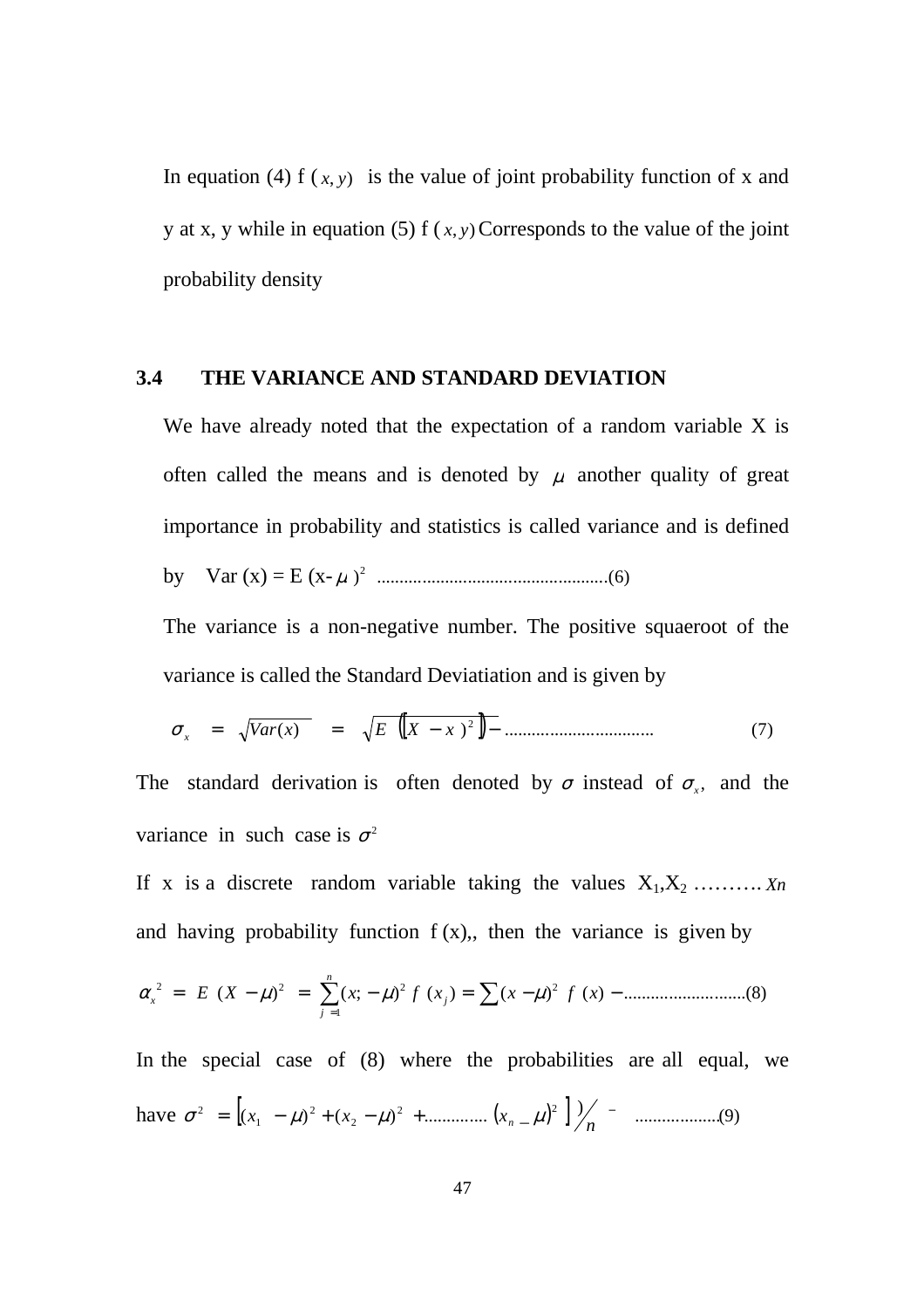Which is the variance for a set of n numbers *<sup>n</sup> x* ...................... *x* <sup>1</sup>

If X takes on an infinite number of values

 $(X - \mu)^2 = \int_{-\infty}^{\infty} (X - \mu)^2 f(x) dx$ ∞− , .................., = − = − .............................. )10..( 2 2 2 *X*1 *x*2 *then* <sup>σ</sup> *<sup>x</sup> E X* µ *X* µ *f dxx*

Provided that the integral converges.

### **3.5. THEOREMS ON VARIANCE**

#### **Theorems 3.5.1**

$$
\sigma^{2} = E (x - \mu)^{2} x = E (x_{2}) - \mu^{2} = E (x^{2}) - (E(x)^{2})
$$
  
where  $\mu = E (x)$ .

Theorem 3.5.2. If C is any constant,

( ) )( ............................................................................( )1 <sup>2</sup> *Var c x* = *C Var x* −

Theorem 3.5.3 The quantity *E*  $((x-a)^2)$  *is* a minimum when  $a = \mu = E(x)$ 

Theorem 3.5.4 If X and Y are independent random variables

..........................................................................( )13 2 2 2  $Var(X - Y) = Var(X) - Var(Y)$  or ...............................................................( )12 2 2 1 2 *y x yx* σ σ σ = +  $Var(X + Y) = Var(X) + Var(Y)$  or  $\sigma_x^2 - y = \sigma_x^2 - \sigma_y^2$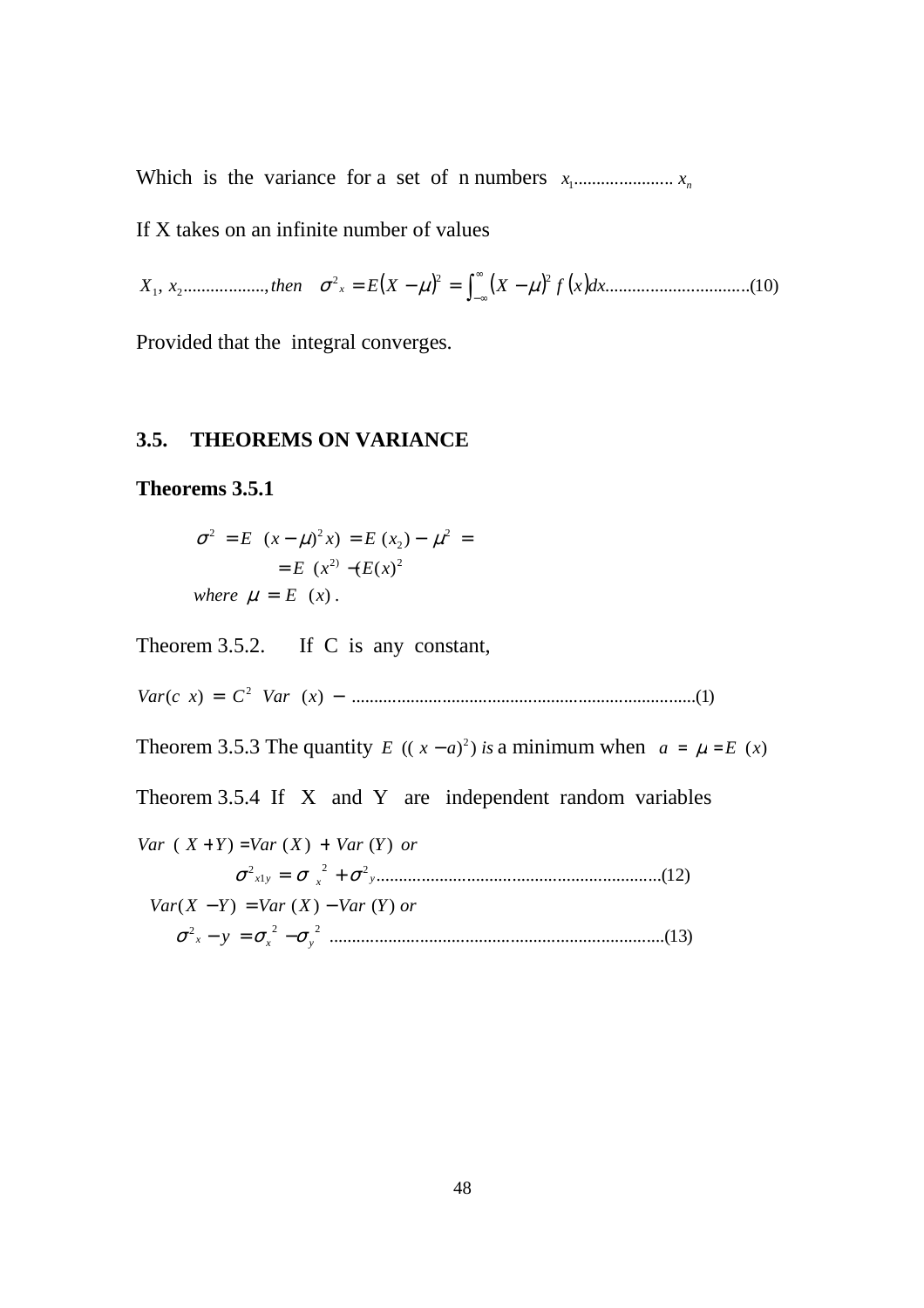### **3.6 MOMENTS**

The rth moment of a random variable X about the mean  $\mu$ , also called the rth central moment, is defined as

( ) ..........................................................................( )14 *r <sup>r</sup>* <sup>µ</sup> = *E x*− <sup>µ</sup>

Where  $r = 0, 1, 2, \ldots$  it follows that  $\mu_0 = 1, \mu, \ldots = \sigma^2$  and  $\mu_2 = \sigma^2$  i.e second moment about the mean is the variance.

We have, assuming absolute convergence.

$$
\mu_r = \sum (x - \mu)^r f(x) \, (discrete) \, \dots \, (15)
$$
\n
$$
\mu_r = \int_{-\infty}^{\infty} (x - \mu)^r f(x) \, dx \, (continuous) \, \dots \, (16)
$$

The rth moment of x about the origin, also called the rth raw moment, is defined as

( ) ......................................................................................( )17 <sup>1</sup> *<sup>r</sup>* <sup>µ</sup> *<sup>r</sup>* = *E x*

The zero moment and the first moment about the mean are respectively 1 and 0 Since  $\mu_o = E[(x - \mu)^o] = E(1) = 1$ 

And 
$$
\mu^1 = E[(x - \mu)^1] = E(x) = E(\mu) = \mu - \mu = o
$$

The second movement called the variance and is dented by  $\sigma^2$ .

$$
\mu_2 = E[(x - \mu)^2] = \sigma^2
$$

This indicate the strength on dispersion of the distribution generated.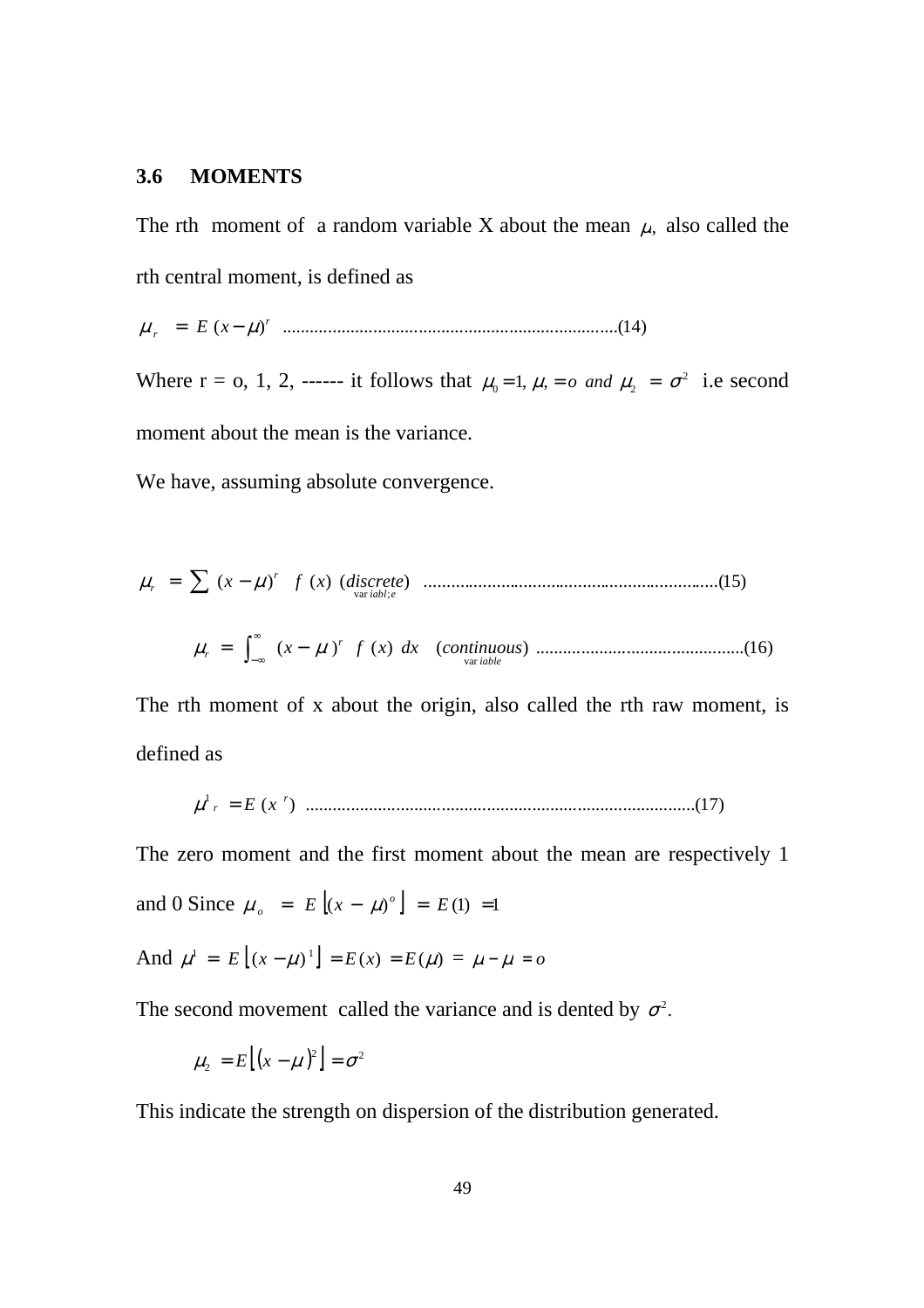Generally moment about the mean describe the shape of the distribution of a random variable.

## **3.7 MOMENT GENERATING FUNCTIONS**

Although the moment of some distribution can be determined directly by evaluating the necessary integral or sum. There exist on alternative technique which often provide considerable signification. This technique is based on the moment generating function which is given by

$$
M_{x}(t) = E(e^{tx}) = \sum e^{tx} \int_{(discrete \text{ var } table)} (x) \dots (18)
$$

)( ( ) )( ..................................( )19 (*continuous* var *iable*) *tx xt <sup>x</sup> <sup>M</sup> <sup>t</sup> <sup>E</sup> <sup>e</sup> <sup>e</sup> <sup>f</sup> <sup>x</sup> xd* ∫ ∞ ∞− = =

but 
$$
e^{ix\eta} = 1 + \frac{tx}{1} + \frac{t^2 x^2}{2!} + \frac{t^3 x^3}{3!} + \cdots - \frac{t^r x^r}{r!} - \cdots
$$
  
\nThis for the discrete case  $\mathbf{M}x(t) = \sum \left[1 + tx + \frac{t^2 x^2}{21} + \cdots - \frac{t^r x^r}{r!} - \frac{1}{r!}f(x)\right]$   
\n $\Rightarrow \mathbf{M}x(t) = \sum f(x + t \sum x^r f(x) + \frac{t^2}{2!} \sum x^2 f(x) + \cdots - \frac{t^r}{r!} \sum x^r f(x) + \cdots$   
\n $\mathbf{M}_x(t) = 1 + \mu^1 t + \mu^1 \frac{t^2}{2!} + \cdots - \mu^1 \frac{t^r}{r!} + \cdots$  (20)

Thus if we expand M<sub>x</sub> (t) as a power series in t, the coefficient of t<sup>r</sup> is  $\mu_r^1$ , which is the rth moment about the origin of distribution X.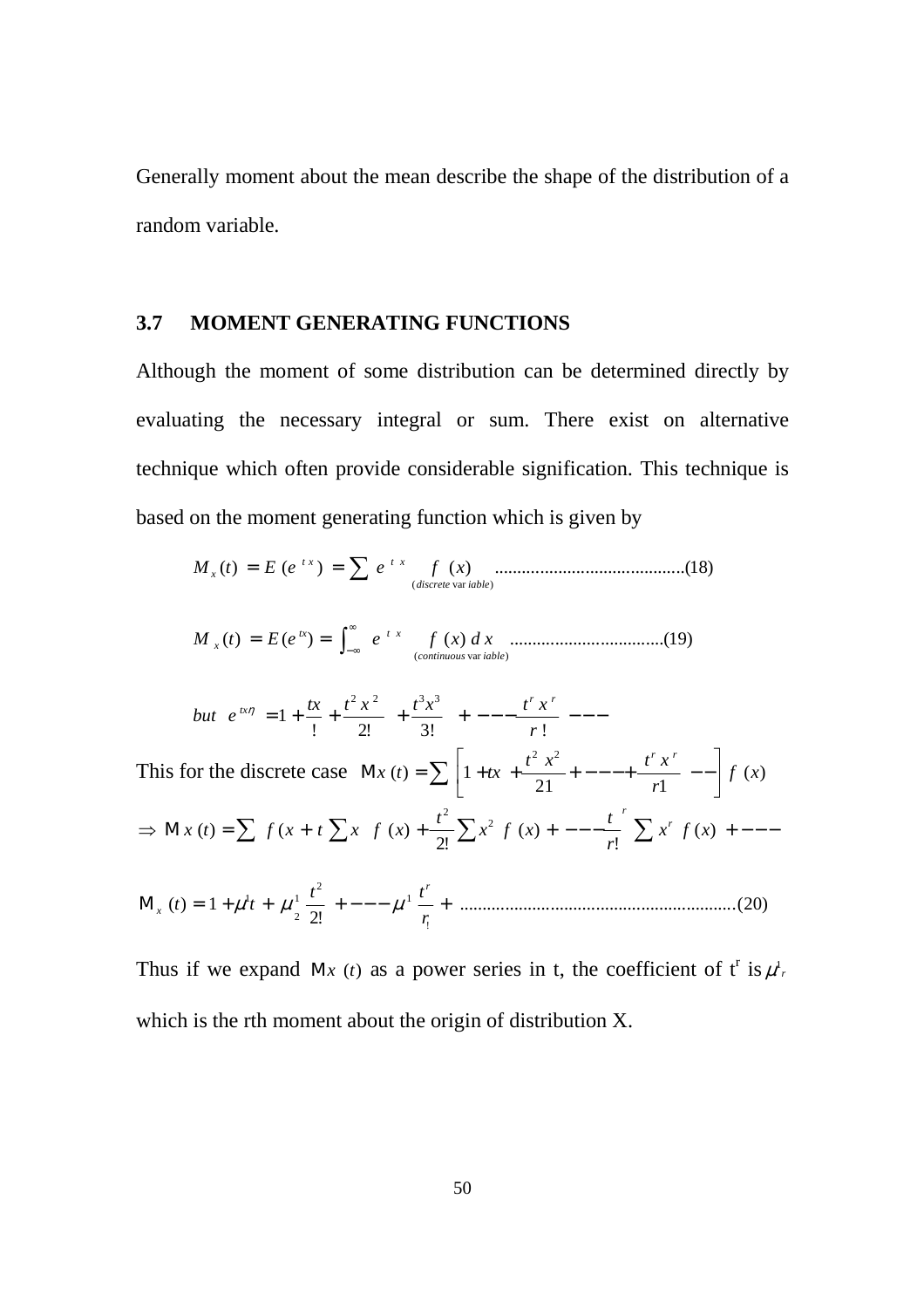You observed that the maclaurins series of a function  $Mx(t)$  with coefficient *r*!  $\frac{t^r}{r}$  is the rth derivation of the function with respect to t at t = o.

Hence another way of determine the movement of a distribution is given by variation

$$
\mu_r^1 = \left[\frac{dr \mathbf{M} x(t)}{dt^r}\right]_{t=0}
$$

### **3.8 THEOREMS ON MOMENT GENERATING FUNCTION**

Theorems 3.8.1 If  $Mx(t)$  is the moment generating function of the random variable x and a and  $b(≠ 0)$  are constants, then the moment generating function of  $\left| \frac{x+a}{t} \right|$  is  $M_{(x+a)}(t) = e^{a\frac{a}{b}} Mx \left| \frac{t}{t} \right|$ J  $\left(\frac{t}{t}\right)$ l is  $M_{(x+a)}(t) = e^{at/b} Mx$ J  $\left(\frac{x+a}{x}\right)$ l  $\left(x+\right)$ J  $\left(\frac{x+a}{b}\right)$  $\left(\frac{x+a}{b}\right)^{k}$   $\left(\frac{b}{b}\right)^{k}$   $\left(\frac{b}{b}\right)^{k}$  $i s$  *M*  $\left(t\right) = e^{at/b} M x \left(\frac{t}{b}\right)$ *b*  $\left(\frac{x+a}{b}\right)$  *is M*  $\left(\frac{a}{b}\right) = e^{at/b}$ *b ax* Theorem 3.8.2 :- If X and Y are independent random variables having

moment generating fractions  $M_x(t)$  *and*  $M_y(t)$ , respectively, then

*t*)( *M t*)( *M t*)( ............................................................ )21..( Μ *<sup>x</sup>* <sup>+</sup> *<sup>y</sup>* = *<sup>x</sup> <sup>y</sup>*

i.e The moment generating function of a sum of independent random variables is equal to the product of their moment generating functions.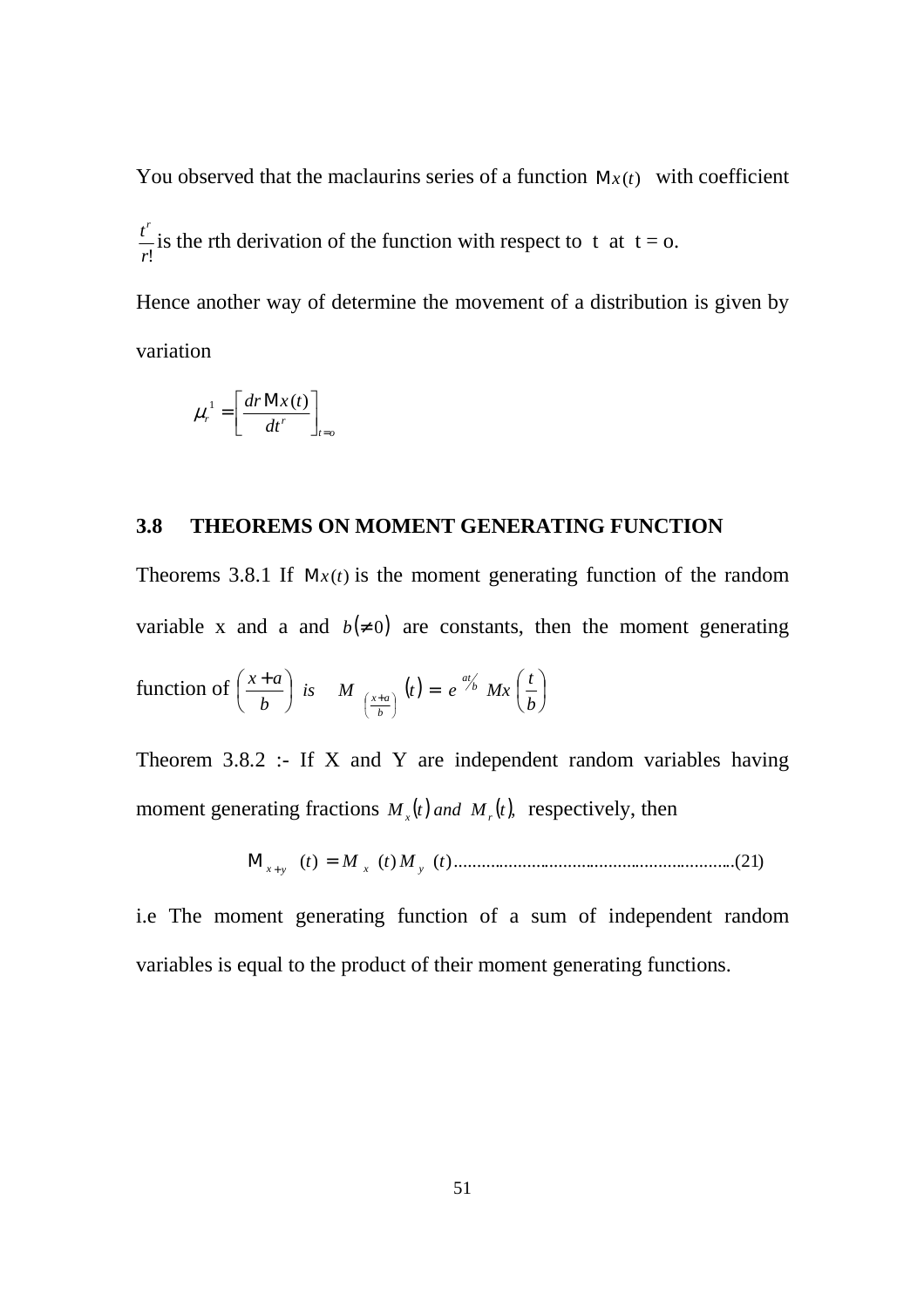### **3.9 CHARACTERISTIC FUNCTIONS**

Characteristic function of a random variable X(w) defined on  $(\Omega, \wedge, p)$ provides a powerful and application tool in the theory of probability.

Characteristic function has one important advantages over moment generating function because it can be need to prove both the weak law of large numbers and the Central limit theorem which will be treated in the next unit.

Definition: Let X be a random variable with probability distribution function. The characteristic function of x is defined for real t by

$$
\psi(t) = \int_{R} e^{i^{tx}} dF(x) = \int e^{ix} p(dx)
$$

$$
= E(e^{ix}) = E(e^{ix})
$$

*Where*  $e^{itx} = \cos t + i \sin t \cdot x$ 

 $E(e^{itx}) = E(\cos t x) + i E \sin t x$ 

Properties of characteristic function

(a) (i)  $\psi(t)$  is informally continuous on the real line.

- (ii)  $\Psi$  (*o*) = 1
- (iii)  $|\phi(t)| \leq 1$  *for all t*).

Since  $|e^{itx}| = 1$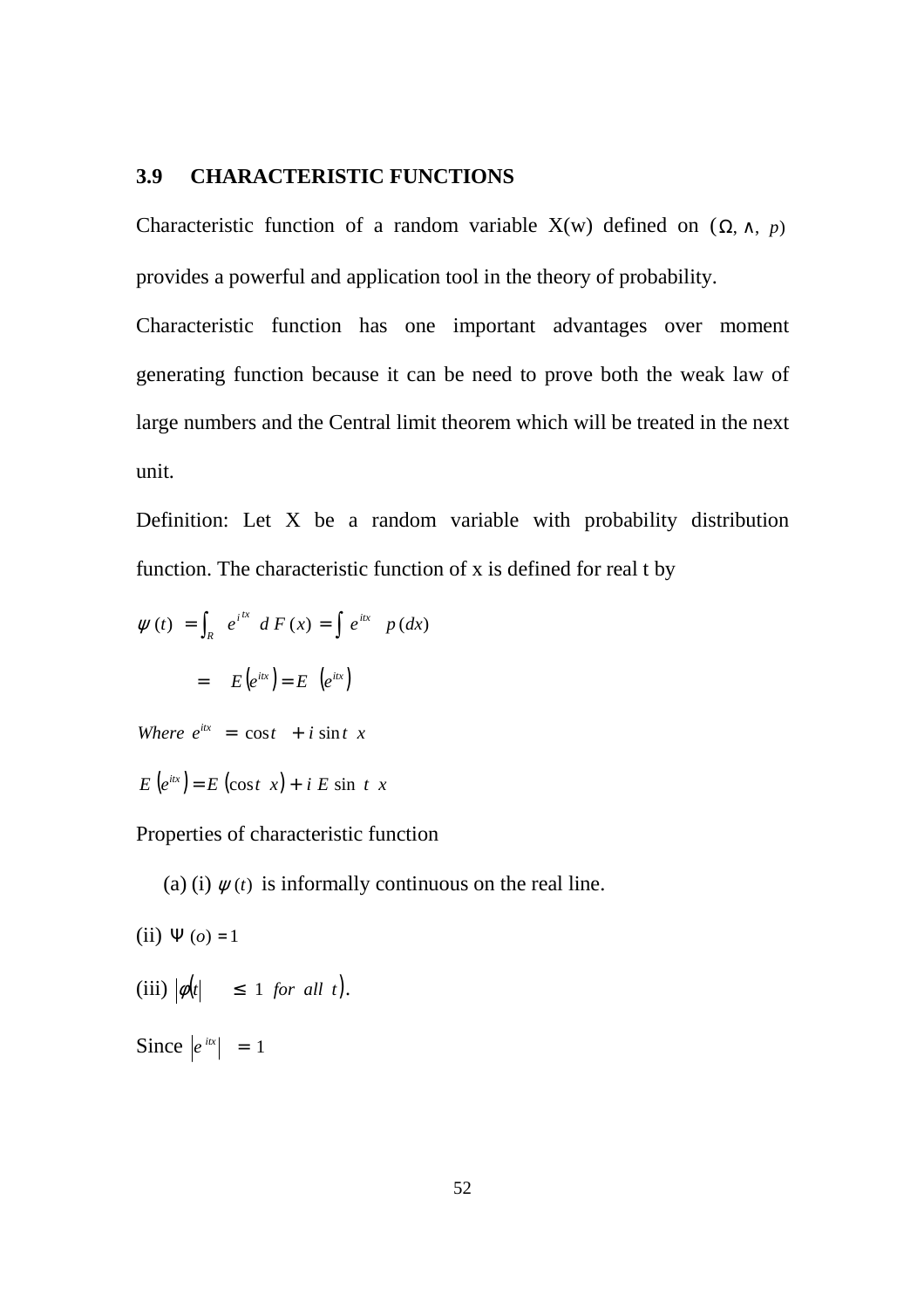Proof:

$$
\begin{array}{c|c|c|c|c|c|c|c} \n(i) & \phi(t+h) - \phi(t) & = & \left| \int_{-\infty}^{\infty} \left\{ e^{i(t+h)} & xe^{i^h} & \right\} p(dx) \right\| \\ \n\leq & \int_{-\infty}^{\infty} \left| e^{i(t-h)} \, x - e^{itx} & p(dx) \right| \\ \n= & \int_{-\infty}^{\infty} \left| e^{itx} \left| e^{i\eta x} - \left| p(dx) \right| \leq \int_{-\infty}^{\infty} \left| e^{i\eta x} \right| & \left| p(dx) \right| \right. \n\end{array}
$$

By the dominated convergence theorem, we have

$$
\frac{Lim}{h\rightarrow 0}\int_{\infty}^{\infty}\left|e^{itx}\right|e^{i\eta x}-1\right|p\left(dx\right)=\int_{-\infty}^{\infty}\lim_{h\rightarrow 0}\left|e^{-i\eta x}-\right|\left|p\left(dx\right)=0\right|
$$

**Note:**

 $(i) | e^{i \eta x} - 1 | ≤ 2$ 

(ii) The limit tends to zero independently of t.

Thus,  $\left| \phi(t+h) - \phi(t) \right| \rightarrow o$  independent of t.

Hence  $\phi(t)$  is uniformly continuous on the real line

$$
\begin{array}{rcl}\n\text{(iii)} \mid e^{-ix} \mid & = \mid \cos t \ x + t \ \sin t \ x \mid = \int \cos^2 t \ x + \sin^2 t \ x \ = & 1 \\
\mid \phi(t) \mid & = \left| \int e^{ix} \ p(dx) \ \mid \ \leq \int \left| \ e^{ix} \ \mid p(dx) = \int p(dx) = 1 \right. \\
\end{array}
$$

(b) The characteristic function of the sum of independent random variables is the product of their characteristic functions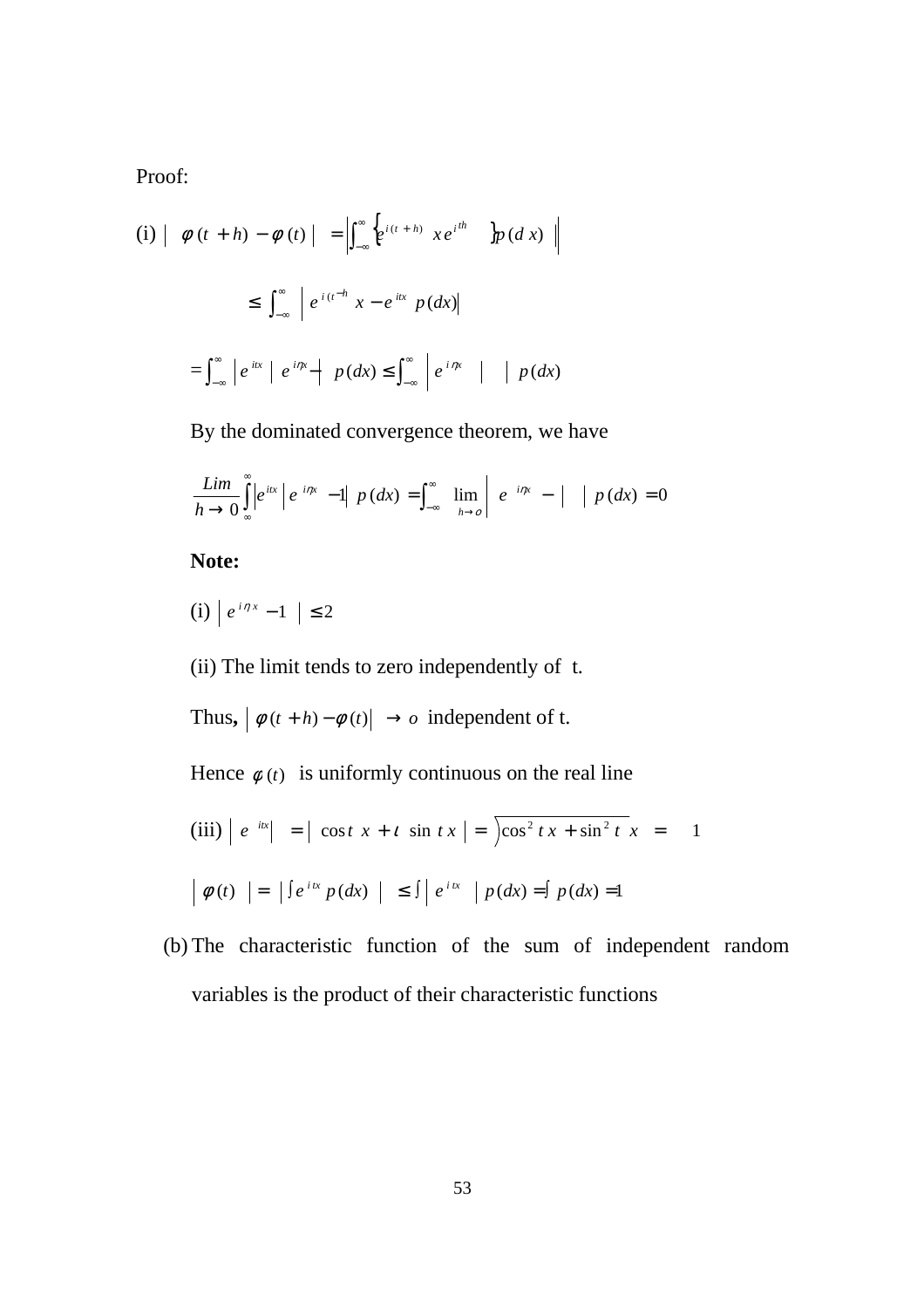Proof :

Let  $S_n = X_1 + X_2 + - - + + + X_n$  *where*  $X_1, X_2 - - - - X_n$  are independent random variables.

Then

$$
\psi(t) = E[e^{its}n] = E[e^{it} (x_1 + \dots + x_n)]
$$
  
= E (e<sup>itx</sup><sub>1</sub>) E (e<sup>itx</sup><sub>2</sub>) --- E (E (e<sup>itx</sup><sub>n</sub>)  
=  $\psi_x(t) \psi_{x_2}(t) - -\psi_{x_n}(t)$  for all real t.

If  $(X_i)$  are independent and identically distributed then

 $\psi_{sn}(t) = \left| \psi_{x}(t) \right|^{n}$ 

(c) Unlike movement generating functions,  $\psi_x(t)$ 

Is finite for all variable x and all real number t. The reason being that  $e^{it}$  is bounded while it is unbounded for -  $\infty \angle \vert \angle \infty$ 

d. The distribution function of X and hence the Pdf, if it exists can be obtained from the characteristic function using an "Inversion formula:,

If X is integer valued random variable then  $f_x(n)$  $f_x(n) = \frac{1}{2 \prod_{i=1}^{n} \int_{\Pi}^{\eta} e^{-itn} \psi_x(t) dt}$  $\mathcal{L}_{\mathbf{x}}(n) = \frac{1}{2\pi} \int_{\pi}^{n} e^{-in} \psi_{\mathbf{x}}(t)$ 2 1

If x is a continuous random variable, then  $f_x(x) = \frac{1}{2\pi} \int_{-\infty}^{\infty} e^{it} \psi_x(t) dt$  $\mathcal{L}_x(x) = \frac{1}{2\pi} \int_{-\infty}^{\infty} e^{it} \psi_x(t)$ 2  $f(x) = \frac{1}{2\pi} \int_{-\infty}^{\infty} e^{it} \psi$ ∏ <sup>∞</sup> =

 assuming ∫ ∞  $\mathscr{L}_{\mathscr{X}}\left(\mathscr{W}_{\mathscr{X}}\left(t\right)\right)\leq\infty$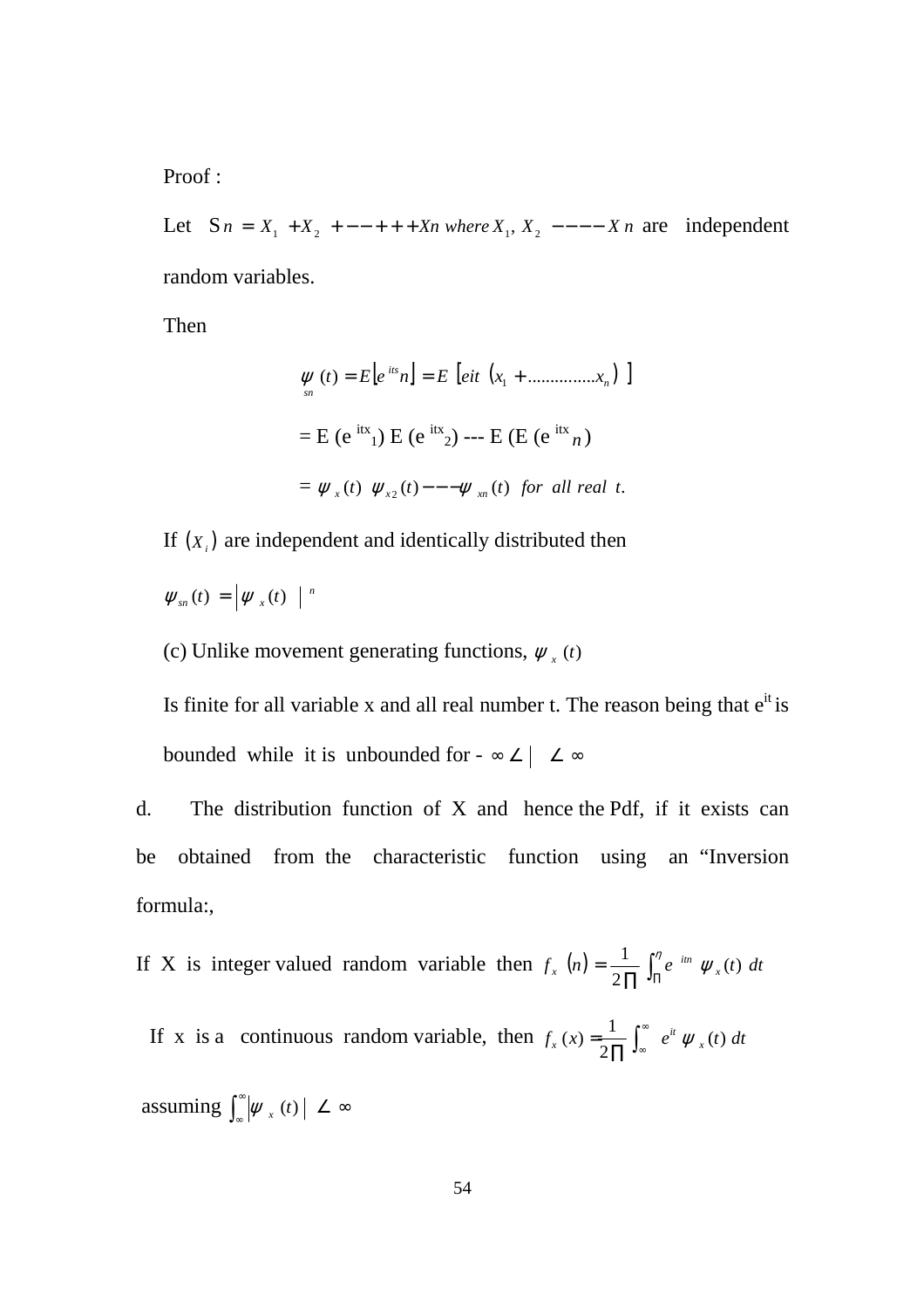e. Properties of characteristic function enable us to prove both the weak law of large numbers and the central limit theorem.

Properties (c) (d) and (e) are important advantages of functions over moment generating function.

(f) If two random variables have the same characteristic function they have the same distribution function.

(g) If x has finite  $n^{th}$  moment, then  $\mu_x^{(n)}(t)$ *x*  $\mu_{x}^{(n)}(t)$  exists and is continuous in t.

$$
\mu_x^{(n)}(t) = d^n \frac{E(e^{itx})}{dt^n} E\{ix\}^n e^{itx}\}
$$

Thus  $E(x^n) = \frac{\mu_{x}^{(n)}(0)}{n}$ *n*  $\mu$   $\mu$   $\mu$ <sub>x</sub> *i*  $E(x^n) = \frac{\mu_x^{(n)}(0)}{n}$ 

**Example 3.9.1**: let x have an exponential distribution with parameter  $\beta$  find the characteristic function of x

### **Solution**

$$
\psi_x(t) = E(e^{i\alpha x}) = \int_{-\infty}^{\infty} e^{-i\alpha x} \beta e^{-\beta x} dx
$$

$$
= \beta \int_{-\infty}^{\infty} e^{-(\beta - i t)^x} dx = \frac{\beta}{\beta - i t}
$$

**Example 3:9:2** Let x be informally distributed an  $(-1,1)$ . Find the characteristics function of X.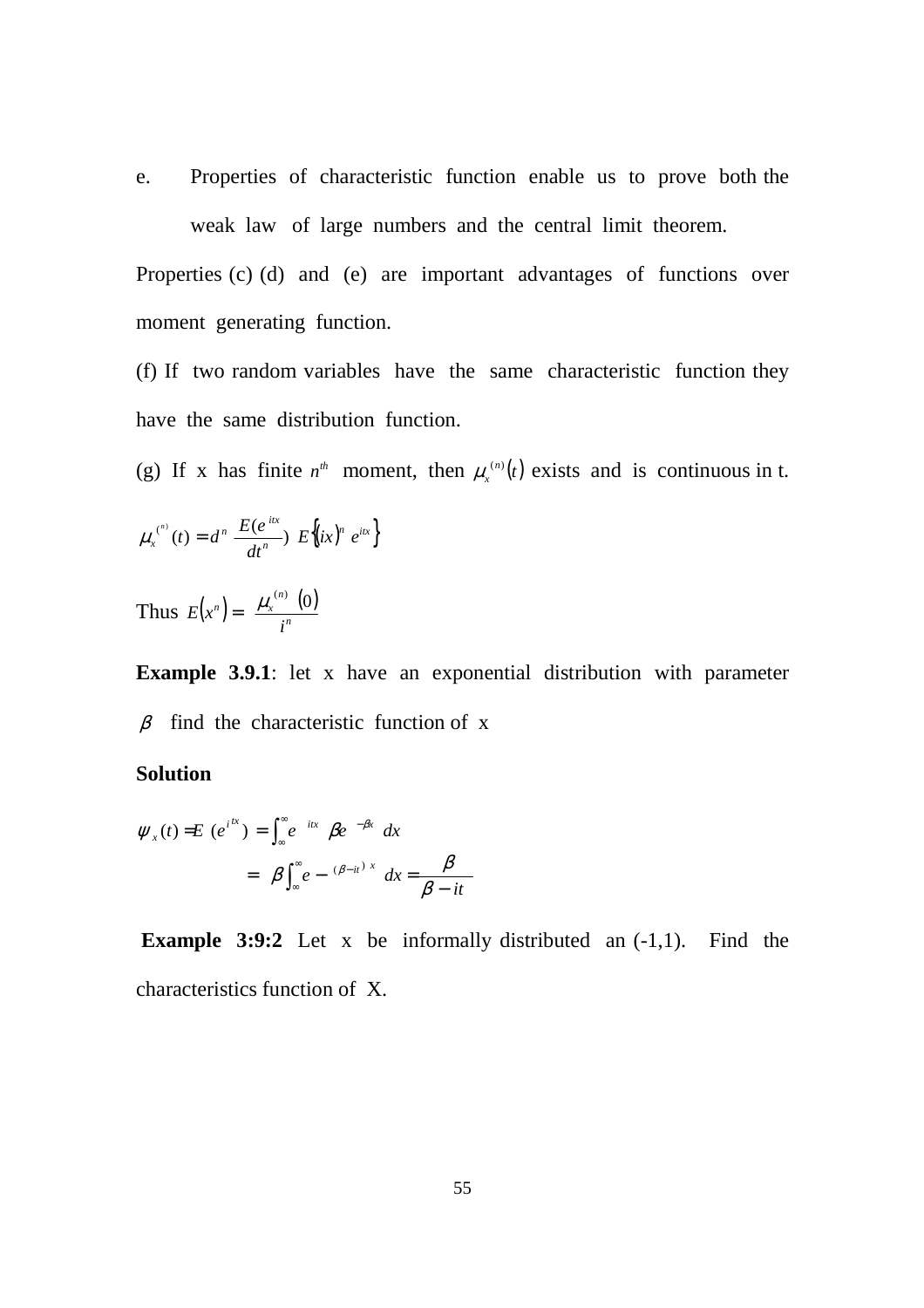# **Solution**

$$
\psi_x(t) = E = \int_{-1}^{1} e^{-itx} \frac{1}{2} dx
$$
  
\n
$$
= \frac{1}{2} \frac{e^{-i\pi}}{it} \Big|_{-1}^{1} t \neq 0
$$
  
\n
$$
= \frac{1}{2} \Bigg[ \frac{e^{i'} - e^{-it}}{it} \Bigg] = \frac{\sin t}{t}
$$
  
\n
$$
e^{-it} = \cos t + i \sin t,
$$
  
\n**Note:**  $e^{-it} = \cos t - i \sin t,$   
\n $e^{-it} - e^{-it} = 20 \sin t.$ 

**Example 3.9.3** : Find the characteristic function of the random variable X having density function give by

$$
f(x) = \begin{cases} \frac{1}{2a} & \text{if } 1 \le a \\ 0 & \text{otherwise} \end{cases}
$$

# **Solution**

$$
E(e^{itx}) = \int_{-\infty}^{\infty} e^{-itx} f(x) dx = \frac{1}{2a} \int_{a}^{a} e^{-itx} dx
$$

$$
= \frac{1}{2a} \left. \frac{e^{-itx}}{it} \right|_{-a}^{a} = \frac{e^{-itx} - e^{-itx}}{2iat}
$$

$$
= \frac{\sin at}{at} = \frac{\sin \vartheta}{\vartheta}
$$

Using Euler's formula with  $v = at$ 

**Example 3.9.4 :** Find the expectation of a discrete random variable x whose probability function is given by

$$
f(x) = \left(\frac{1}{2}\right)^{x} \qquad [x = 1, 2, 3, \dots, \dots, \dots, \dots, \dots, -]
$$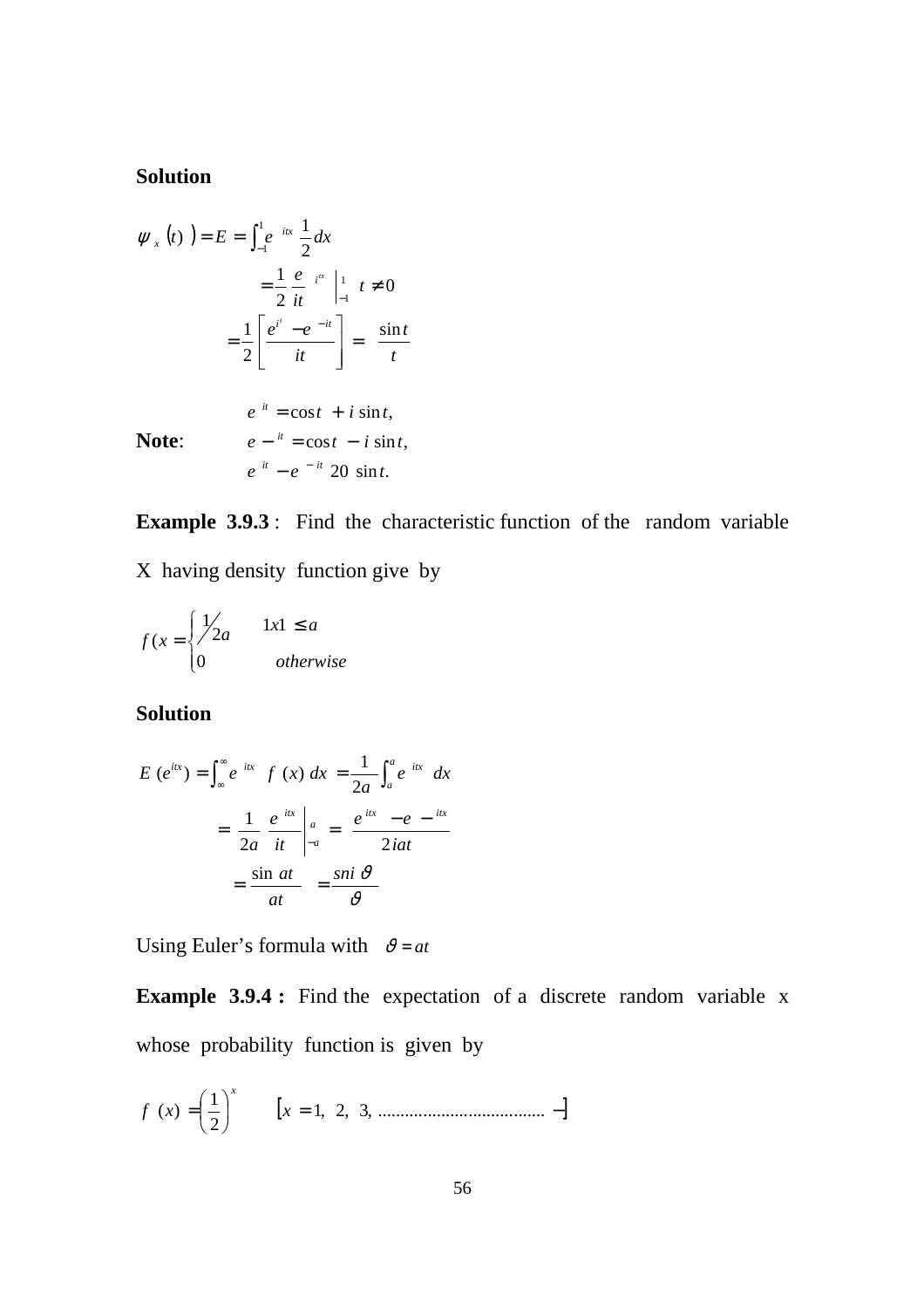### **Solution**

We have 
$$
E(x) = \sum_{x=1}^{\infty} x \left(\frac{1}{2}\right)^x = \frac{1}{2} + 2\left(\frac{1}{4}\right) + 3\left(\frac{1}{8}\right) +
$$

To find the sum,

Let 
$$
S = \frac{1}{2} + 2 \left( \frac{1}{4} \right) + 3 \left( \frac{1}{8} \right) + 4 \left( \frac{1}{16} \right) + \dots
$$

Then  $\frac{1}{2} S = \frac{1}{4} + 2 \left| \frac{1}{2} \right| + 3 \left| \frac{1}{2} \right| +$ J  $\left(\frac{1}{\cdot}\right)$ l  $+3$ J  $\left(\frac{1}{2}\right)$ l ſ  $=$   $\frac{1}{4}$  + 16  $3\left(\frac{1}{1}\right)$ 8  $2\left(\frac{1}{2}\right)$ 4 1 2  $\frac{1}{2}$   $S = \frac{1}{4} + 2\left(\frac{1}{2}\right) + 3\left(\frac{1}{16}\right) + \dots$ 

By subtracting  $\frac{1}{2}S = \frac{1}{2} + \frac{1}{4} + \frac{1}{3} + \frac{1}{4} + \dots$ 16 1 8 1 4 1 2 1 2  $\frac{1}{2}S = \frac{1}{2} + \frac{1}{4} + \frac{1}{8} + \frac{1}{16} + \dots$ 

Therefore,  $S = 2$ 

## **Example 3.9.5: A Continuous Random Variable X Has Probability**

**Density given** by  $\overline{\mathcal{L}}$ ∤  $\int$ ≤  $=\begin{cases} 2e-2^{x} & x > \ 0 & \end{cases}$ 0  $x \leq 0$  $(n) = \begin{cases} 2e - 2^{x} & x > 0 \end{cases}$ *x*  $f(n) = \begin{cases} 2e^{-2x} & x \end{cases}$ *x*

Find (∞) 
$$
E(x)
$$
 (b)  $E(x^2)$   
\n(∞)  $E(x) = \int_{\infty}^{\infty} x f(x) dx = \int_{\infty}^{\infty} x (2e^{-2x}) dx$   
\n $= 2 \int_{\infty}^{\infty} x e^{-2x} dx$   
\n $= 2 \int (x) (\frac{e}{2} - 2^x) - (1) \frac{(e^{-3x})}{4} \int_{0}^{\infty} = \frac{1}{2}$   
\n $E(x^2) = \int_{-\infty}^{\infty} f(x) dx = 2 \int_{0}^{\infty} x^2 e^{-2x} dx$   
\n(b)  $= 2 \left[ (x^2) (\frac{e^{-2x}}{-2}) - (2^x) [\frac{e^{-2x}}{4}] + (4 \frac{e^{-2\mu}}{8}) \int_{0}^{x} = \frac{1}{2}$ 

2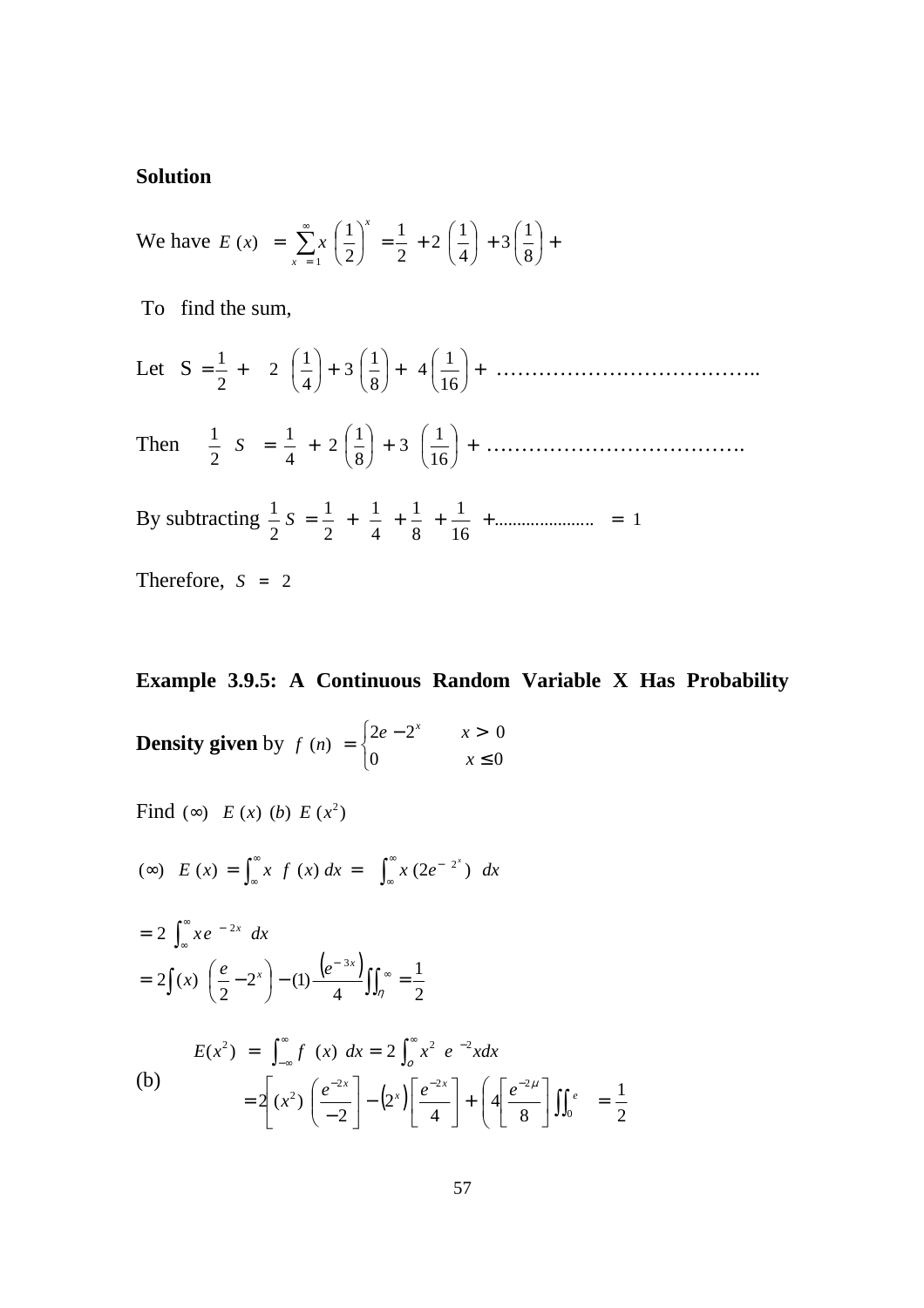**Example 3.9.6** Find (a) the variance, (b) The standard deviation of the sum obtained in tossing a pair of fair dice.

## **Solution**

$$
E(x) = E(y) = 1\left(\frac{1}{6}\right) + 2\left(\frac{1}{6}\right) + \dots + \dots + \frac{6}{6}\left(\frac{1}{6}\right) = \frac{7}{2}
$$
  
Hence  $E(x^2) = E(y^2) = 1^2\left(\frac{1}{6}\right) + 2^2\left(\frac{1}{6}\right) + \dots + \frac{6^2}{6}\left(\frac{1}{6}\right)$ 
$$
= 1\left(\frac{1}{6}\right) + 4\left(\frac{1}{6}\right) + \dots + \frac{36}{6}\left(\frac{1}{6}\right)
$$

$$
= 91\%
$$

Then 
$$
Var(X) = Var(Y) = \frac{91}{6} - \left(\frac{7}{2}\right)^2 = \frac{91}{6} - \frac{49}{4}
$$

$$
= \frac{35}{12}.
$$

And since X and Y are independent

var 
$$
(x + y)
$$
 = var  $(x)$  + var  $(y)$   
=  $\frac{35}{12} + \frac{35}{12} = \frac{70}{12}$   
=  $\frac{35}{6}$ 

(c) Standard Deviation =  $\sqrt{variance}$ 

*ie* 
$$
\sigma_{x_{1+y}} = \sqrt{\text{var}(x+y)} = \sqrt{\frac{35}{6}}
$$

**Example 3.9.7:** The random variable x can assume the values 1 and -1 with probability  $\frac{1}{2}$  each. Find (a) the moment generating function (b) the first four moment about the origin.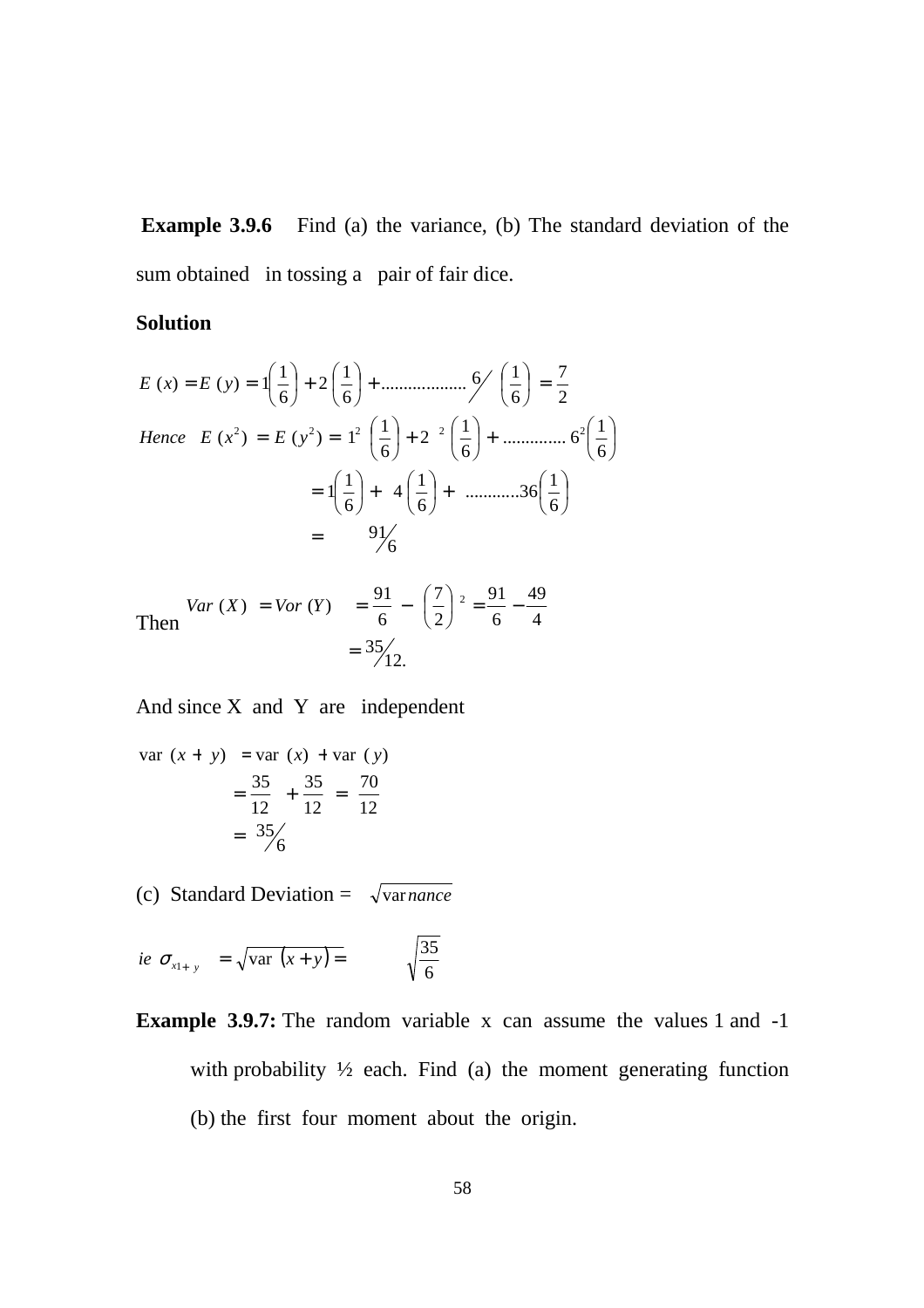# **Solution:**

( ) ( ) ( ) ,0 ,1 ,0 1 )1( )2( ...................................... !2 !3 !4 )2( )( 1 ......................................... !2 !4 1 2 1 )1( ...................................( )2 !2 !3 !4 )( 1 .................................................. )1..( 2 1 2 1 2 1 .)( 4 1 3 1 2 1 4 4 1 3 3 1 2 1 2 2 4 2 3 4 )1( 1 1 1 = = = = = + + + + + + = + + + = + + − + + = − + = − −+ µ µ µ µ µ µ µ µ *Then compering and we have t t t But from M t t t then from e t t t t b we have e t a E e e e x t e t t t x it eet*

The odd moment are all zero, and the even moments are all one **Example 3.9.8:** A random variable x has density function given by

$$
f(x) = \begin{cases} 2e^{-2x} & x \ge 0 \\ 0 & x < 0 \end{cases}
$$

Find (a) the moment generating function,

(b) the first four moments about the origin

# **Solution:**

(a) 
$$
M_x(t) = E(e^{tx}) = \int_{-\infty}^{\infty} e^{tx} f(x) dx
$$
  
\t $= \int_{-\infty}^{\infty} e^{tx} (2e^{-2x}) dx$   
\t $= 2 \int_{-\infty}^{\infty} e^{t-2} dx$   
\t $= 2e \frac{(t-2)^x}{t-2} \Big|_{0}^{\infty}$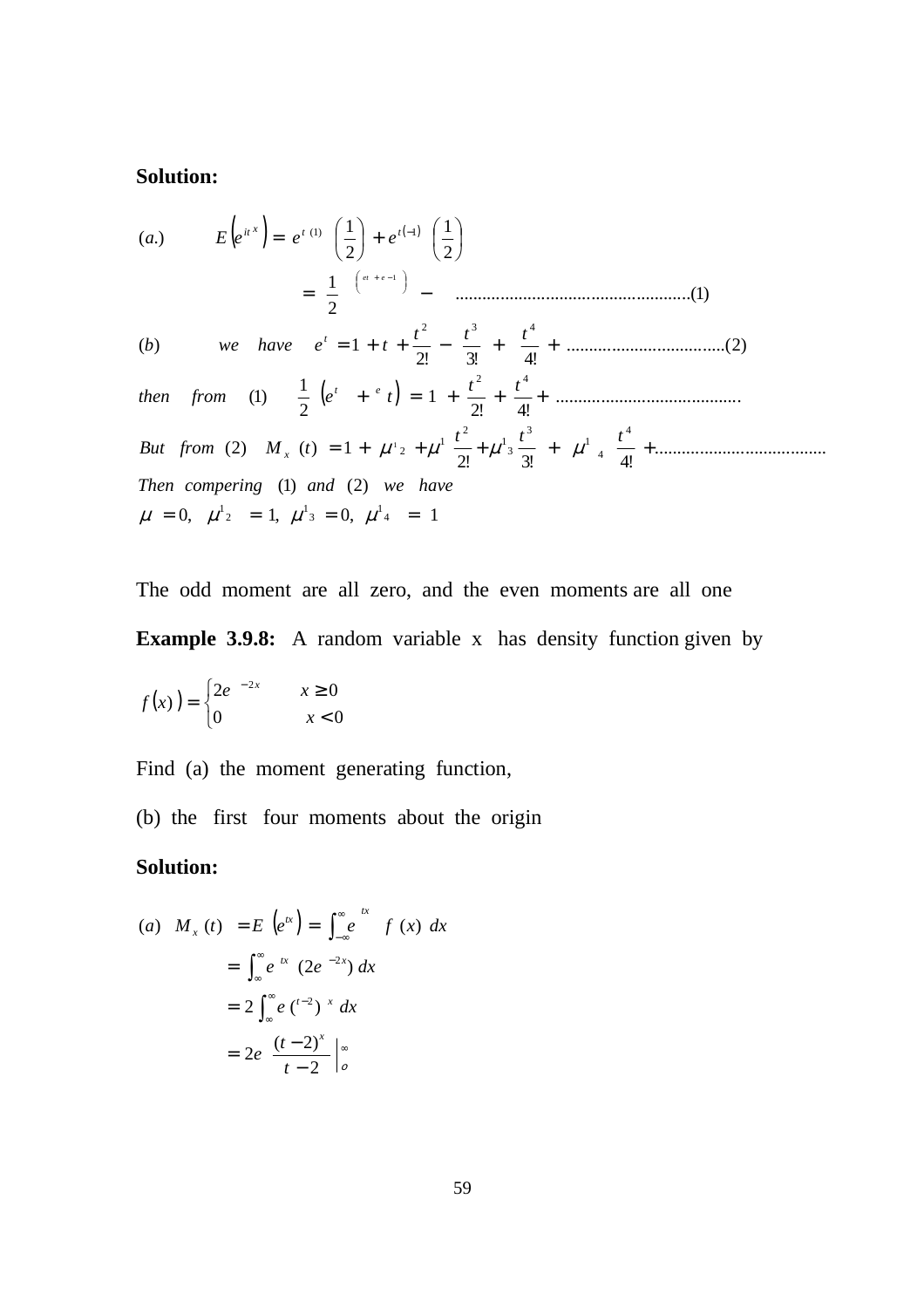$$
= \frac{2}{2-t} \operatorname{assu} \min g \quad t < 2
$$

(b) If  $|t| < 2$  *we have* 

$$
\frac{2}{2-t} = \frac{1}{1-t/2} = 1 + \frac{t}{2} + \frac{t^2}{4} + \frac{t^3}{8} + \frac{t^4}{16}
$$

..................................  $2!$   $4!$  $(t) = 1$ 4  $\frac{3}{1} + \mu^1$ <sub>4</sub> But  $Mx$  (t) = 1 +  $\mu_1 + \mu_2 + \mu_3 + \mu_4 = \frac{t^3}{2!} + \mu_4 + \frac{t^4}{4!} + \mu_5$ 

Therefore, on comparing terms  $\mu = \frac{1}{2}$ 

$$
\mu_2^1 = \frac{1}{2}, \mu^1{}_3 = \frac{3}{4}, \mu^1{}_4 = \frac{3}{2}
$$

### **3.10 CONCLUSION**

In this unit you have learnt mathematical expectation of random variables for discrete and continuous random variables. You also learned Variance and Standard Deviation for discrete and continuous random variables.

Some important theorems on Expectation, Variance and Standard Deviation are stated.

Moment, Moment Generating functions and Characteristic function are fully treated and related working example on each concept are easily shown to make the learning of the unit more meaningful.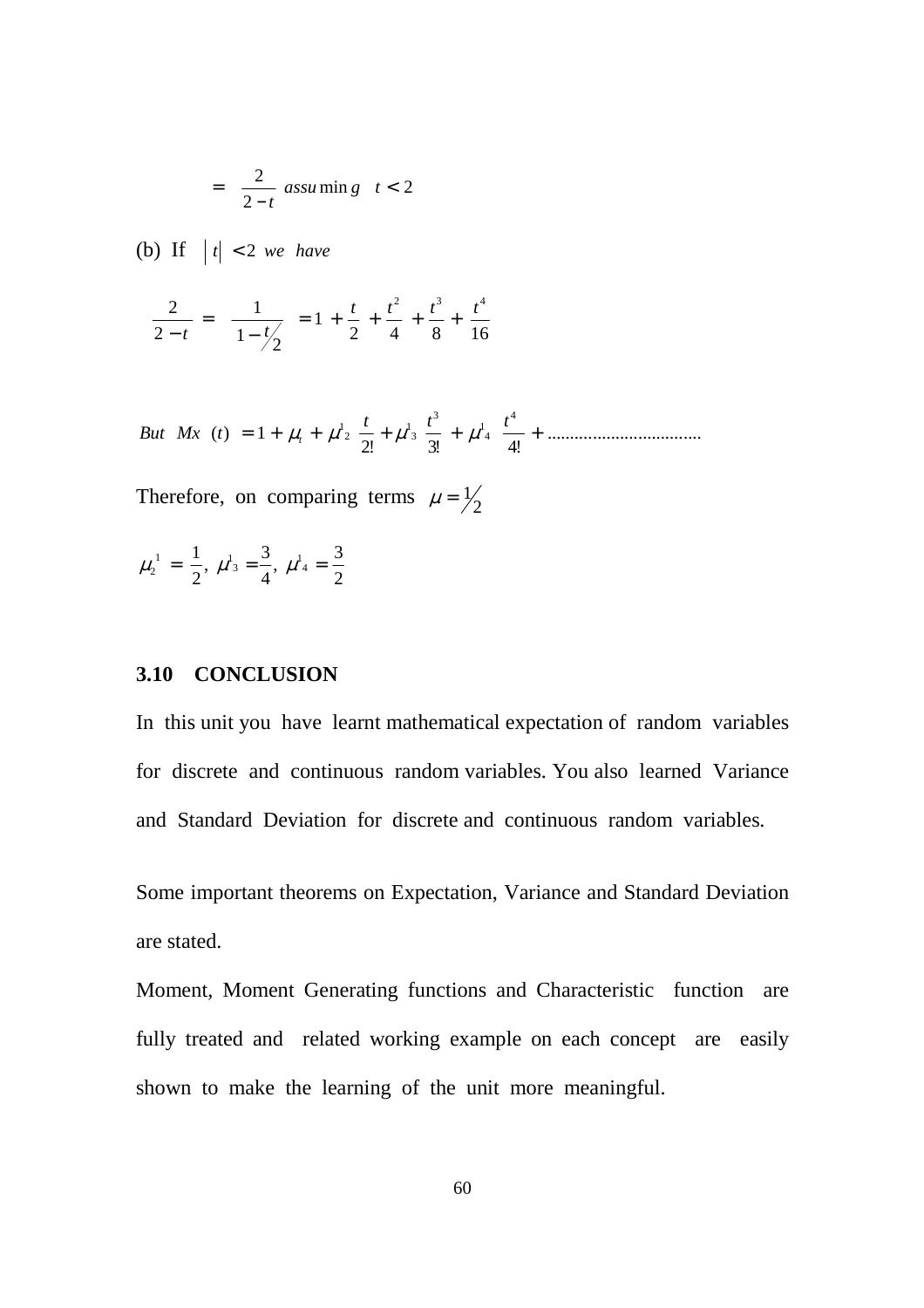### **3.11 SUMMARY**

In this unit expectation of random variables that you have studied included the following:

- Meaning of Expectation for Discreet and Continuous random variables
- Mathematical Expectation for discreet and continuous random variables.
- Expected Value for Variance and Standard Deviation .
- Theorems on the Expectation of Random Variables
- Moment, Moment Generating Function for Discrete and Continuous Random Variables
- Characteristic Functions of Random Variables
- Working examples on the Mathematical Expectation of Random Variables

#### **Exercise: 3.11.1 (ASE)**

The density function of a random variables  $X$  is given by

$$
f(x) = \begin{cases} \frac{1}{2} & x \qquad 0 < x < 2 \\ 0 & \text{otherwise} \end{cases}
$$

find (a)  $E(x)$  (b)  $E(x^2)$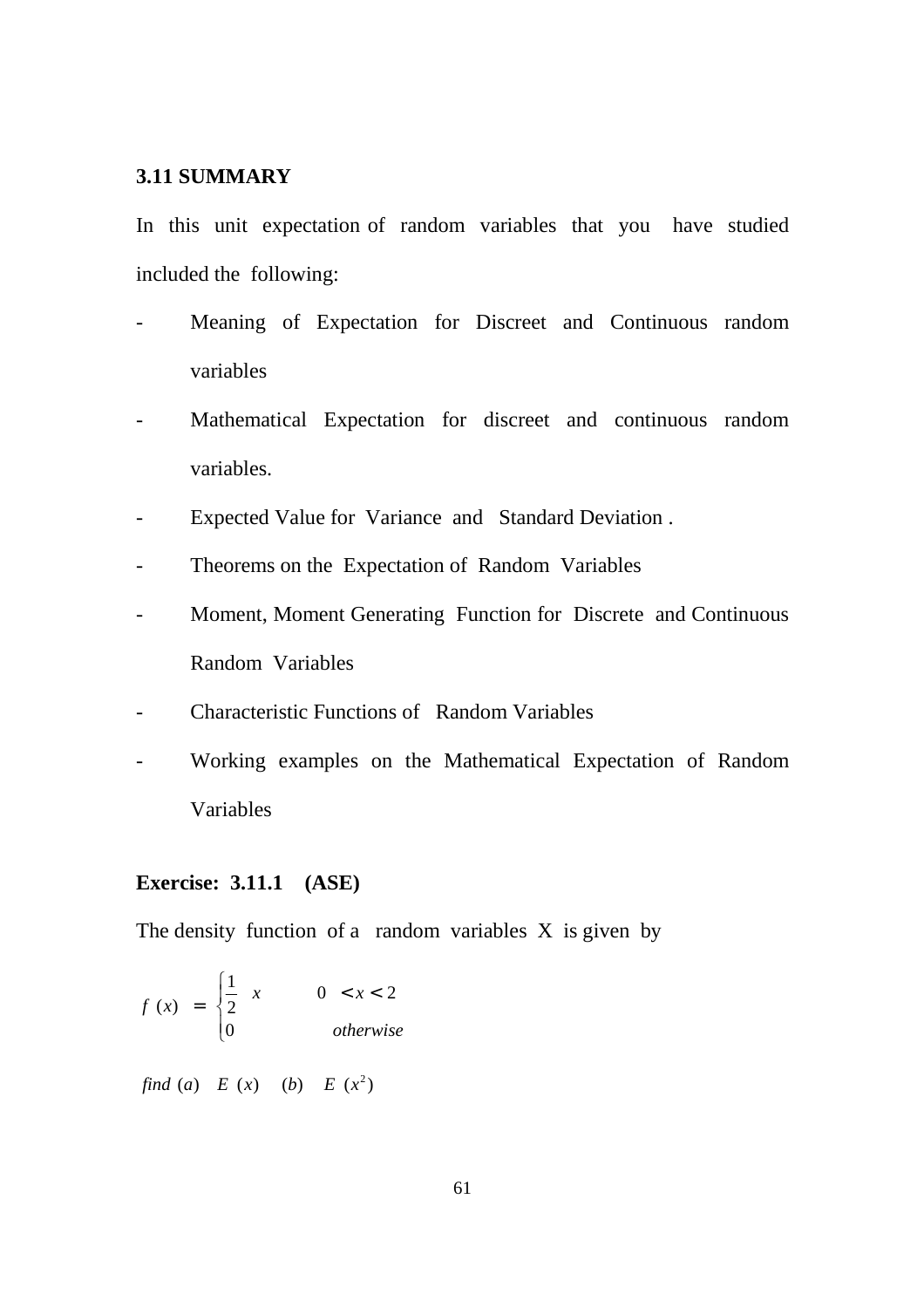#### **3.1.2 TUTOR MARKED ASSIGNMENT (TMA)**

Exercises 3.12.1: if X is random variable of Exercise 3.11.1 above find

 $E(3 x^2 - 2 x)$ 

Exercises 3.12.2 A random variable X has  $E(x) = 2$ ,  $E(x^2) = 8$  find

(a) Var (x) (b)  $\sigma_r$ 

**3.13 Reference** / Further Reading / other resources

Murray R silage et al (2009) Probability and statistics.

Third addition published by Mc Graw Hill Dr R.A Kasumu (2003) probability theory first edition published by FATOL VENTURES LAGOS, DR S.A Okunuga (1998) Probability Distribution 2 lecturer Materials.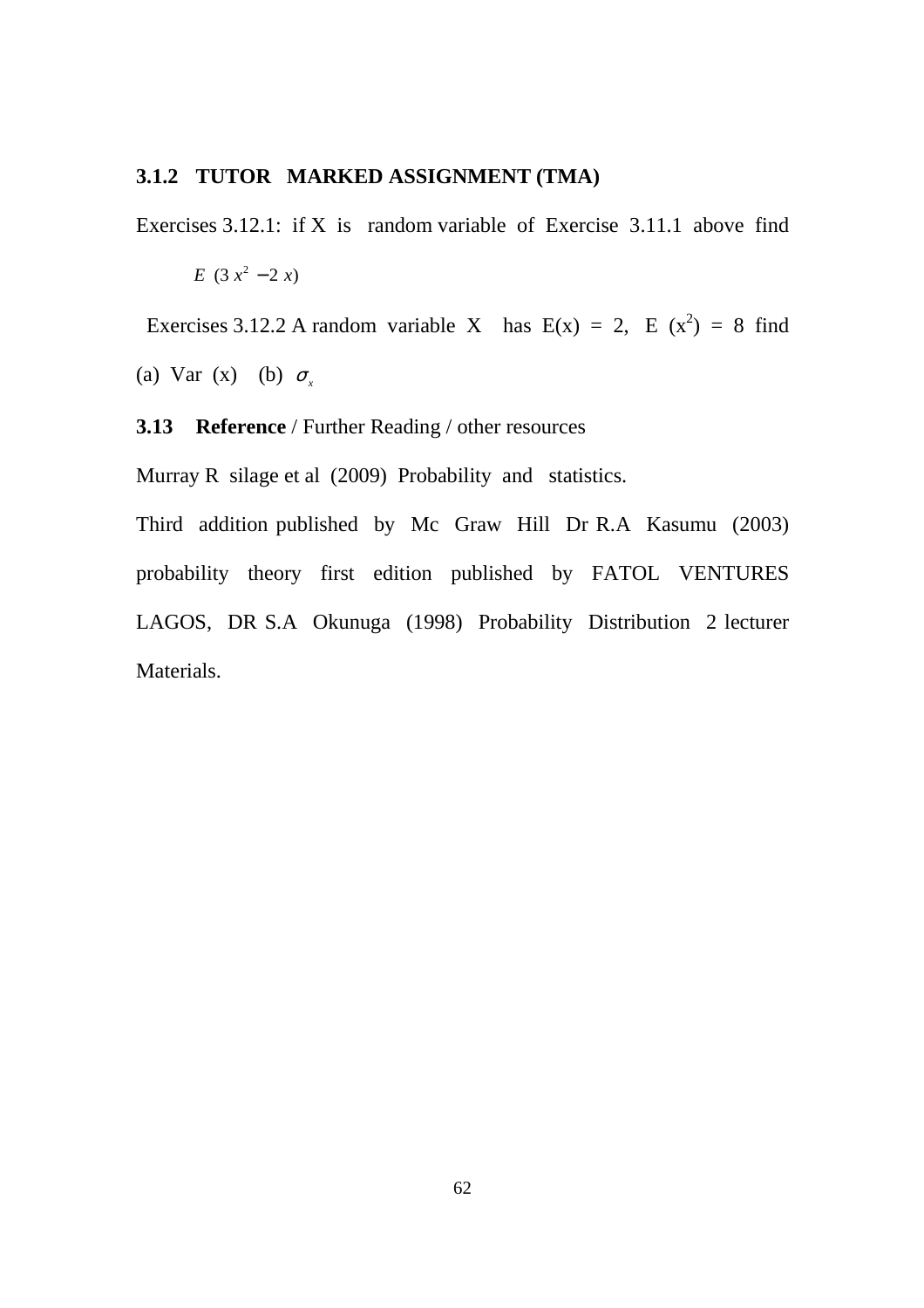#### **LIMIT THEOREM**

### **4.0 INTRODUCTION**

The purpose of this unit is to acquaint the students with the liquid theorems on cheby shev's inequality, convergence, weak laws of Lange numbers, strong law of large number. Some of the theorems are proved and related working examples are shown

## **4.1 OBJECTIVES**

At the end of this unit student should be able to

- State and prove chebyshev's inequality
- Define Convergence of random variables
- State and prove some theorems on convergence in measure
- State and prove weak law of large numbers
- State the strong law large numbers

### **4.2 CHEBYSHEV'S INEQUALITY**

This is a important theorems in probability and statistics that reveals a general property of discrete or continuous random variable having finite mean and variance in known under the name of chebyshev's inequality Themes 4.21 suppose that X is a random variable (discrete or continuous)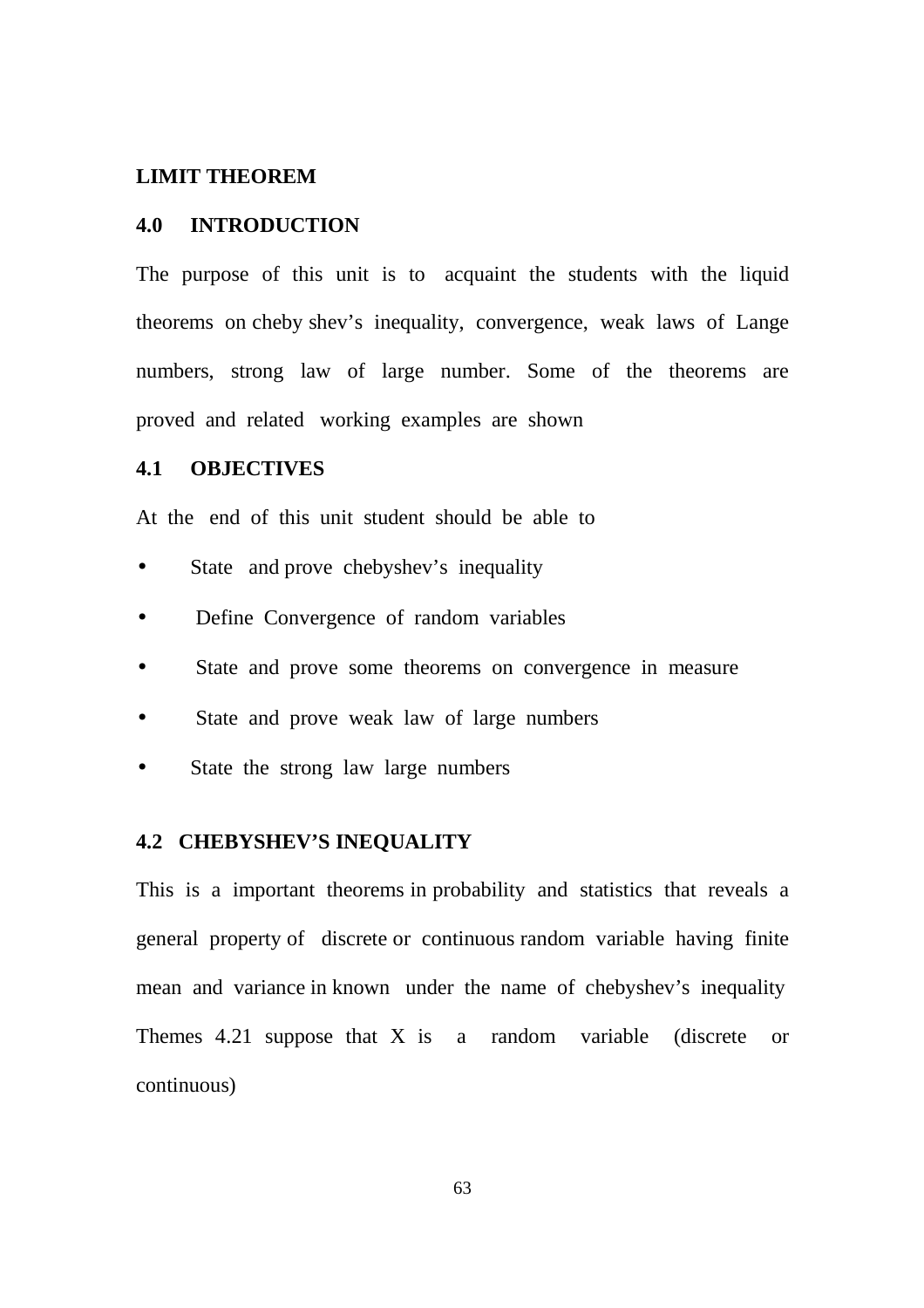Having mean  $\mu$  and variance  $\sigma^2$ , which are finite. Then if epsilon (e) is a positive number,

*or* with  $\varepsilon = k\sigma$ ε  $P(1 x - \mu \mid \geq E) \geq \frac{\sigma^2}{c^2}$ 2  $(1 x - \mu \mid \geq E) \geq \frac{6}{\varepsilon^2}$ 

$$
P(x - \mu \, 1 \geq k \, \sigma) \leq \frac{1}{k^2}
$$

### **Proof** :

We shall proof for continuous random variables. A proof for discrete variables is similar it integrals are replaced by sums.

If  $f(x)$  is the density function of X, then

$$
\sigma^2 = E\left[ (X - \mu)^2 = \int_{-\infty}^{\infty} (x - \mu)^2 f(x) dx \right]
$$

Since the integrand is nonnegative, the value of the integral can only decrease when the range of integration is diminished .

Therefore,

$$
\sigma^2 \ge \int_{|x - \mu|} \exp(x - \mu)^2 f(x) dx \ge \int_{1 - \mu} \int_{2E} \varepsilon^2 f(x) dx
$$
  
=  $\varepsilon^2 \int_{|x - \mu| \ge E} f(x) dx$ 

But the last integral is equal to  $P(1 x - x 1 \ge E)$ Hence,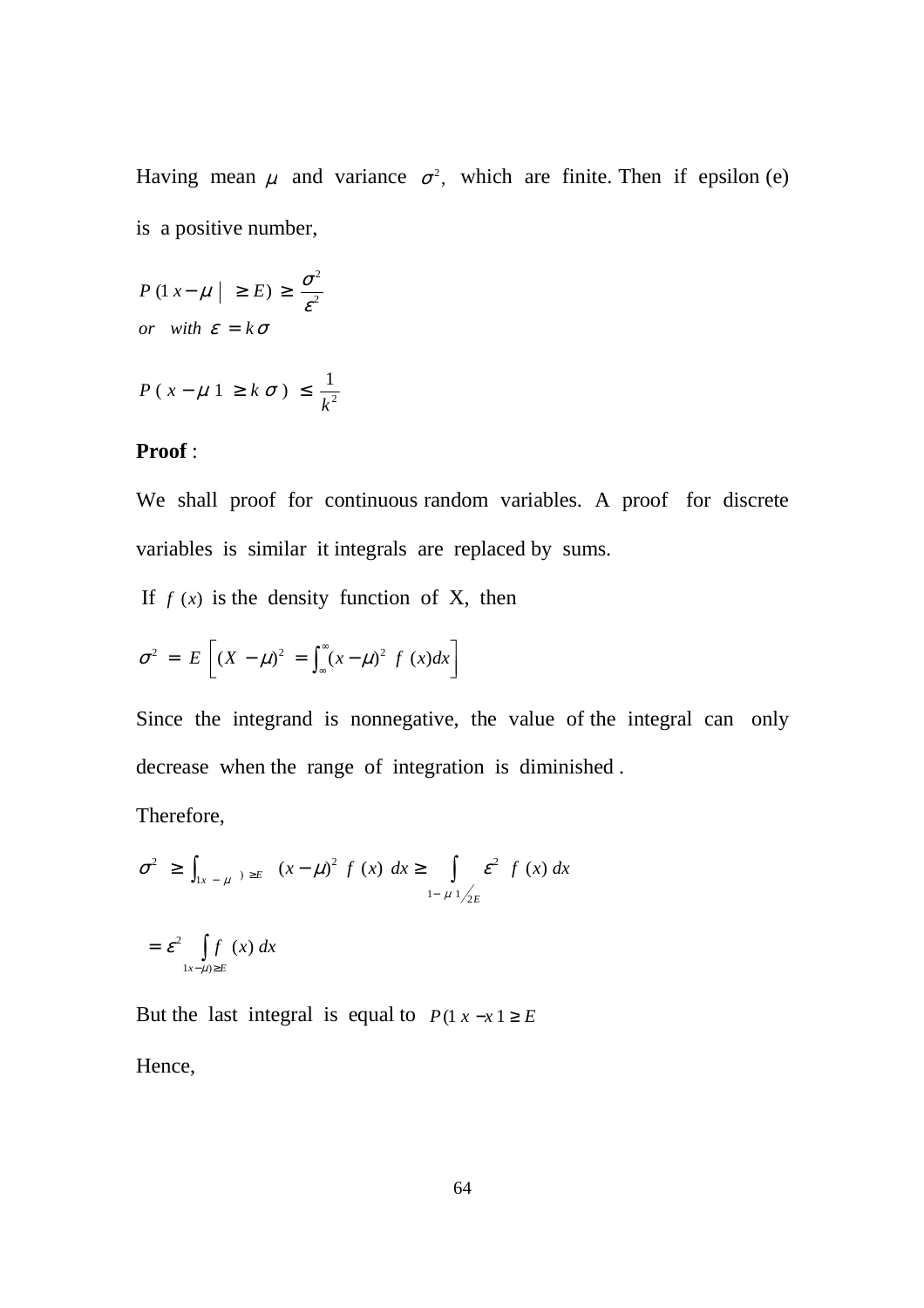2 2  $(1 x - \mu 1 \ge \varepsilon) \le \frac{\varepsilon}{\varepsilon}$  $P(1 x - \mu 1 \ge \varepsilon) \le \frac{\sigma}{\sigma}$ 

## **4.3 CONVERGENCE OF RANDOM VARIABLE**

Definition 1 A sequence of random variables  $X_n$  is said to converge in distribution or in law to X (we write  $X_n \xrightarrow{L} X$ ) if the corresponding sequence of distribution functions  $Fn, Fn\rightarrow F$  as  $n\rightarrow\infty$ .

In this case  $F_n$  is a distribution function of F.

**Example:** Consider the random variable  $X_n$  which is a Binomial

random variable *Bi p Bi p Bi p X* ),,1( ),,2( ),3( .......................... → *Bi*  $(n, p)$  *tends to normal*  $Bi (n, p)$ , then

Furthermore if the corresponding F distribution gives:

$$
Fn = \Pr(X \le x) = \sum_{n=0}^{\infty} {n \choose n} p^x q^{n-x} \longrightarrow F
$$

(1)  $Cn(t) \rightarrow C(t)$ If  $X_n \longrightarrow X$  ie Fn  $(X) \longrightarrow F$  distribution function of X Then

Where  $C_n(t)$  stands for corresponding characteristic function of random variable  $X_n$ 

(2) for any bounded continuous function

$$
\int g d\ F n\ (x) \to \int g d\ F
$$

**Definition 2:** The sequence  $\{X_n\}$  *of* random variables is said to converge to a random variable X if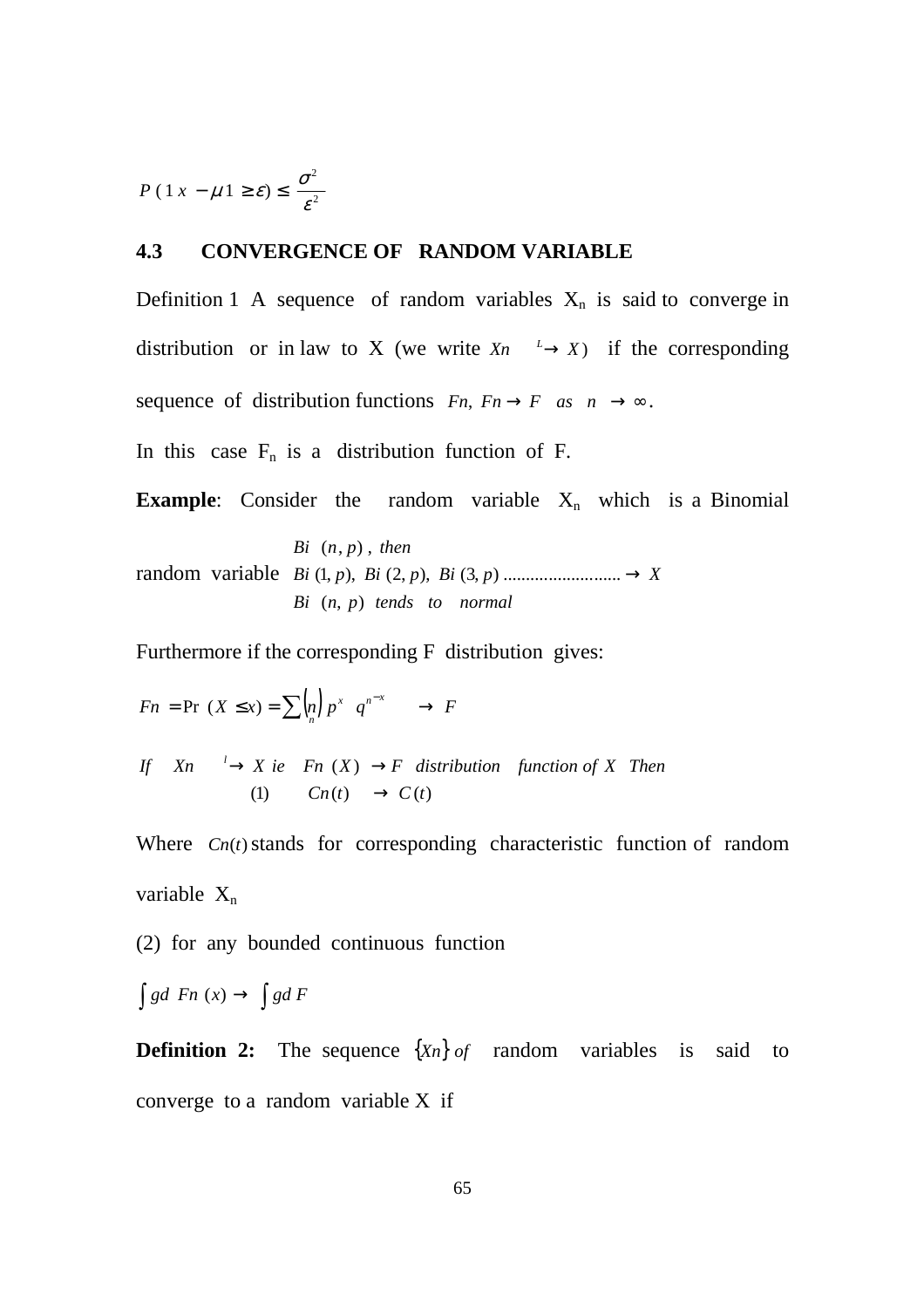$$
P\left\{ |X\, - X| > \varepsilon \right\} \to 0 \text{ as } n \to \infty \text{ for an } \varepsilon > 0. \text{ we indicate this by } Xn \xrightarrow{p} X
$$

**Definition 3:** The sequence  $\{X_n\}$  of random variables is said to converge in mean square to a random variable X it  $\{ \epsilon \mid X_n - X \mid \epsilon^2 \}$  – 0 as  $n \to \infty$ . we indicate this by  $X_n \xrightarrow{m.s.} X_n$ 

*Def* intion 4: The sequence  $\{X_n\}$  of random variable is said to converge with probablity  $\int$  *one* (*or almost surely , a.s.) to a cons*  $\tan t$  *C if*  $P$   $\left\{ \lim_{n \to \infty} X_n = c \right\} = 1$ 

We indicate this by  $X_n \to c$  or  $X_n \xrightarrow{X_n \ w.p.} C$ 

or equivalently,  $\lim_{n \to \infty} P\left\{\sup_{n \ge N} |X_n - C| > \varepsilon \right\} = 0$ , for every  $\varepsilon > 0$ .  $\left\{ \sup_{n\geq N} \vert X_n - C \vert > \right\}$ ≥  $P\{ \text{Sup} \mid \text{X}n - C \mid > \varepsilon \} = 0, \text{ for every } \varepsilon$  $n \geq N$ 

#### **Note:**

1. In general  $f_n \to f$  does not imply that  $\{X_n\}$ converges to a random variable for example, *Supose X is*  $N(0,1)$  *and for all*  $n$ , *let*  $Xn = -X$ Then *Xn* is  $N(0,1)$  That is,  $Fn(x) = F(x)1$ 

*Fn*  $(x) = (f(x)$  for all n. But

$$
P\left\{ \left|Xn-x\right| \geq \varepsilon \right\} = P\left\{ \left| -2x \right| \geq \varepsilon \right\} = P\left\{ \left| x \right| \geq \frac{\varepsilon}{2} \right\} \to 0 \text{ as } n \to \infty
$$

**Hence**  $X_n \xrightarrow{p} X$ 

 $(ii)$  *If*  $X_n \xrightarrow{P} X$  *then*  $Fn \to F$ *. letting*  $\varepsilon \to 0$ , *n*

We see that  $F_n(x) \to F(x)$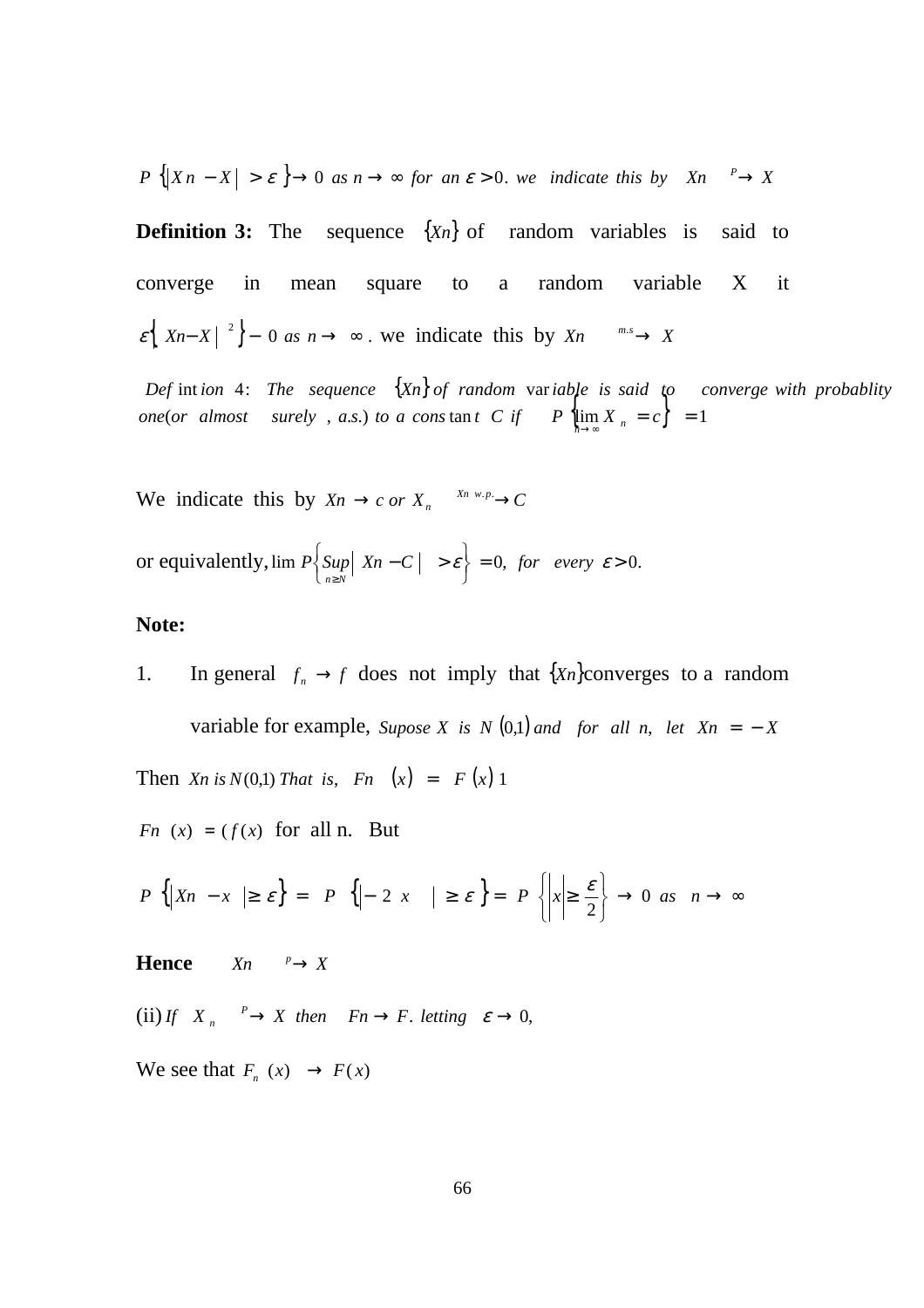# **4.4 DEMOVRE'S THEOREM**

Let  $X_n$  be Bi(n, p) then,

$$
Yn = \frac{Xn - np}{\sqrt{npq}} \longrightarrow N \ (o,1) \ as \ n \to \infty
$$

Proof

\n
$$
\begin{aligned}\n\text{Pr} \, Oof \quad & \text{Pr} \, \left(X_n = r\right) = \binom{n}{r} \, P^r \, q^{n-x} \\
\text{Cn} \, (t) \big|_{xn} &= E \, (ei^{tx}) \\
&= \sum_{x=0}^{\infty} e^{itx} \, \text{Pr}(Xn = x) \\
&= \sum_{\mu=0}^{\infty} e^{itx} \, \binom{n}{r} \, P^x \, q^{n-x} \\
&= \sum_{\mu=0}^{\infty} \binom{n}{r} \big( e^{itx} \, P \big)^x \, q^{n-x} \\
&= \big( Pe^{it} + q \big)^n\n\end{aligned}
$$

Therefore characteristic function of  $Y_n = E(e^{i^{t^{m}}})$ 

$$
= \mathbf{E}\left[e \frac{itX_n}{\int jnpq} - \frac{itnp}{\sqrt{npq}}\right]
$$

$$
= e^{-it} \sqrt{\frac{np}{q}} E\left(\frac{e^{itx n}}{\sqrt{npq}}\right)
$$

$$
i.e \ Cy_n \ (t) = e^{-it} \sqrt{\frac{np}{q}} \left(p e^{\frac{it}{vnpq} + q}\right)^n
$$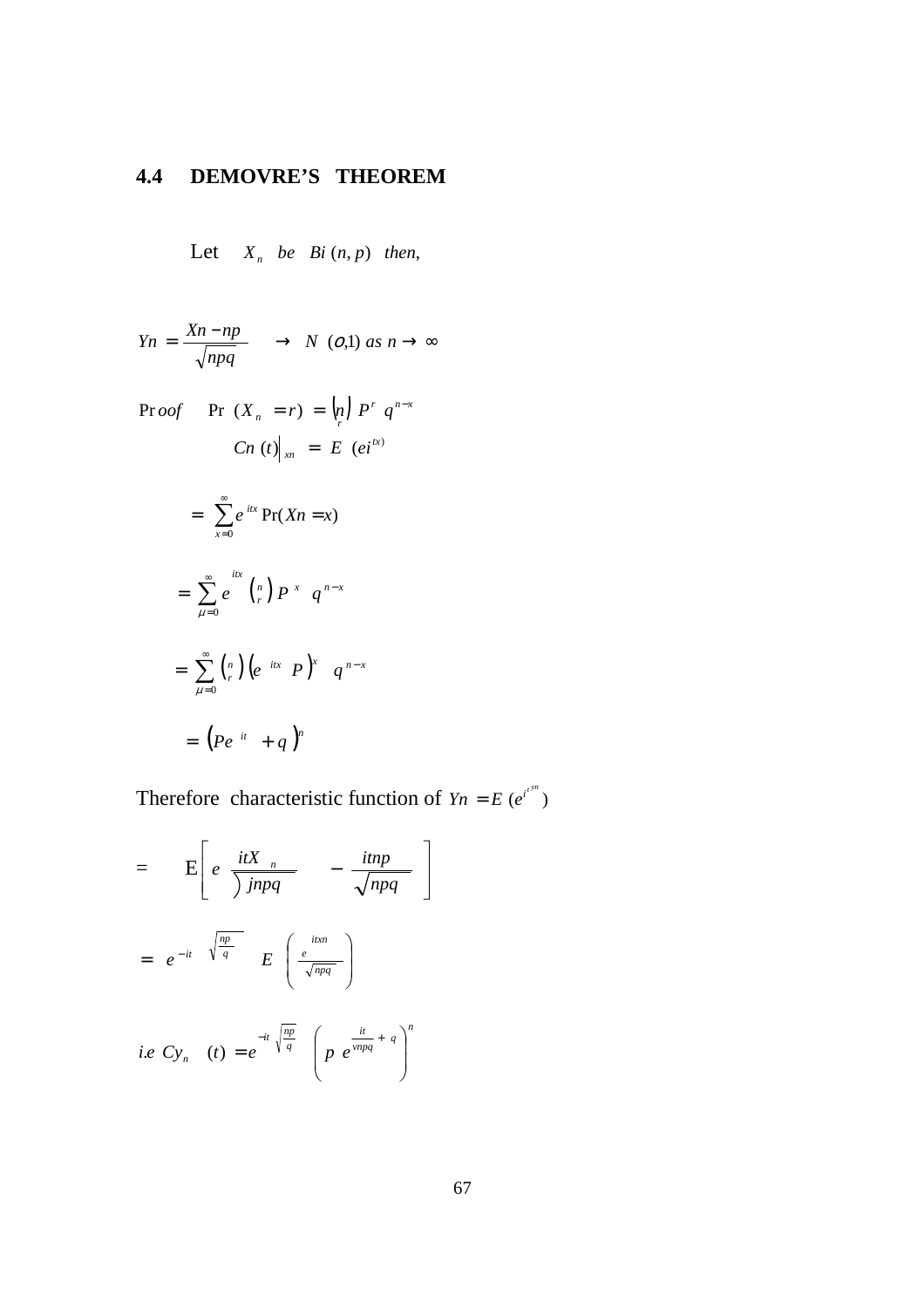$$
\Rightarrow \log C y_n(t) = -it \sqrt{\frac{np}{q}} + n \log \left( Pe^{\frac{it}{j w n p q}} + 1 - p \right)
$$
  
\n
$$
= -it \sqrt{\frac{np}{q} + n} \log \left[ 1 + p \left( e \frac{it}{j n p q} - 1 \right) \right]
$$
  
\nBut  $e^z = + z + \frac{z^2}{2!} + \dots$   
\nAnd  $\log (1 + z) = z - \frac{z^2}{2!} + \frac{z^3}{3!} + \dots$   
\n $\therefore \log \left( y_n(t) = it \sqrt{\frac{np}{q}} \right) + n \log \left\{ 1 + p \left( \frac{it}{\sqrt{n p q}} + \frac{(it)^2}{2 n p q} + \frac{(it)^3}{\sqrt{n p q}} \right) + \dots \right\} 0 \Rightarrow order$   
\n
$$
= -it \sqrt{\frac{np}{q}} + n \log \left\{ 1 + p \left( \frac{it}{\sqrt{n p q}} - \frac{t^2}{2 n p q} + 0 \left( \frac{t}{n^3 z} \right) \dots - \frac{p^2}{2} \left[ \frac{-t^2}{n p q} + 0 \left( \frac{1}{n^2} \right) \right] \right\}
$$
  
\n
$$
= -it \sqrt{\frac{np}{q}} + it \sqrt{\frac{np}{q}} - \frac{nt^{2p}}{2 n p q} + \frac{np^2 t^2}{2 n p q} + O \left( \frac{1}{n \frac{1}{2}} \right)
$$
  
\n
$$
= -\frac{t^2}{2} + 0 \left( \frac{1}{\sqrt{n}} \right)
$$
  
\n $Cy(t) \rightarrow e^{-\frac{t^2}{2}} \text{ as } n \rightarrow \infty$ 

 $\frac{1}{2}$  is cheracteristic function of a stadard normal distrubtion N  $(0.1)$  $\therefore$  - *Yn*  $\xrightarrow{L} N(0,1)$ *but e is cheracteristic function of a stadard normal distrubtion N t* −

# **Theorem**

If Xn is binomial Bi  $(n, p)$  as  $n \rightarrow \infty, P \rightarrow 0$ , *such that*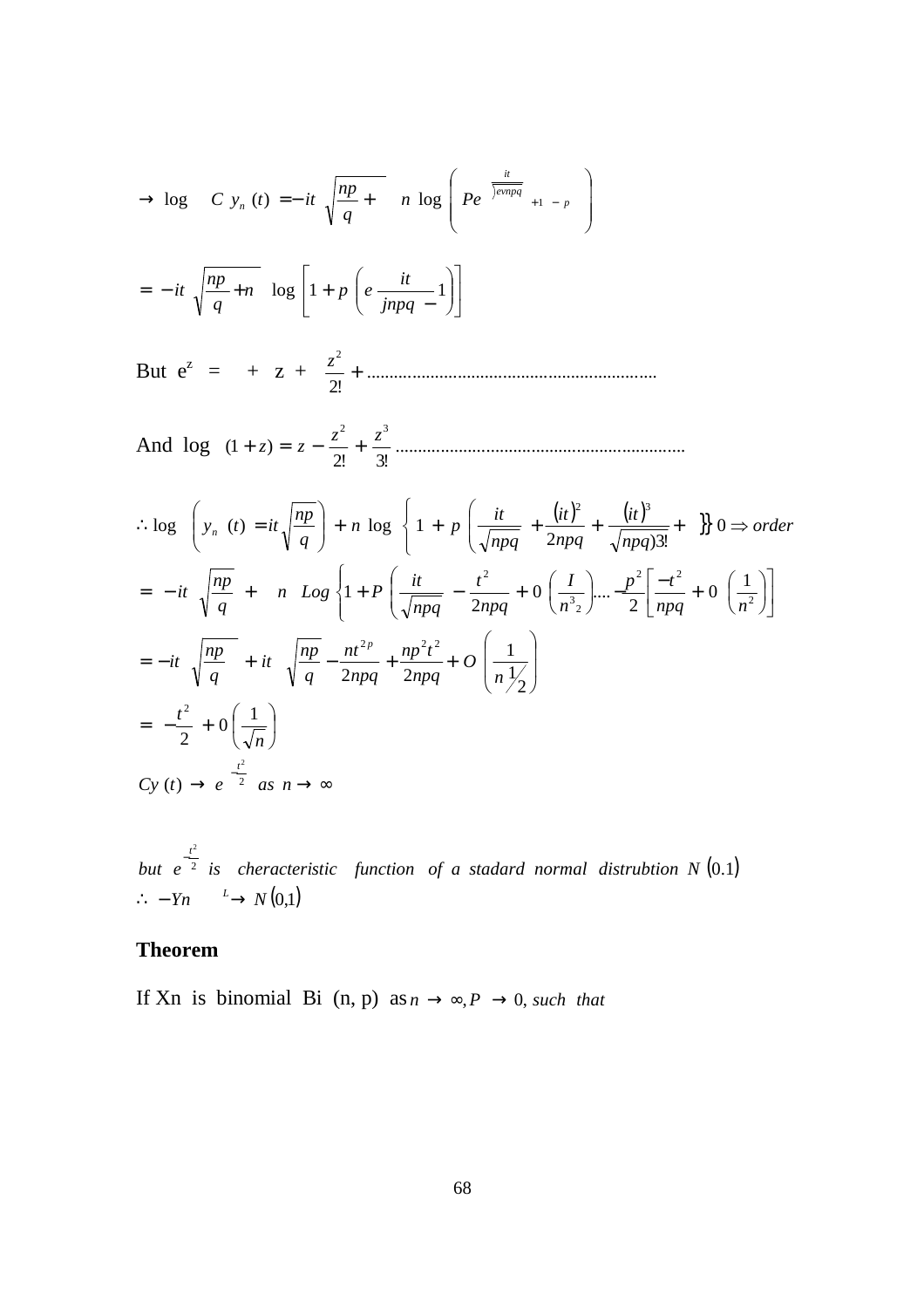$$
np = \lambda, \, Xn \xrightarrow{L} \, \text{Poison} \, (\lambda)
$$
\n
$$
\text{Recall:} \, \, \text{Cx}_n \, (t) = \left( P e^{it} + q \right)^n
$$
\n
$$
\left( \frac{\lambda}{n} e^{i^t} + \left( +1 - \frac{\lambda}{n} \right)^n = \left( 1 + \frac{\lambda}{n} \left( e^{it} - 1 \right) \right)^n
$$

$$
\lim_{n \to \infty} \left( 1 + \frac{z}{n} \right)^n = e^z
$$
  

$$
\lim_{\substack{n \to \infty \\ n \to 0 \\ np \to \lambda}} Cxn \left( t \right) = \lim_{n \to \infty} \left[ 1 + \frac{\lambda}{n} \left( e^{-it} - 1 \right) \right]^n
$$
  

$$
= e^{\lambda eit - \lambda}
$$

Which is the characteristic function of poison  $(\lambda)$ ,*as*  $n \to \infty$ ,  $p \to 0$ ,  $np = \lambda$ .

# **4.5 CENTRAL LIMIT THEOREM**

Let  $X_1, X_2, \dots$   $X_n$  be independently and identically distributed random variables each with mean  $\mu$  and variance  $\partial^2$ .

Let 
$$
\overline{Y}_n = (\frac{X_1 + X_2 + \dots + X_n}{\sqrt{n} \theta} - \mu
$$
  
=  $\frac{\overline{x} - \mu \sqrt{n}}{\partial}$ 

Then  $\overline{yn}$   $\stackrel{L}{\longrightarrow} N$  (0,1)

*n*  $\overline{X}$  =  $\frac{X1 + X2 + \dots}{Xn}$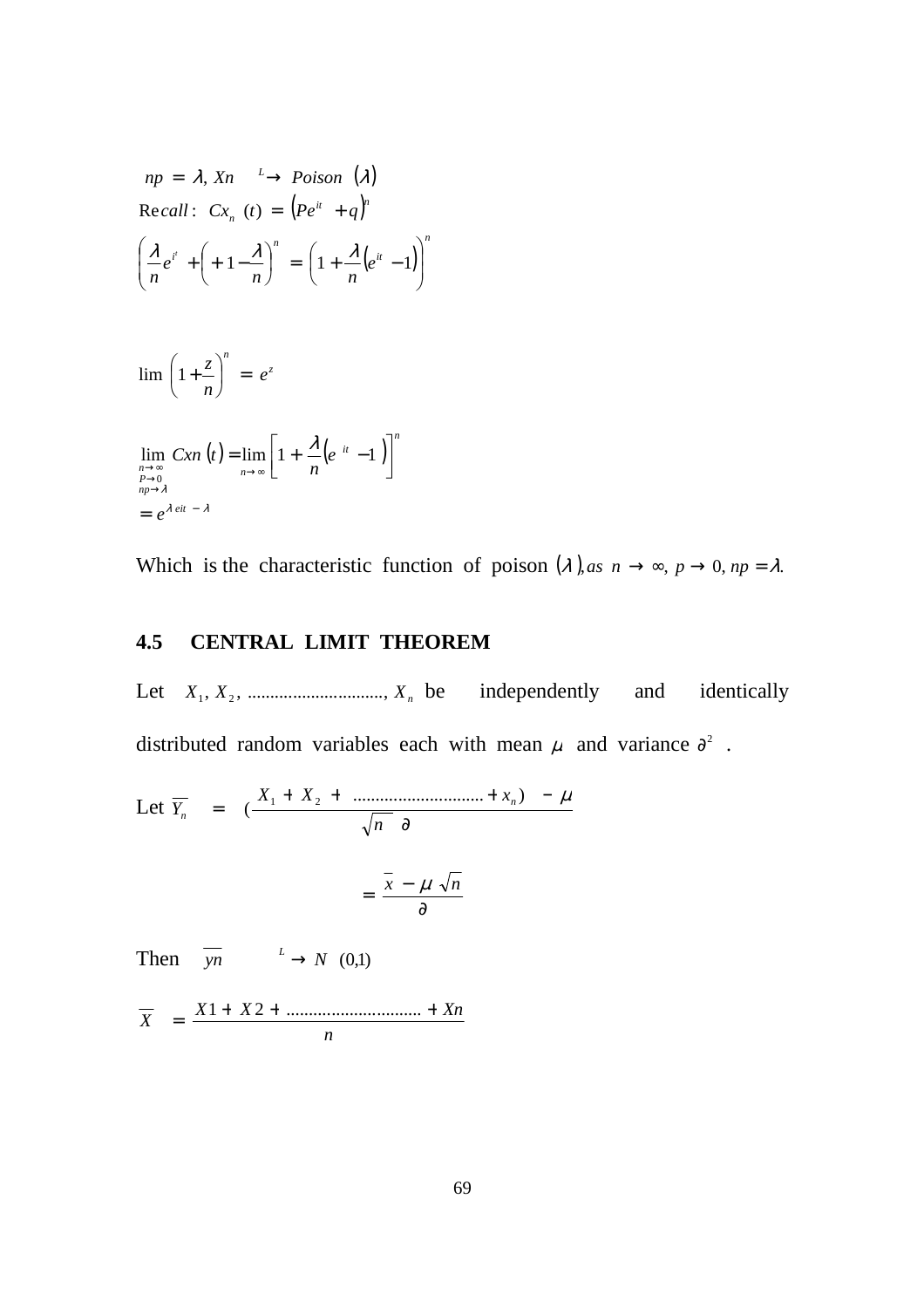$$
n\overline{X} = X_1 + X_2 + \dots + X_n
$$
  

$$
n\overline{X} = \frac{n\overline{X} - \mu}{\sqrt{n\sigma}}
$$

Poof:

Let C(t) be the characteristics function of  $X_1$  so that  $C(t) = E(e^{itx_i})$ 

Since the random variable are identical

( ) ( ) ( ) *<sup>n</sup> yit n itx itx itx Ctn t E e E e eE E eC t* = ⇒ = = = = )( ( ) ..................................... )( 1 2 . ............... <sup>2</sup> + − = + *n X X E e Xi n* σ µ .......... . 2 1 = Ε + + − *n* <sup>σ</sup> *n* <sup>σ</sup> *n* <sup>σ</sup> *n* <sup>σ</sup> *e itu n itx itX itX* −−−−− = − σ σ σ σ *n E e n E e E e n e itx itxn n itx itu* <sup>2</sup> 1 . *n itu t <sup>Y</sup> <sup>n</sup> n C n C t e* = − − σ σ )(

But ................................................... 2!  $(t) = 1 + \alpha_1 it + \alpha_2 \frac{(it)}{i}$ 2  $C(t) = 1 + \alpha_1 it + \alpha_2 \frac{(it)}{t}$ 

Where  $d_1 = \mu^1 = 1$  $d_{1}$ 

$$
\sigma_2 = \mu_2 = \mu^2 + \sigma^2
$$

$$
\therefore C_{\overline{Y}_n}(t) = e - \frac{iu}{\sqrt{n\sigma}} \left[ 1 + i \frac{u}{\sqrt{n\sigma}} + \left( \frac{u}{\sqrt{n\sigma}} \right)^2 \frac{\mu^2}{\sqrt{2!}} + 0 \left( t^3 \right) \right]
$$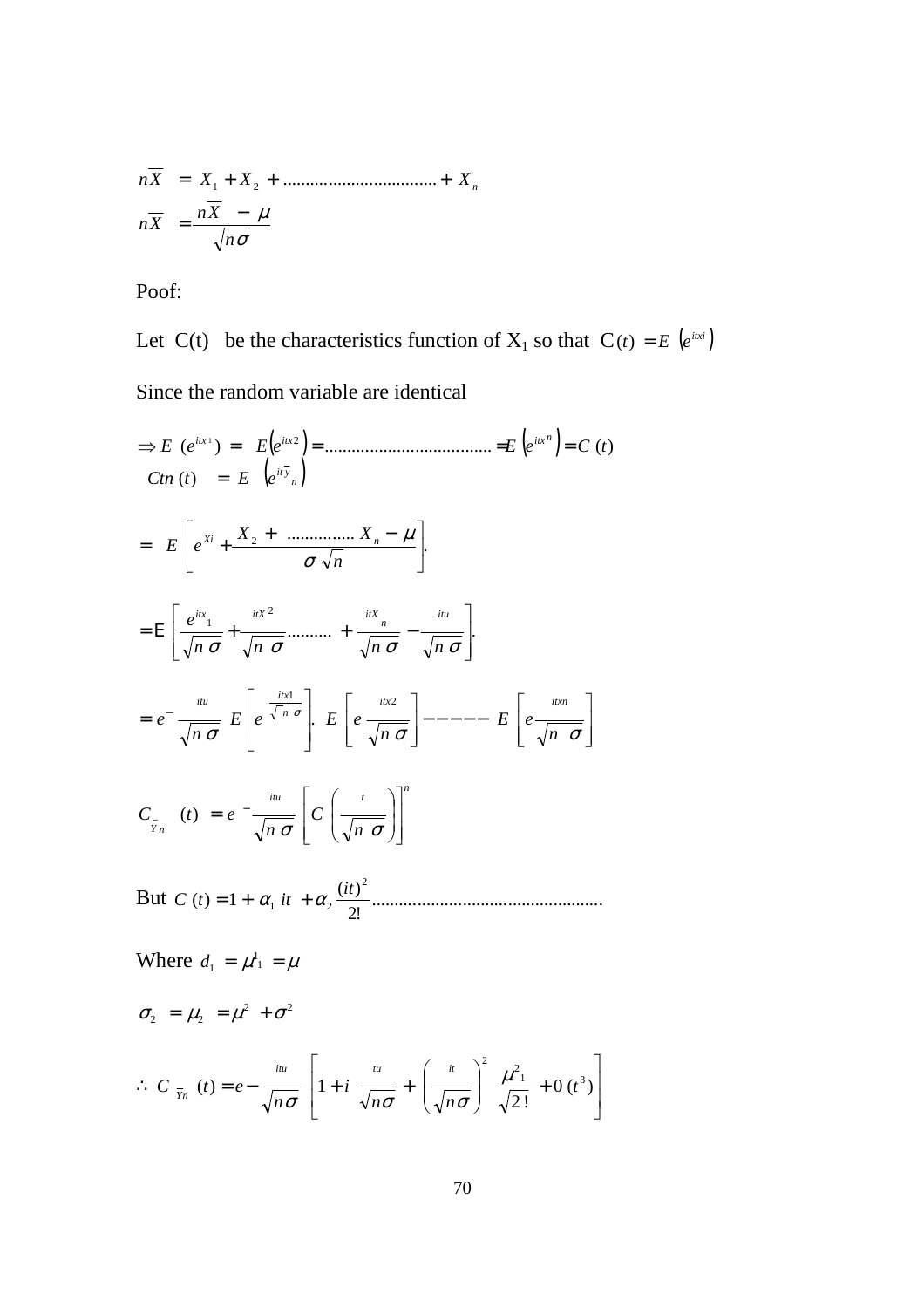Taking log to get *<sup>e</sup>*

$$
\log_e C_{\bar{Y}_n}(t) = -\frac{u\mu}{\sqrt{n\sigma}} + n \log \left(1 + \frac{u\mu}{\sqrt{n\sigma}} - \frac{t^2\mu^1}{2\sigma n^2} - \frac{1}{2} \left(t^3\right)\right)^n
$$

But  $\log(1+X) = X - \frac{A}{2} + \frac{A}{3} - \dots$ 2 3 2  $\mathbf{v}^3$  $\frac{X^2}{2} + \frac{X^3}{2} -$ 

$$
\therefore \log C_{\overline{Y}_n}(t) = -it \sqrt{\frac{n}{\sigma}} \mu + n \int_{0}^{\frac{ct\mu}{\sqrt{n}\sigma}} - (\frac{t^2\mu^2}{2\sqrt{n}\sigma} + \frac{(\mu^2\mu^3)}{2\sigma^2 n} + \ldots) \dots
$$

$$
=-\frac{t^2}{2\,\sigma^2}\,\left(\mu^2{}_2\,-\mu^2\right)\;as\;n\;\rightarrow\infty
$$

$$
= -t^2
$$

$$
\therefore C_{\overline{Y}_n} (t) \rightarrow e - \frac{t^2}{2} \text{ (remove the log )}
$$

Hence  $\overline{Y}_n \xrightarrow{L} N (0,1)$ 

Definition 1: A sequence of random variable *Xn* is said to " converge in probability"(weakly) to the constant C if the limit *P*( $\vert X_n - C \vert > k$ ) = 0 *where C* > 0 This is written as

 $X_n \xrightarrow{P} C$ 

Definition 2: A sequence of random variable Xn is said to converge in probability to X if  $X_n \to X \xrightarrow{p} 0$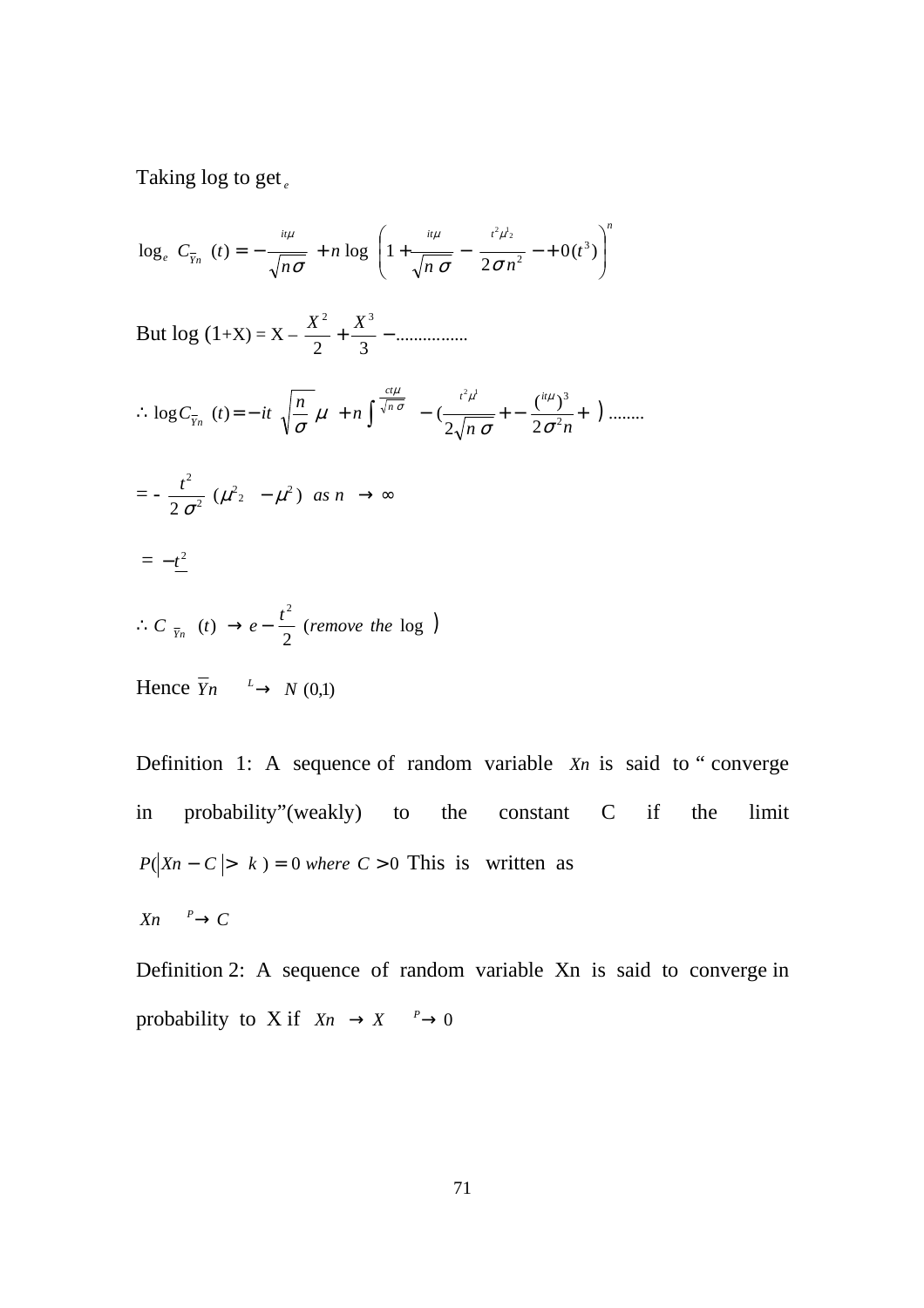#### **4.6 KHINCHINE'S THEOREM**

(Weak law of large Numbers) let X1, X<sub>2</sub>, ....................... Xn be a sequence of independently and identically distributed random variable each with mean  $\mu$ 

Let  $\overline{X}_n = \frac{x_1 + X_2 + X_3 + \dots + X_n}{n}$ 

Then  $\overline{X}$  n  $\frac{P}{\longrightarrow}\mu$ 

 $\mathbf{r}$ 

Poof:

$$
C(t) = E(e^{itx_1})
$$
  
\n
$$
= 1 + i t \mu + 0 (t^2)
$$
  
\nLet  $C_{\overline{x}}(t) = E(e^{it\overline{x_n}})$   
\n
$$
= E(e^{it(x_1} + X_2 + \dots + X_n))
$$
  
\n
$$
= E(e^{itx_1}) E(e^{itx_2}). E(e^{itx_2})
$$
  
\n
$$
= \left[C\left(\frac{t}{n}\right)\right]^{n} = E(e^{itx_1}).E(e^{itx_2}).E(e^{itx_n})
$$
  
\n
$$
= \left[1 + \frac{it\mu}{n} + 0 (t^2)\right]^{n}
$$
  
\n
$$
= y C \overline{x} n(t) \rightarrow e^{it\mu} \text{ as } n \rightarrow \infty
$$
  
\nhence,  $\overline{X} n \xrightarrow{P} \mu$   
\nmeaning  $l \lim_{n \rightarrow \infty} P\left[ |x - \mu| > k \right] = 0$   
\n $e^{it\mu}$  is the characteristics function of

a random variables taking the value of  $\mu$  with probability 1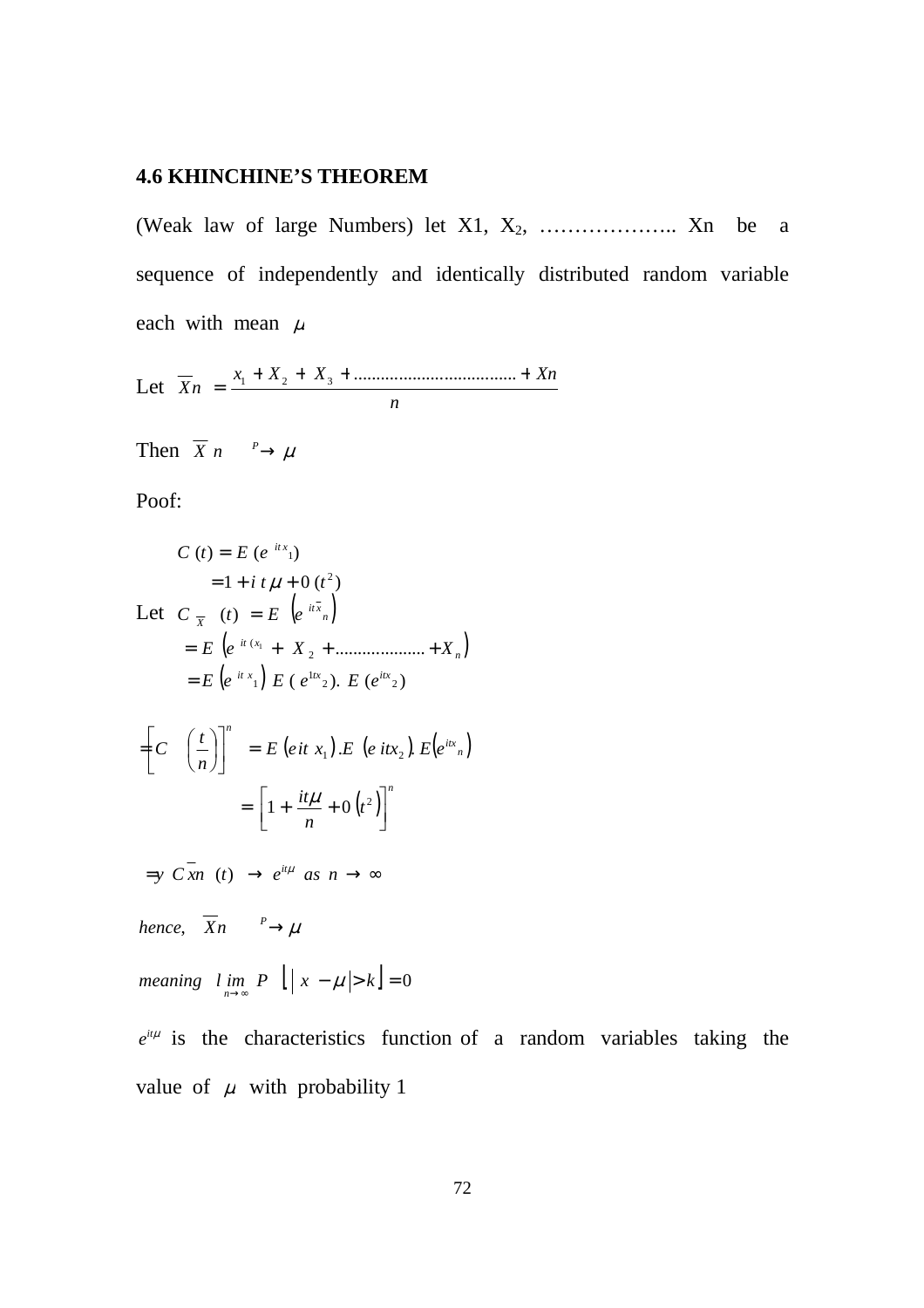#### **THEOREM 4**

The strong law of large Numbers let {*Xi*} be a sequence of independent random variables such that

$$
E\left(Xn\right) = 0, \ Var\ (X\ o) = 01 - 2 \ and \ \sum_{1}^{\infty} \frac{61^2}{12} < \infty,
$$

Then the sequence  $\frac{1}{n} \sum_{n=1}^{\infty}$ = *n e xi converge to almost easily ie*  $n \nightharpoonup e=1$  $\frac{1}{2} \sum_{i=1}^{n} x_i$  converge to 0 almost easily ie)

Proof:

Let 
$$
Y_n = \frac{X_n}{n} n = 1, 2, \dots
$$

$$
E(Yn) = 0
$$
 and  $\sum Var(Yn) = \frac{\sum \sigma^2 n}{n^2} < \infty$ ,

$$
\sum_{n=1}^{\infty} Yn = \sum_{n=1}^{\infty} \frac{Xn}{n}
$$

Converge almost easily and hence

$$
\lim_{n \to \infty} \frac{1}{n} \sum X i = 0 \ a.e
$$

## Corollary 1

 If (Xi) is a sequence of independent identically distributed random variables such that  $E(X_i) = 0$ 

and variance such that  $\sigma^2 < \infty$ , then

$$
\frac{Sn}{n} = \frac{\sum_{1}^{n} Xi}{n} \to o \quad almost surely
$$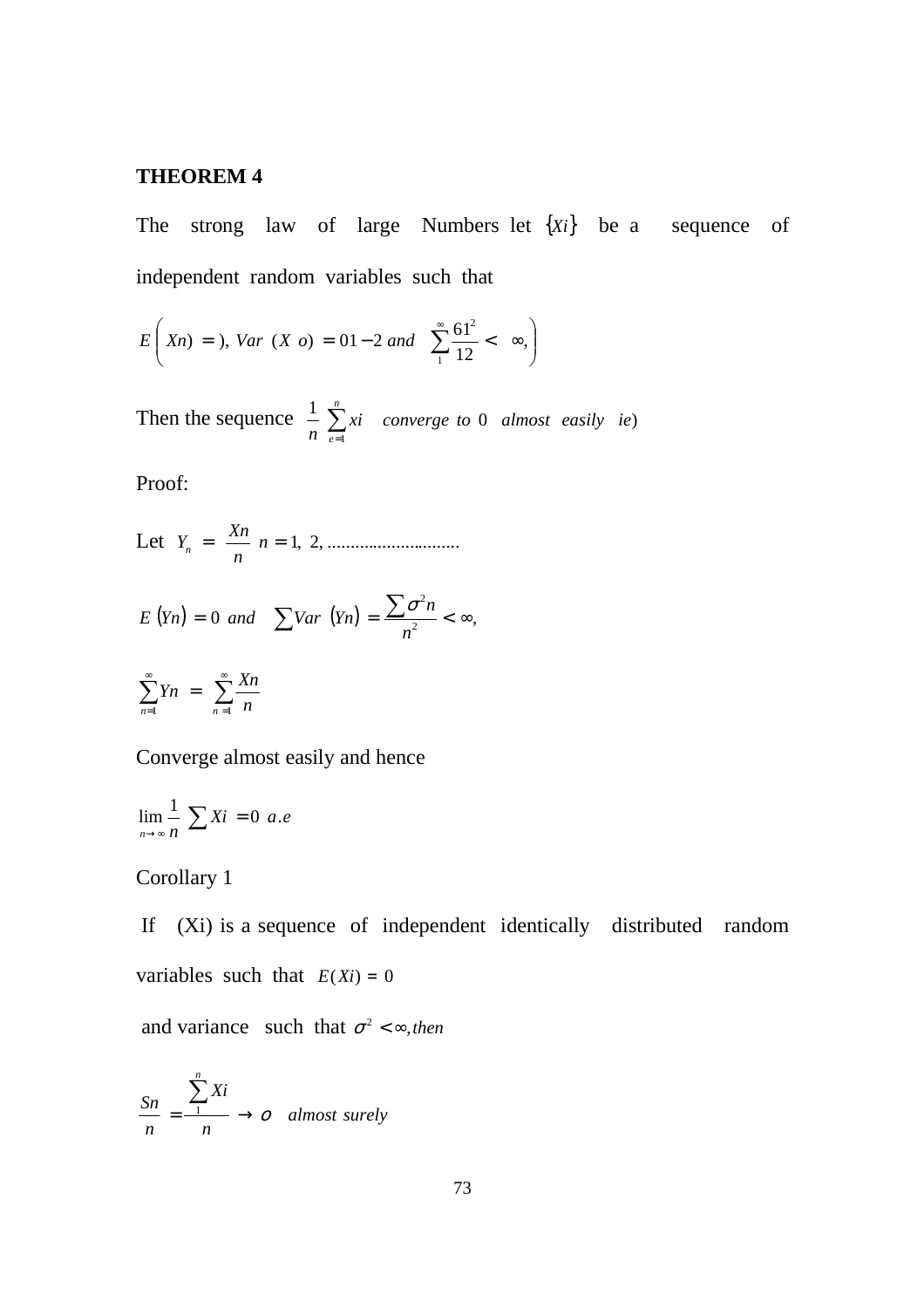## Corollary Π

Let everything be as from the above theorem except that  $E(Xn) = \mu$  *and Var*  $(Xn)$  *for all n.* 

Then  $\frac{\delta n}{\delta} \rightarrow \mu$  almost surely *n*  $\frac{Sn}{\sim} \rightarrow \mu$ 

## **Example 4.61**

Suppose X 
$$
\eta = \begin{cases} 0 & \text{with} \quad \text{Prob} \frac{1}{n} \\ 1 & \text{with} \quad \text{prob} \, 1 - \frac{1}{n} \end{cases}
$$

 $X = 1$  with probability 1.

## **Solution.**

Consider  $|X_n - X|$ . The only possible values of  $|x\eta - x|$  *are o and* 1. *So* 

$$
\begin{vmatrix} Xn - X \end{vmatrix} = \begin{cases} 0, & with \quad prob \quad \frac{1}{n} \\ 1 & with \quad prob \quad \frac{1}{n} \end{cases}
$$

$$
P\{\ |Xn - X \ | \leq X \} = \begin{cases} 0 & X < 0 \\ 1 - \frac{1}{n} & 0 \leq X < 1 \\ 1 & X \geq 1 \end{cases}
$$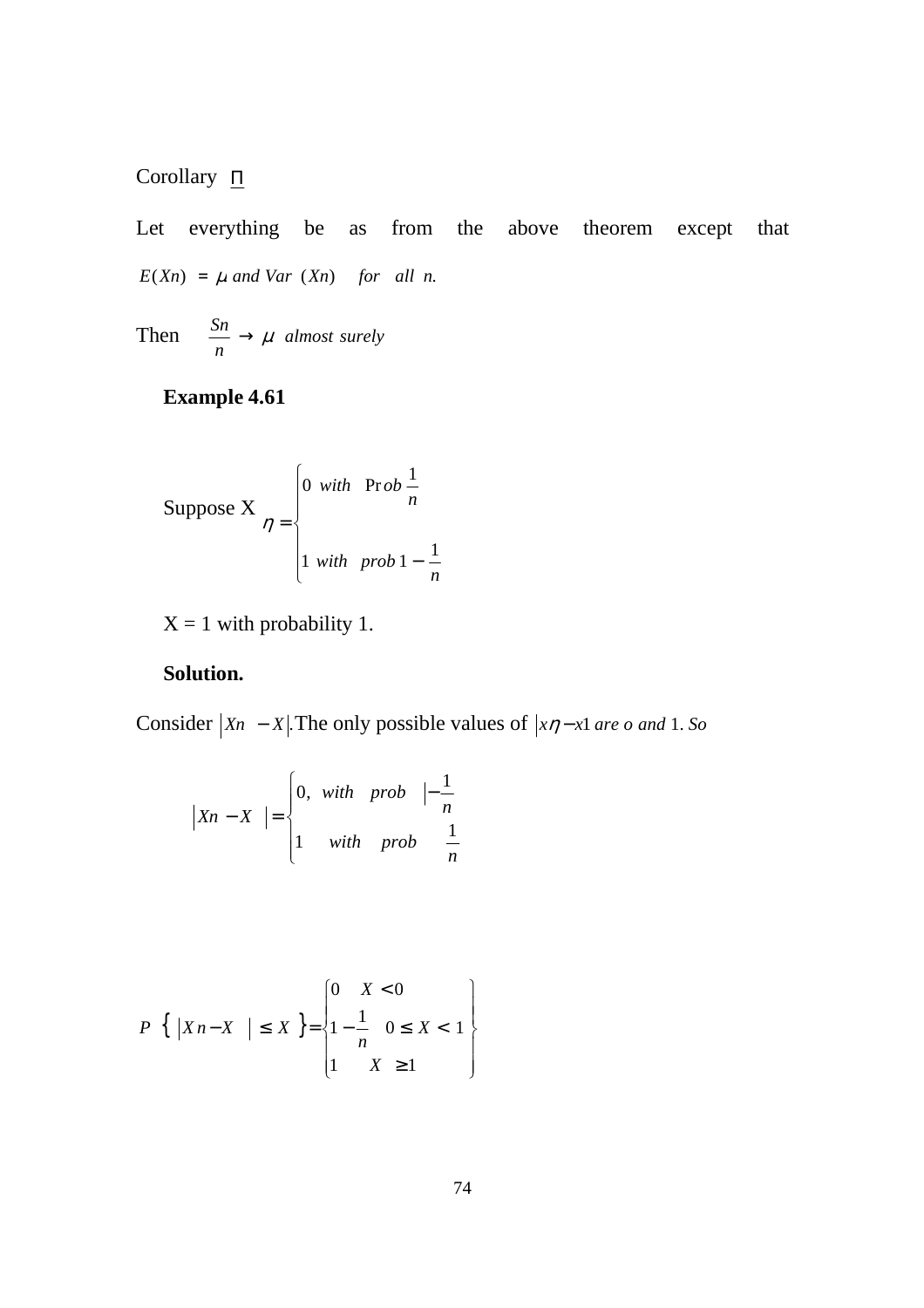$$
\begin{aligned}\n\text{Lim } P \left\{ \left| \begin{array}{c} Xn - X \mid & \leq X \\ \end{array} \right\} &= \begin{cases} 0 & x < 0 \\ 1 & x \geq 0 \end{cases} \\
X_n & \xrightarrow{P} X \\
X_n & \xrightarrow{P} X\n\end{aligned}\n\end{aligned}
$$
\n
$$
F_n(X) = \begin{cases} \n0, & x < 0 \\ \n\frac{1}{n}, & 0 \leq x < 1, F(x) = \begin{cases} \n0, & X < 1 \\ \n1, & X \geq 1 \n\end{cases} \\
F_n(x) \to F(x) \text{ for all } X
$$

**Note:**  $X_n \xrightarrow{d} X_n \to X$ 

#### **Example 4.6.2**

Let  $x_1, x_2, \ldots, x_n$  be a sequence of independent identically distributed poison random variable with parameter  $\lambda$ . Then

 $E\left\{\left|\begin{array}{cc} \bar{x}_n - \lambda \end{array}\right|^2\right\} = Var\left(\bar{X}_n\right) = \frac{\lambda}{n} \rightarrow o \text{ as } n \rightarrow \infty$ 

Therefore,  $\overline{X}_n \xrightarrow{\text{Mean square}} \lambda \text{ or } \overline{X}_n \xrightarrow{\text{quadratic mean}} \lambda$ 

## **Example 4.**

Let  $X_1, X_2$  ------,  $X\eta$  be a sequence of i i d

Poison random variables. Than by chebychev's inequality

$$
p\left\{\left|\bar{X} - \lambda \right| > \ell \right\} \ge \frac{Var\left(\overline{X}_n\right)}{\ell}
$$

$$
= \frac{\lambda}{n\ell^2} \to 0 \text{ as } n \to \infty
$$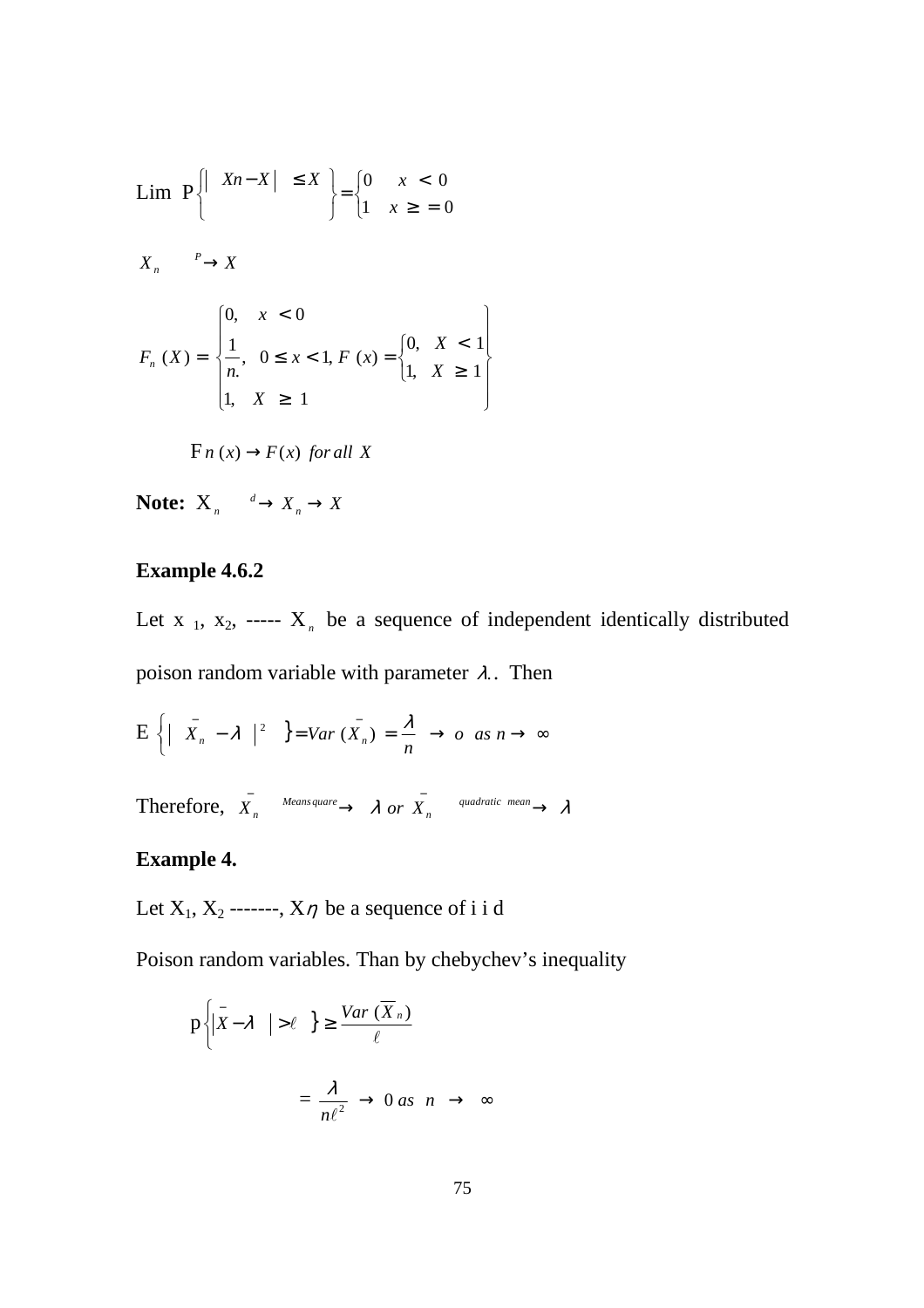Therefore,

$$
\overline{X}_n \xrightarrow{P} \lambda
$$

#### **EXAMPLE 4.6.3**

Convergence in mean square implies convergence in probability.

By chebychev's inequality

$$
P\left\{|X_n - X| > \ell\} \le E \Big|\frac{(|X_n - X|^2)}{\ell^2} \to 0 \text{ as } n \to \infty
$$

Thus  $X_n \xrightarrow{p} X$ 

In general, convergence in rth mean implies convergence in probability.

## **4.7 CONCLUSION**

In this unit you have learned chebyshev's inequality, the proving and the application of the theorem.

You have also learned convergence of random variables with different definitions, Demovre's theorem, and Central limit theorem by using characteristics function for finding convergence.

Moreover, the weak and strong law of large numbers are discussed the and related working examples on the theorems are treated.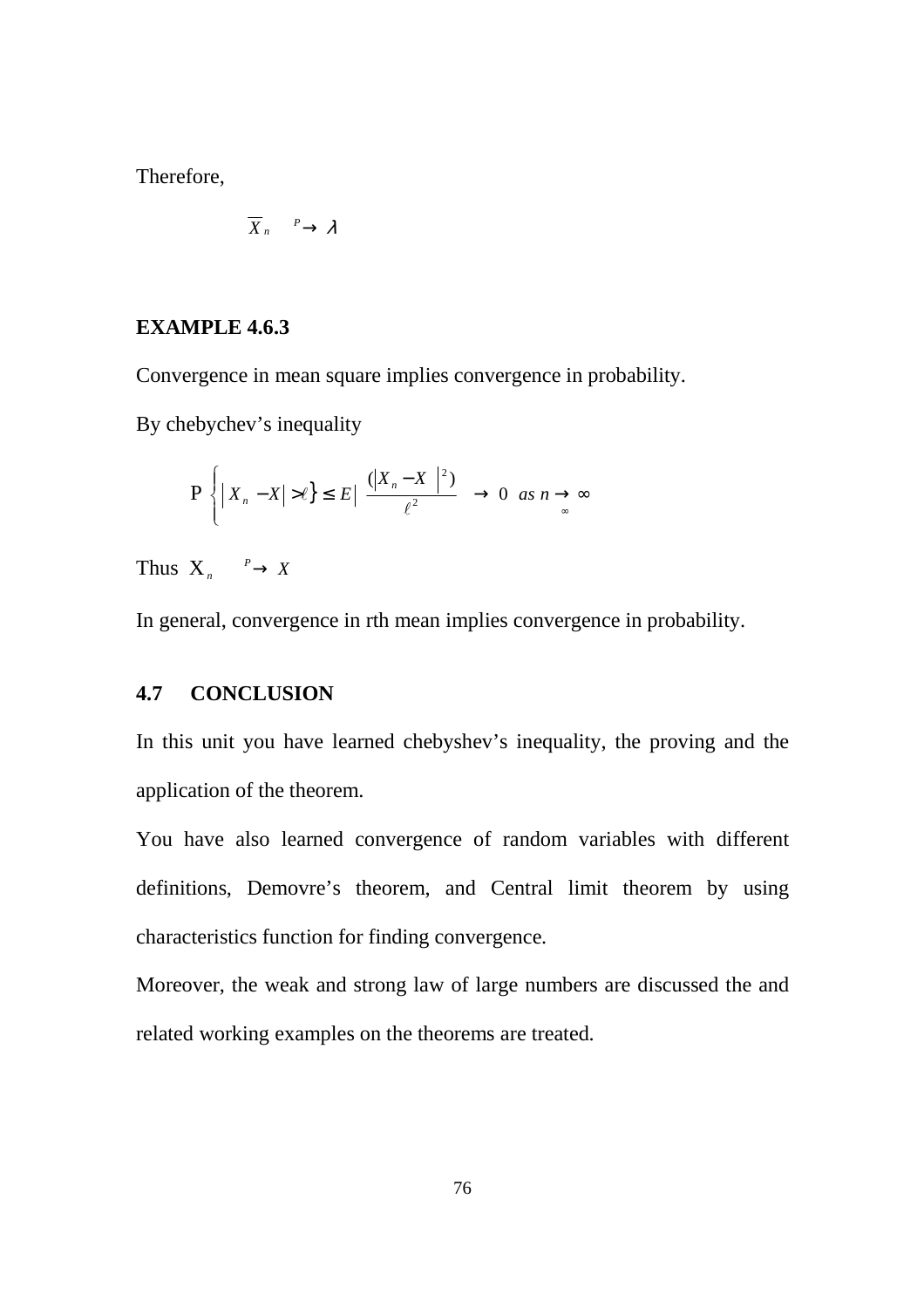## **4.80 SUMMARY**

In this unit the following concept have been learned.

| 2. | Chebyshev's Inequality          |
|----|---------------------------------|
| 3. | Convergence of Random Variables |
| 4. | Demovre's Theorem               |
| 5. | Central limit Theorem           |
| 6. | Weak law of Large Numbers       |
| 7. | Strong law of Large Numbers     |

8. Relevant examples on the theorems are treated.

# **EXERCISE: 4.80.1 (S A E)**

A random variable X has mean 3 and variance 2. Use Chebyshev's Inequality to obtain an upper bound for

(a) 
$$
P(|x-3| \ge 2)
$$
,   
 (b)  $P(|x-3| \ge |)$ .

# **EXERCISE 4.80.2**

Show that the (weak) law of large numbers can be stated as.

$$
\operatorname{Lim} \mathrm{P}(\left|\frac{S_n}{n} - \mu\right| < \ell) = \left|\right|
$$